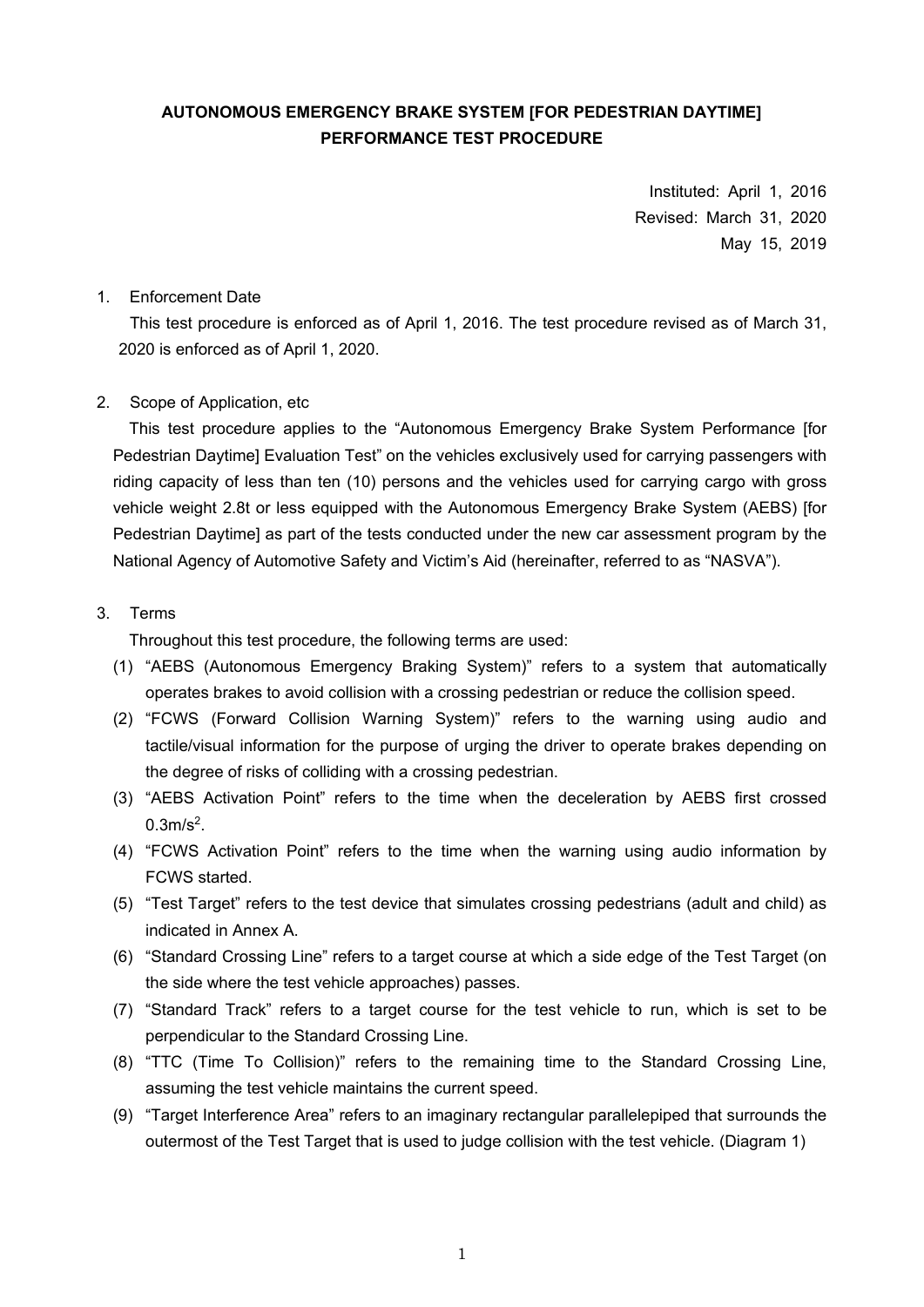

(a) Adult dummy (b) Child dummy Diagram 1: Definition of Target Interference Area

(10) "Approximate Bumper Line" refers to a line that approximates the shape of the front bumper of the test vehicle that is used to judge collision with the Test Target. The Approximate Bumper Line is indicated by a line segment that is obtained by connecting intersections of each of the parting lines that are obtained by diving the overall width less 50mm on each side equally into six parts on the bumper. (Diagram 2)



Diagram 2: Definition of Approximate Bumper Line

- (11) "Collision" refers to a condition under which the Approximate Bumper Line of the test vehicle enters the Target Interference Area.
- (12) "Collision Speed" refers to the running speed at the moment of the Collision.
- (13) "Initial Speed" refers to the running speed of the test vehicle at the AEBS Activation Point for the AEBS Test and at the FCWS Activation Point for the FCWS Test.
- (14) "Velocity Reduction Amount" refers to a value obtained by subtracting the Collision Speed from the Initial Speed.
- (15) "Velocity Reduction Rate" refers to a value obtained by dividing the Velocity Reduction Amount by the Initial Speed.
- (16) "Lateral Position" refers to the lateral distance to the Standard Track at each of the front edge center of the test vehicle and the Test Target. (Diagram 3)
- (17) "Offset Amount" refers to the difference in the Lateral Position of the test vehicle and the Test Target. (Diagram 3)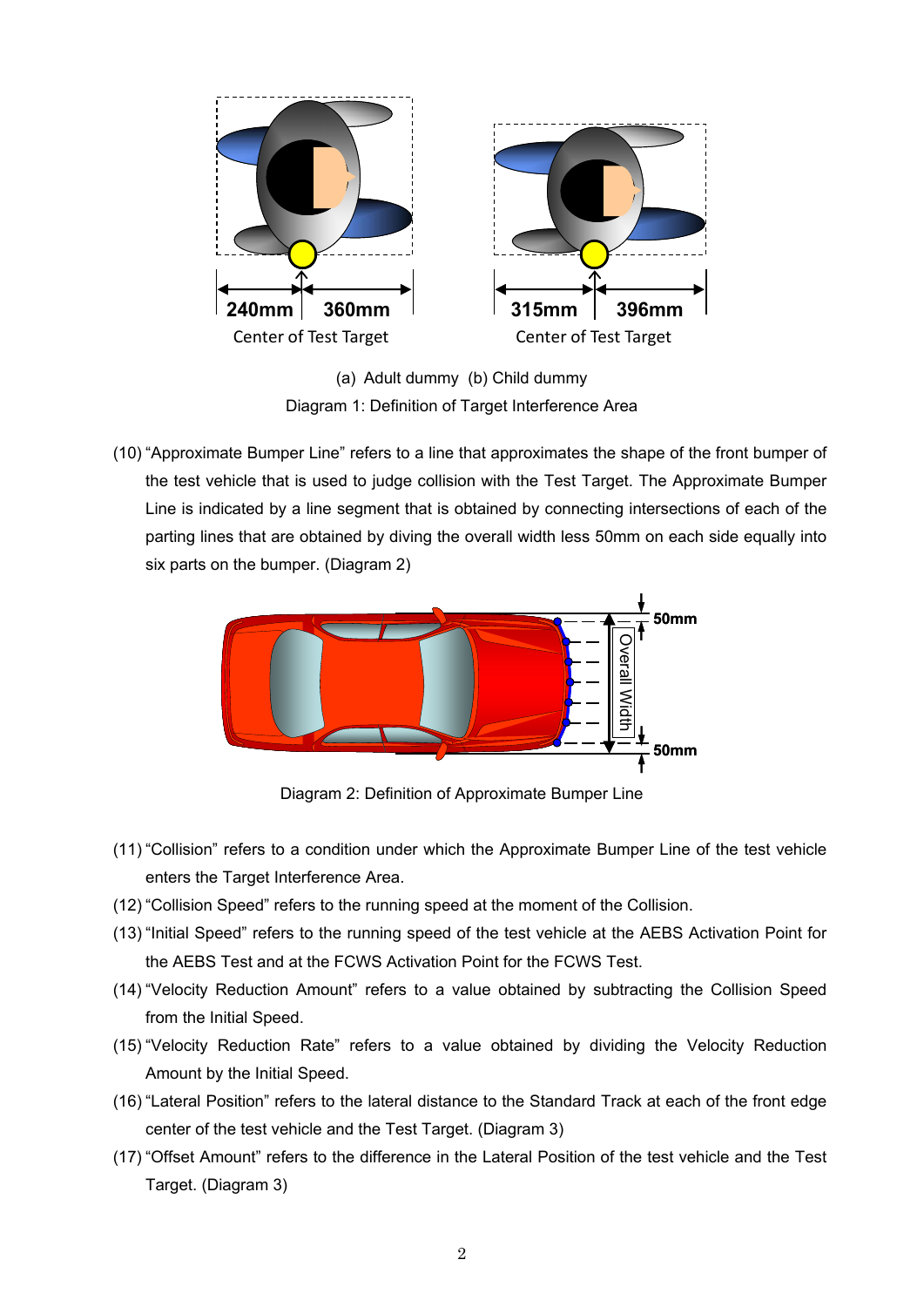

Diagram 3: Definition of Lateral Position and Offset Amount

- (18) "CPN (Car-to-Pedestrian Nearside)" refers to a test scenario in which the Test Target crosses from the left side of the travelling direction of the test vehicle.
- (19) "CPNO (Car-to-Pedestrian Nearside Obstructed)" refers to a test scenario in which the Test Target crosses from the left side of the travelling direction of the test vehicle with screening vehicles as shown in Annex B placed just short of the Test Target.
- (20) "Wrap Rate" refers to a value obtained by dividing the difference between the Lateral Position of the left edge (for CPN and CPNO) or the right edge (for CPF and CPFO) of the test vehicle and the Lateral Position of the Test Target by the total width of the test vehicle, expressed in percentage terms.
- (21) "Set Collision Point", which is set for each scenario, refers to a value obtained by converting the Lateral Position of the Test Target when the test vehicle running in the Standard Track reaches the Standard Crossing Line without the AEBS activated into the Wrap Rate.
- (22) "Expected Collision Point" refers to a value obtained by converting the Lateral Position of the Test Target in 4.0 seconds after measurement start (when TTC reaches 4.0 seconds) into the Wrap Rate.
- (23) "Daytime Test" refers to those tests that are conducted to evaluate the performance of the systems at daytime.
- (24) "Standard Evaluation Test" refers to the evaluation tests conducted for every test vehicle speed using the following combination of setup conditions in the CPN, CPNO scenarios:
	- Set Collision Point: 50%
	- Test Target speed: 5km/h
	- Test Target type: Adult dummy
- (25) "Partial Evaluation Test" refers to an evaluation test that is conducted using one of the following setup items changed from the Standard Evaluation Test conditions and at Representative Speed only.
	- Set Collision Point : 25% and 75% (applicable to the CPN scenario)
	- Test Target speed: 8km/h (applicable to the CPN scenario)
	- Test Target type: Child dummy (applicable to the CPN and CPNO scenarios)
- (26) "Representative Speed" refers to the vehicle speed condition at which the social loss amount shown in Annex C becomes the largest within a scope of vehicle speeds at which Velocity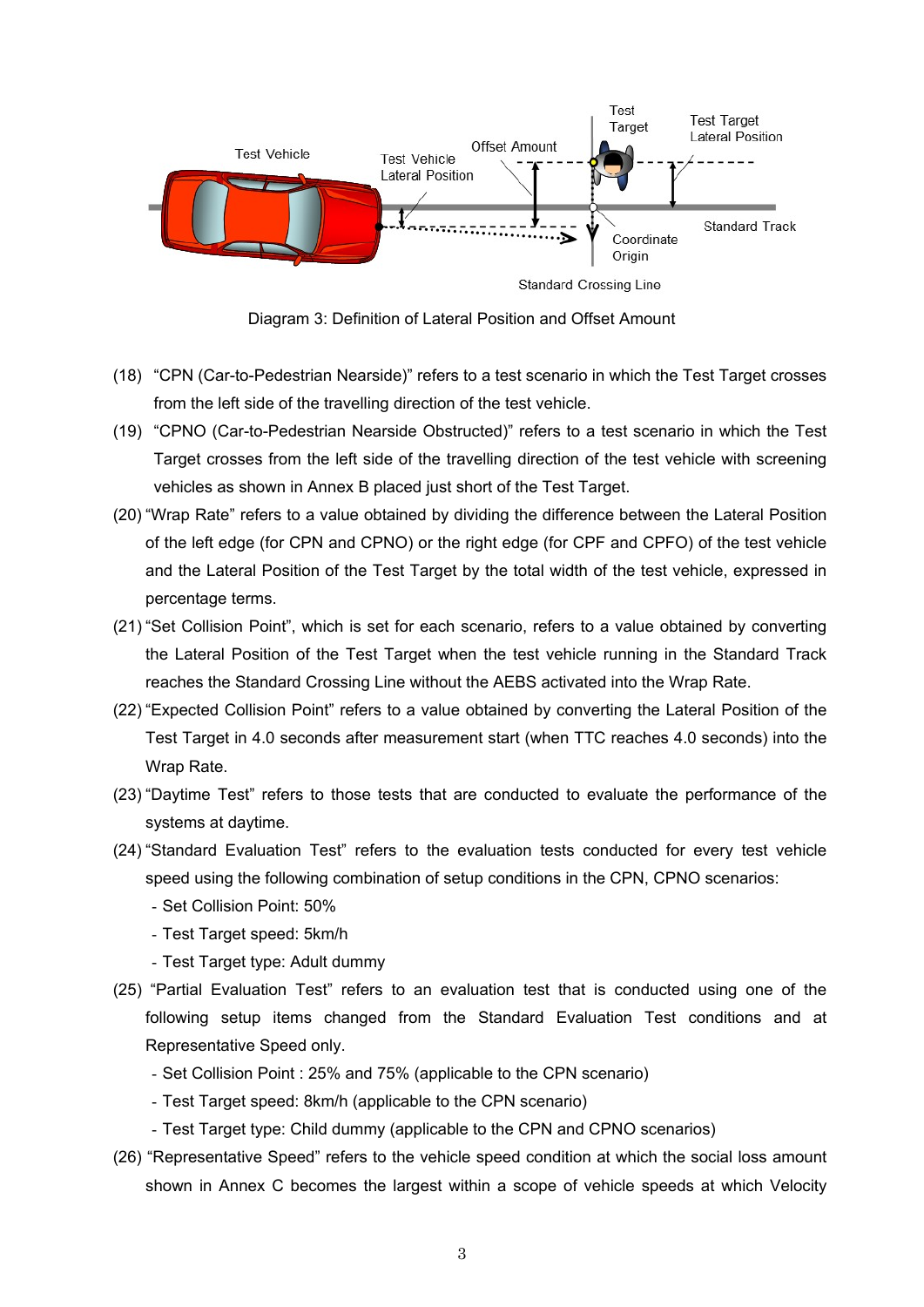Reduction Amount of 5km/h or more is obtained in a Standard Evaluation Test. When every Velocity Reduction Amount in a Standard Evaluation Test is lower than 5km/h, it shall be the vehicle speed condition of the largest Velocity Reduction Rate.

- (27) "Brake Pedal Stroke" refers to the amount of the brake pedal stroke of the test vehicle.
- (28) "Accelerator Stroke" refers to the amount of the accelerator pedal stroke of the test vehicle.
- (29) "Mass at Vehicle Delivery" refers to the condition of the test vehicle loaded with the fuel, lubricants, coolants and the like in the engine and the fueling system, and equipped with onboard tools, a spare tire and standard accessories.
- (30) "Brake Temperature before Braking" refers to the higher of the average temperature of the left wheel or the right wheel of each axle when the temperature of the brake lining or pad of each wheel is measured, pursuant to the procedures of JIS D 2010, immediately before the start of each run for braking with the vehicle in fixed position.
- (31) "Brake Temperature Check Unit" refers to a device to check the Brake Temperature before Braking of the test vehicle by thermocouple measurement.
- 4. Test Conditions
- 4.1 Provision of Data from Vehicle Manufacturer, etc

Vehicle manufacturers, etc shall provide NASVA with the following data required for test preparation (Attached Table 1).

4.2 Test Vehicle Status

The test vehicle shall be in the following status:

(1) Load Condition: The mass of the test vehicle with one driver and including the measurement equipment shall be the Mass at Vehicle Delivery + 200kg (±1%). Front axle/rear axle weight distribution (%) shall be on a par (±5%) with that of the Mass at Vehicle Delivery.

 If the preceding requirement is not met, parts may be removed or installed within a scope of not affecting the performance. Parts to be installed to increase weight should be securely fitted.

- (2) Tire: The tires installed at the time of purchase of the test vehicle shall be used. Tire running-in shall be performed in conjunction with the brake conditioning of the following item. In addition, the tire air pressure shall be set before running (normal temperature) on a level surface at the value for ordinary run as described in the specification sheet, etc.
- (3) Brake system: The brake discs, drums and linings that are installed at the time of the purchase of the test vehicle shall be used after taking the steps prescribed in Item 5.1 "Brake Conditioning". The brake system shall be adjusted properly without any impact of abnormal heat history, getting wet or the like.
- (4) Drive axle: When the drive axle can be selected, choose the one(s) normally used.
- (5) AEBS and FCWS setup: When the driver can set up the timing of activation of AEBS and/or FCWS, use the median of the scope that is allowed to be set up. When there is no median (when the setup options are even number), choose the value that is closest to the median on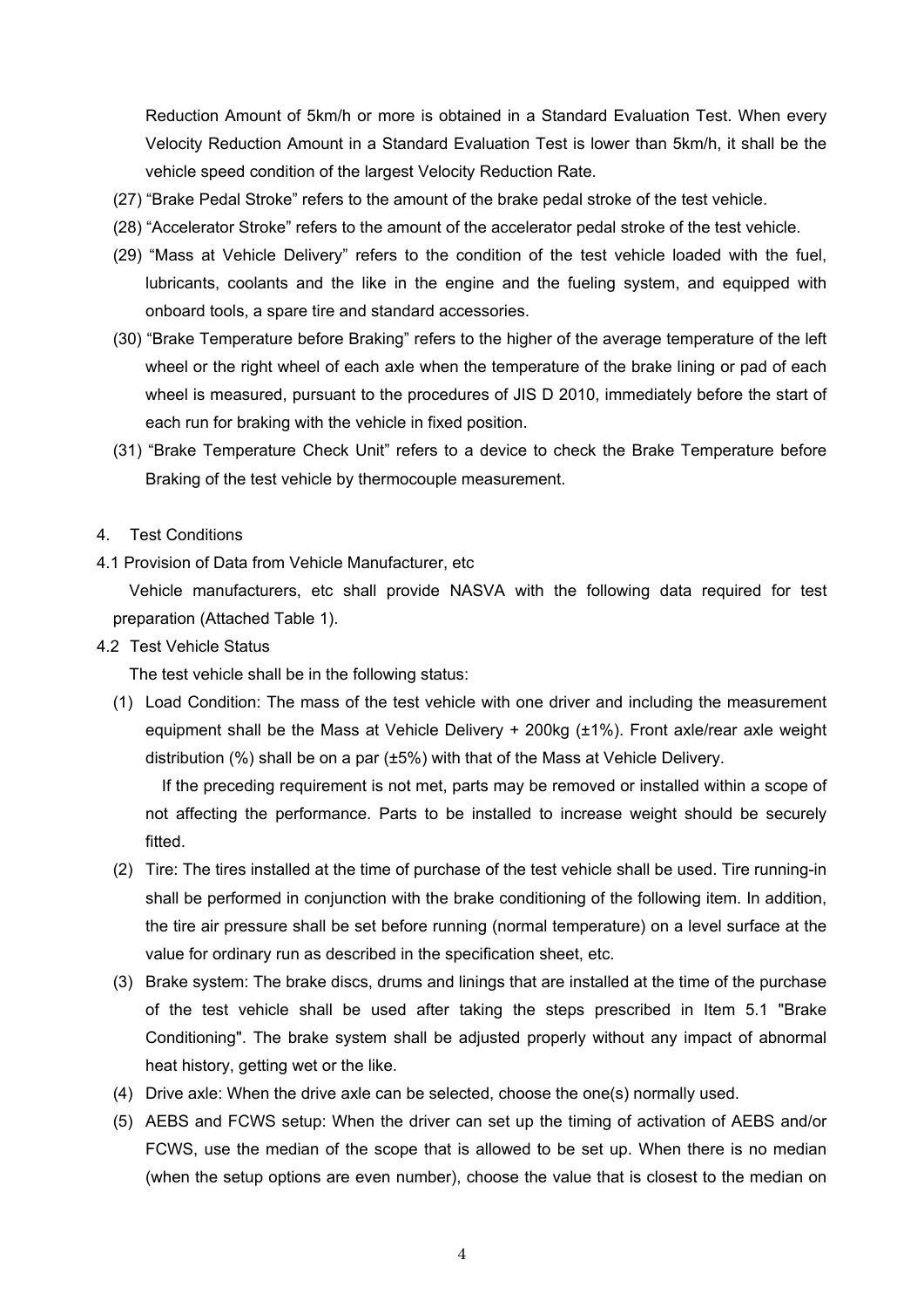the side on which the timing of activation start will be later.

- (6) Protection devices: When passenger protection devices or pedestrian protection devices are installed, set such devices not to be activated.
- 4.3 Test Track

The test track shall meet the following requirements:

- (1) The test track shall be flat, clean paved road surface without any leaves, dirt or the like, and dry.
- (2) The test track shall have friction coefficient of about 0.9 under dry condition. The measurement procedure in this case shall comply with ASTM E1337, test tires ASTM E1136, test load 4586±67N, tire air pressure 241±3kPa, and the speed 64±0.8km/h.
- (3) During testing, there shall be no obstacles within a lateral distance of 3.0m to either side of the Standard Track and with a longitudinal distance of 30m ahead of the test vehicle when the test ends. In addition, there shall be no road paint or marking at the points where AEBS activation or deceleration by braking after FCWS is expected to take place.

## 4.4 Weather Conditions

- (1) Temperature during testing shall be within a scope of -5°C-40°C. However, when the temperature is less than  $5^{\circ}$ C, the test may be avoided upon declaration of the vehicle manufacturer, etc.
- (2) Average wind speed during testing shall be 5m/s or less.
- (3) Visibility during testing shall be 1km or more.
- (4) For daytime testing, under the following sunlight conditions, the test may be avoided upon declaration of the vehicle manufacturer, etc:
	- When illumination during testing is 2000Lux or less;
	- When there is a strong shadow near the Standard Track other than that of the test vehicle and the Test Target; or
	- Direct sunlight shines on the test vehicle from the front or the rear.

## 4.5 Measurement Items

The items of measurement during the test shall be as described below and the sampling frequency shall be 100Hz or more. Further, for the yaw rate and the longitudinal acceleration, the high-frequency component shall be eliminated at cutoff frequency of 10Hz.

- (1) AEBS Activation time
- (2) FCWS Activation time
- (3) Collision time
- (4) Test vehicle and Test Target positions
- (5) Test vehicle and Test Target speeds
- (6) Test vehicle yaw rate
- (7) Test vehicle longitudinal acceleration
- (8) Test vehicle steering wheel velocity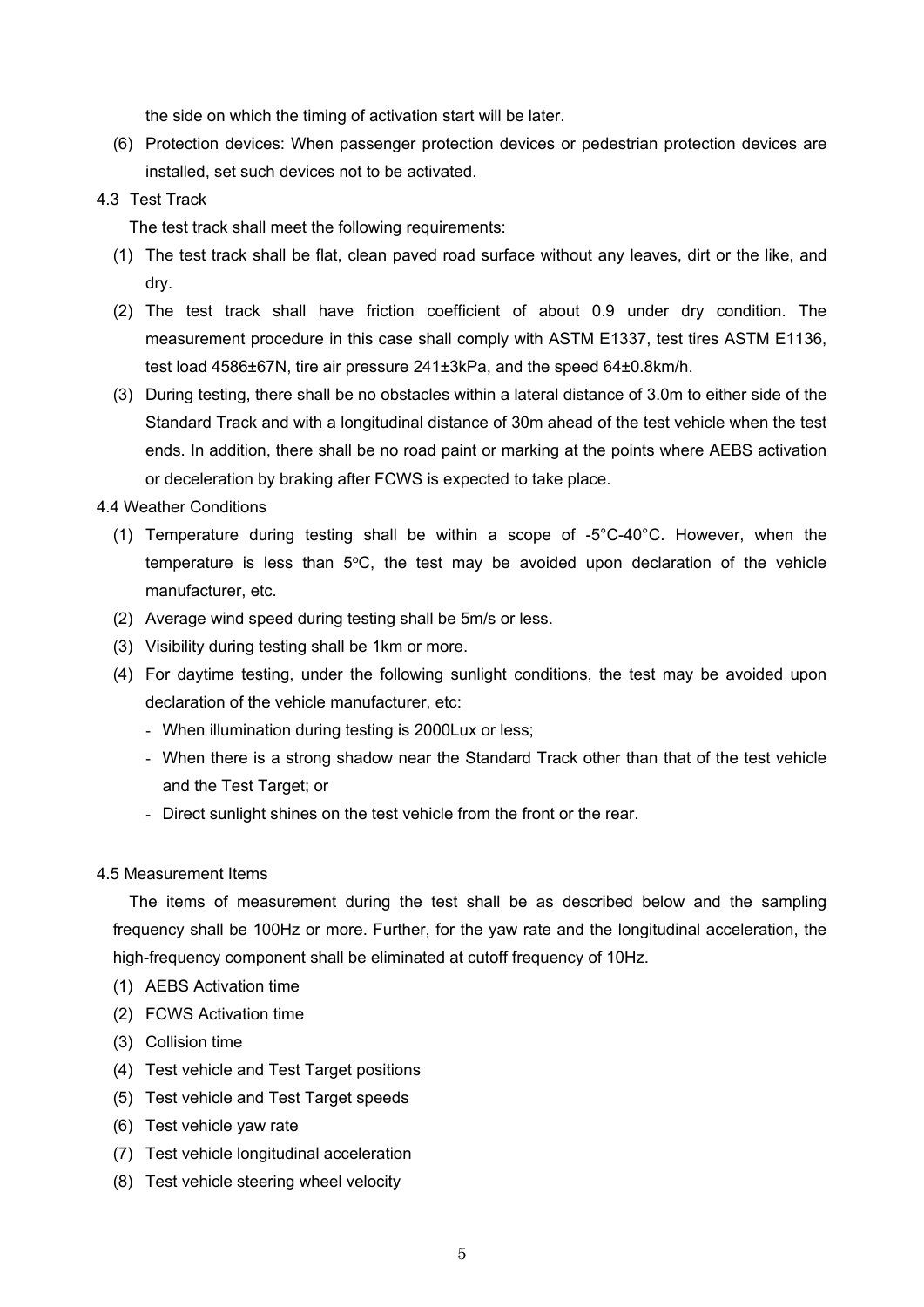- (9) Brake Pedal Stroke
- (10) Accelerator Stroke
- (11) Brake Temperature before Braking

#### 4.6 Measurement equipment

The measuring equipment listed below that is used for testing shall be capable of smoothly performing handling of data of the measurement items prescribed in Item 4.5. In addition, before conducting the test, the vehicle position shall be verified and for the other measurement equipment, accuracy shall be checked based on the results of calibration by the measurement equipment manufacturer, etc.

- (1) Vehicle position measurement device: Accuracy of vehicle position for each test shall be within ±0.03m.
- (2) Vehicle speed measurement device: Accuracy of test vehicle speed for each test shall be within ±0.1km/h.
- (3) Yaw rate measurement device: Accuracy of yaw rate for each test shall be within  $\pm 0.1^{\circ}/s$ .
- (4) Longitudinal acceleration measurement device: Accuracy of longitudinal acceleration for each test shall be within  $\pm 0.1$ m/s<sup>2</sup>.
- (5) Steering wheel velocity measurement device: Accuracy of steering wheel velocity for each test shall be within ±1°/s.
- (6) Brake pedal stroke measurement device: Accuracy of brake pedal stroke for each test shall be within ±1mm.
- (7) Accelerator stroke measurement device: Accuracy of accelerator stroke for each test shall be within ±1%.
- (8) Brake Temperature Check Unit: Accuracy of temperature of each test shall be within ±3%.
- (9) Test Target position measurement device: Accuracy of Test Target position of each test shall be within ±0.03m.
- (10) Test Target speed measurement device: Accuracy of Test Target speed of each test shall be within ±0.01km/h.

#### 5. Test Procedure

### 5.1 Brake Conditioning

To condition the brake discs, drums and linings of the test vehicle (excluding those on which brake conditioning has been performed for other tests), the process of accelerating to 64km/h, braking to result in deceleration of  $3.7 \text{m/s}^2$  and vehicle stop shall be repeated 200 times. The interval between the initial and second braking shall be either the time required to reduce the brake temperature to 110°C-132°C or the distance of 1.6km, whichever occurs earlier. After every stop, the vehicle shall be accelerated to 64km/h and keep that speed until the next braking. (Brake Conditioning is equivalent to that provided in FMVSS105 S7.4.1.1.)

Further, upon request of the vehicle manufacturer, etc, it is allowed to run up to 100km in ordinary road, etc for the initialization of sensor units. As long as the conditions required for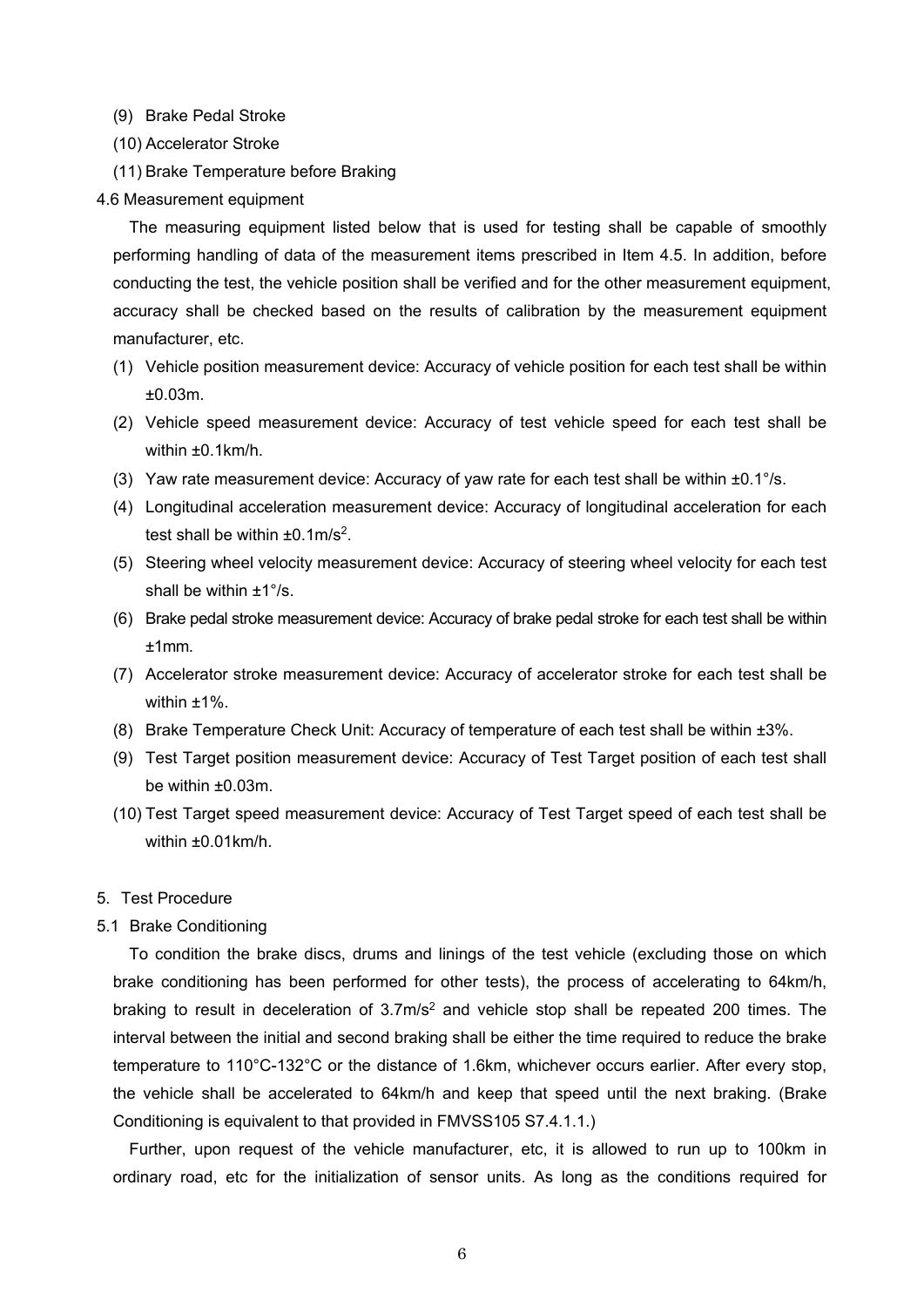initialization are met, the initialization work may be performed in conjunction with the above conditioning run.

5.2 Re-brake conditioning

In the case of the first braking system test for the test car (generic term of the test carrying out brake conditioning of item 5.1), before starting the test, repeat the process of Item 5.1 at least 35 times in principle for re-conditioning. Further, when the period from the conditioning run of 5.1 to the test exceeded two weeks, the process may be repeated up to 50 times depending on the condition of the brake system in the test vehicle.

In the case of second or more braking system test (same when it takes multiple days in the same test), 35times if one week or more has passed since the previous test data, and 50 times at most if two weeks or more have passed, it is possible to carry our re-brake conditioning.

If re-brake conditioning test is not carried out on the day of test, warm up run should be carried out until the brake temperature exceed 100 degrees by the procedure of the item 5.1

# 6. Daytime Test

- 6.1 Standard Evaluation Test
	- (1) Test scenario: For each of the AEBS Evaluation Test and the FCWS Evaluation Test, two types of test scenarios simulating crossing by a pedestrian shall be used: CPN and CPNO. (See Diagram 4 (a) (b).) For both test scenarios, the Set Collision Point shall be 50% and the Test Target speed 5km/h, and tests shall be implemented using adult dummies. The initial Lateral Position of the Test Target shall be 4.0m and an acceleration area of 1.0m may be set.



Diagram 4 (a): CPN (Car-to-Pedestrian Nearside) Scenario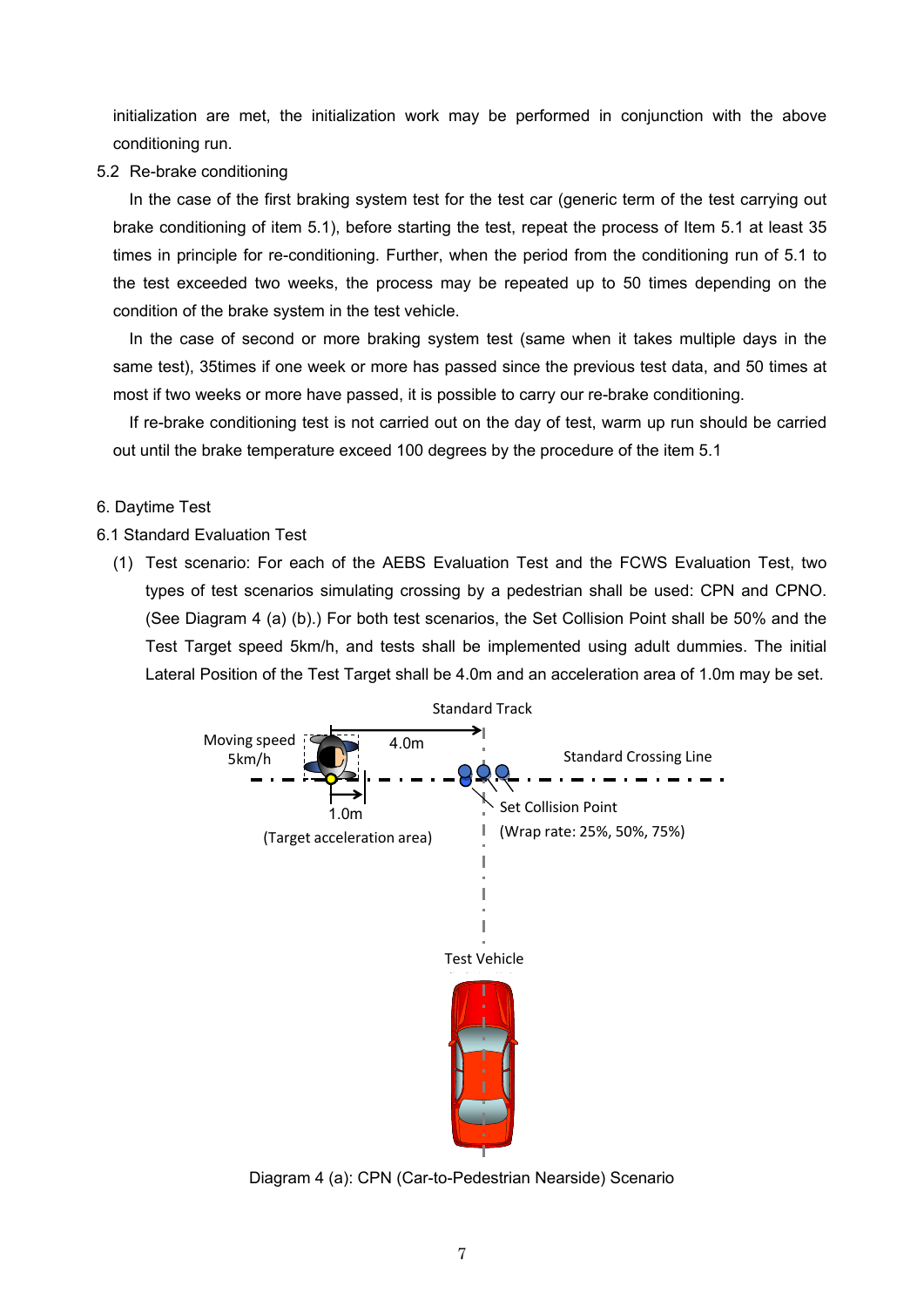

Diagram 4 (b): CPNO (Car-to-Pedestrian Nearside Obstructed) Scenario

(2) Test Vehicle Speed: The test speed of the test vehicle shall be in a scope described in Table 1, and the test will be performed by starting at the lowest speed and increasing in increments of 5km/h or 10km/h. Further, the starting vehicle speed may be raised upon declaration of the vehicle manufacturer, etc. Likewise, the ending vehicle speed may be lowered upon declaration of the vehicle manufacturer, etc. However, in either case, for the speeds not tested, results shall be handled in the same way as no activation of systems.

Table 1: Test Vehicle Speed

|                      | <b>AEBS Test</b> | <b>FCWS Test</b> |
|----------------------|------------------|------------------|
| <b>CPN Scenario</b>  | $10-60$ km/h     | 10-60km/h        |
| <b>CPNO Scenario</b> | 25-45km/h        | 25-45km/h        |

- (3) Transmission: For the test vehicles with automatic transmission, select D. For vehicles with manual transmission, select the highest gear where the RPM will be at least 1500 at the test speed and do not throw out a clutch during testing.
- (4) Test Measurement Sections: Measurement shall be commenced when the test vehicle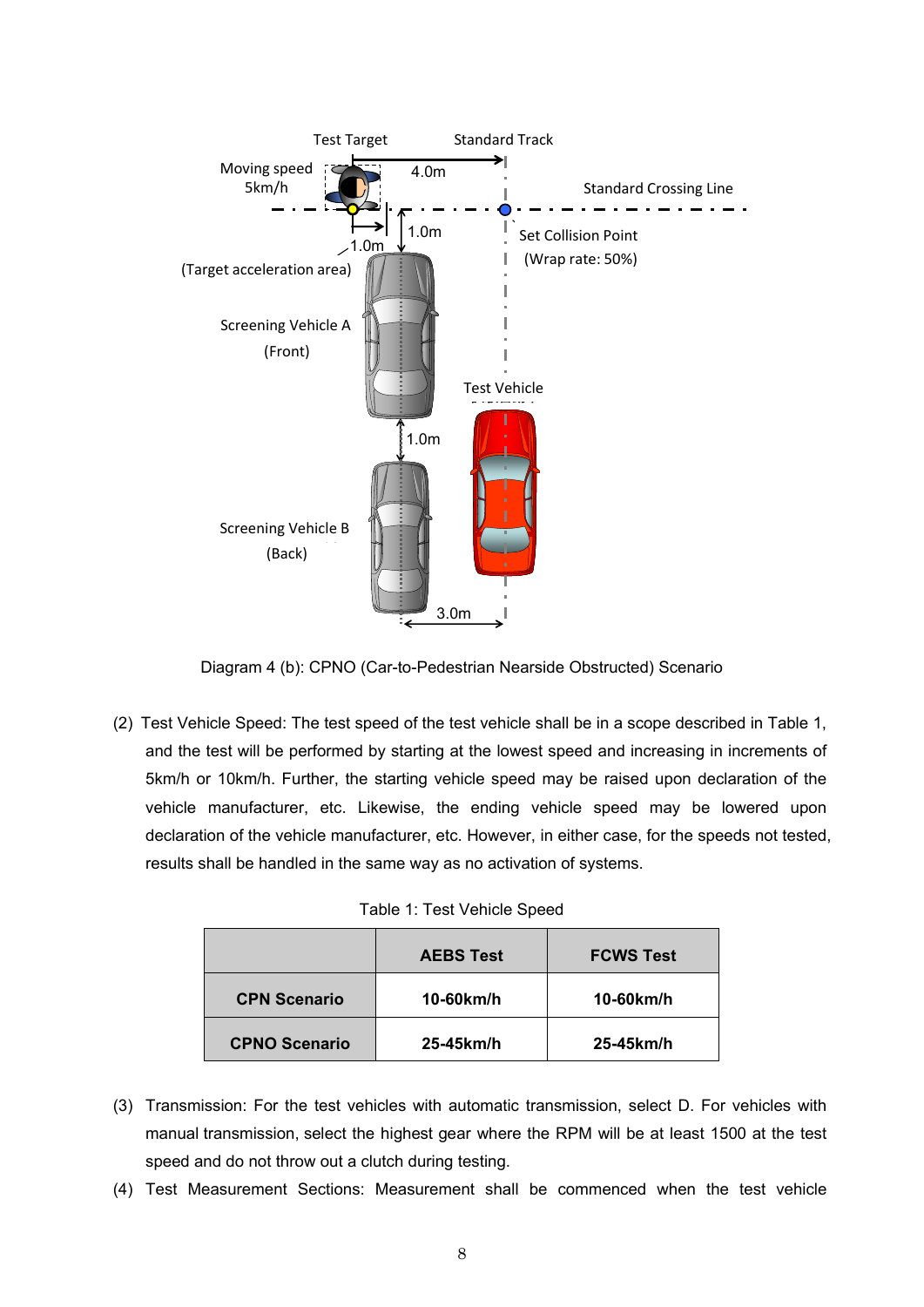approaches the Test Target and TTC reaching 4.0 sec. Measurement shall be ended when reaching any of the following conditions:

- a. When the test vehicle is stopped;
- b. When the test vehicle collides with the Test Target; or
- c. When the rear edge of the Target Interference Area passes the side edge of the Approximate Bumper Line.
- (5) Successful Completion of Test: During the period from the start of measurement until the Initial Speed Difference is obtained (until the AEBS Activation Point for the AEBS Test and until the FCWS Activation Point for the FCWS Test), when the prescribed measurement items deviate from the permissible range shown in Table 2 and when the test video of 6.4 is not acquired (except when the driving status of the test car, the operating status of the test target and the collision / avoidance status can be confirmed by the in-vehicle video or the outside video), the attempted test shall be deemed invalid (foul) and shall not be counted in the number of tests. In addition, the measured value etc. shall round off the value less than the unit in each item. (Same below in this test method

| <b>Test Condition</b>                             | <b>Permissible Range</b>                                                 |
|---------------------------------------------------|--------------------------------------------------------------------------|
| <b>Test Vehicle Speed</b>                         | Test Vehicle Speed +0.5 km/h                                             |
| <b>Test Target Speed</b>                          | Set speed ±0.2 km/h<br><b>(excluding Target Acceleration</b><br>Section) |
| <b>Test Vehicle Lateral Position</b>              | Standard Track ±0.05 m                                                   |
| <b>Expected Collision Point</b>                   | <b>Set Collision Point ± 5%</b><br>(At measurement start only)           |
| <b>Yaw Rate</b>                                   | $±1.0^{\circ}/s$                                                         |
| <b>Steering Wheel Velocity</b>                    | $±15.0^{\circ}/s$                                                        |
| <b>Brake Temperature Before</b><br><b>Braking</b> | $65-100^{\circ}$ C                                                       |

|  |  | Table 2: Test Condition Permissible Error |  |
|--|--|-------------------------------------------|--|
|  |  |                                           |  |

and if

there is an abnormality in the swing width of the head or abnormal contact with the platform of the leg, it is regarded as a foul and shall not be counted in the number of tests. In this case, the evaluation criteria shown in Appendix D may be used for the judgement.

(6) Number of Tests: The tests shall be performed 1 time for each test vehicle speed. However, if manufacturers etc submitted the pre-test data beforehand, and the speed reduction for this test is deviated more than 5km / h against the median speed reduction for pre-test data, test is conducted three times

The third test may be omitted in the following cases: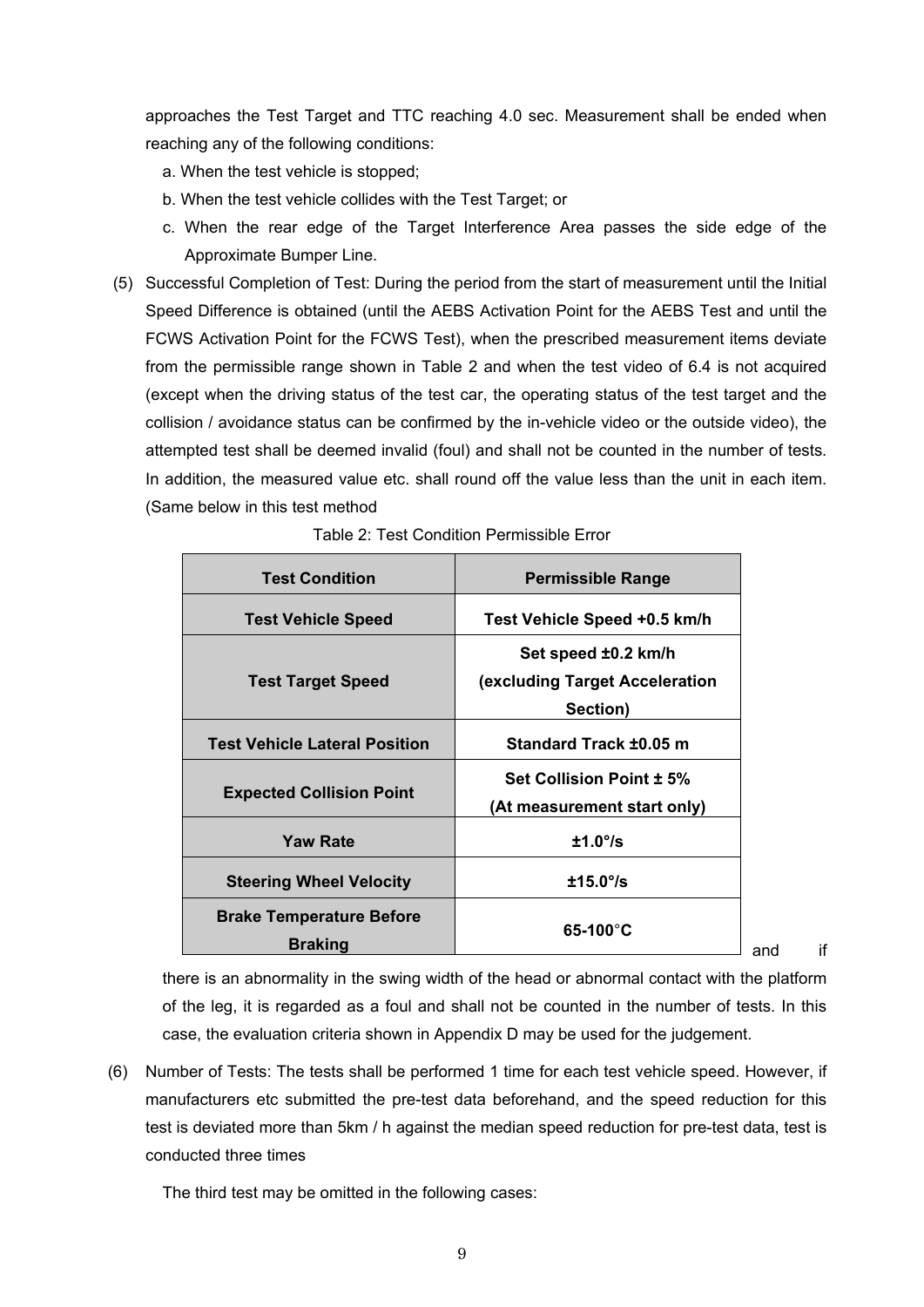・When a collision is avoided twice in a row.

・When the same Velocity Reduction Rate is obtained twice in a row.

The pre-tests shall be performed once for each test vehicle speed in case of collision avoidance. In case of other than collision avoidance, it shall be performed three times for each test vehicle speed. Third test can be omitted if it falls under above 2 cases.

(7) Test Implementation Procedures: The tests shall be conducted in an order of the CPNO scenario followed by the CPN scenario, starting at the lowest speed condition or the speed condition declared by the vehicle manufacturer, etc. The interval of raising the test vehicle speed shall be 5km/h; however, when avoiding collisions for 1 time test or more than 2 times out of 3 tests for the case deviated from pre-test result, the test vehicle speed may be raised by 10km/h (the 5km/h increment to be passed). When collisions are avoided also under a condition of an increase to 10km/h, collisions are deemed to be avoided for the 5km/h increment that is passed. However, when collisions could not be avoided for 1 time test or more than 2 times out of 3 tests for the case deviated from pre-test result, the test vehicle speed shall be lowered by 5km/h and the test for the 5km/h increment that is passed must also be performed.

 Subsequently, take the same procedures to conduct tests up to the highest speed condition or the one declared by the vehicle manufacturer, etc. However, the scenario will be ended when the Velocity Reduction Amount or the Collision Speed becomes 40km/h or more for 2 times or more.

 Further, the speed conditions in a CPNO scenario test at which collision was avoided may be passed on by deeming collision was avoided in the same way in a CPN scenario test.

- (8) Accelerator Operation during the AEBS Test: In the measurement section, the Accelerator Stroke shall be held constant so as not to cause any impact on the activation of AEBS. Further, for those test vehicles on which the accelerator is controlled when AEBS is activated, upon consultation with the vehicle manufacturer, etc, the Accelerator Stroke during AEBS activation may be adjusted.
- (9) Accelerator/Brake Operation during the FCWS Test: The accelerator of the test vehicle shall be released 1.0 second after the FCWS Activation Point. The brake pedal shall be pressed down 1.2 seconds after the FCWS Activation Point, taking 0.2 seconds to reach the point where deceleration under non-threat situation of 4.0  $(+0.25)$ m/s<sup>2</sup> is generated (however, maximum pedal application rate is 400mm/s), and prescribed pedal force shall be maintained. For these brake operation setup values (Brake Pedal Stroke, application rate and pedal force), the values declared by the vehicle manufacturer, etc shall be used. When the vehicle manufacturer, etc submits no setup values or when the deceleration under non-threat situation exceeds the permissible range  $(4.00-4.25m/s<sup>2</sup>)$ , the setup shall be performed by NASVA in accordance with the steps described in Annex E.

 Further, to perform these tests for precision, it is desirable to equip the test vehicle with such operation input equipment as an automatic driving device.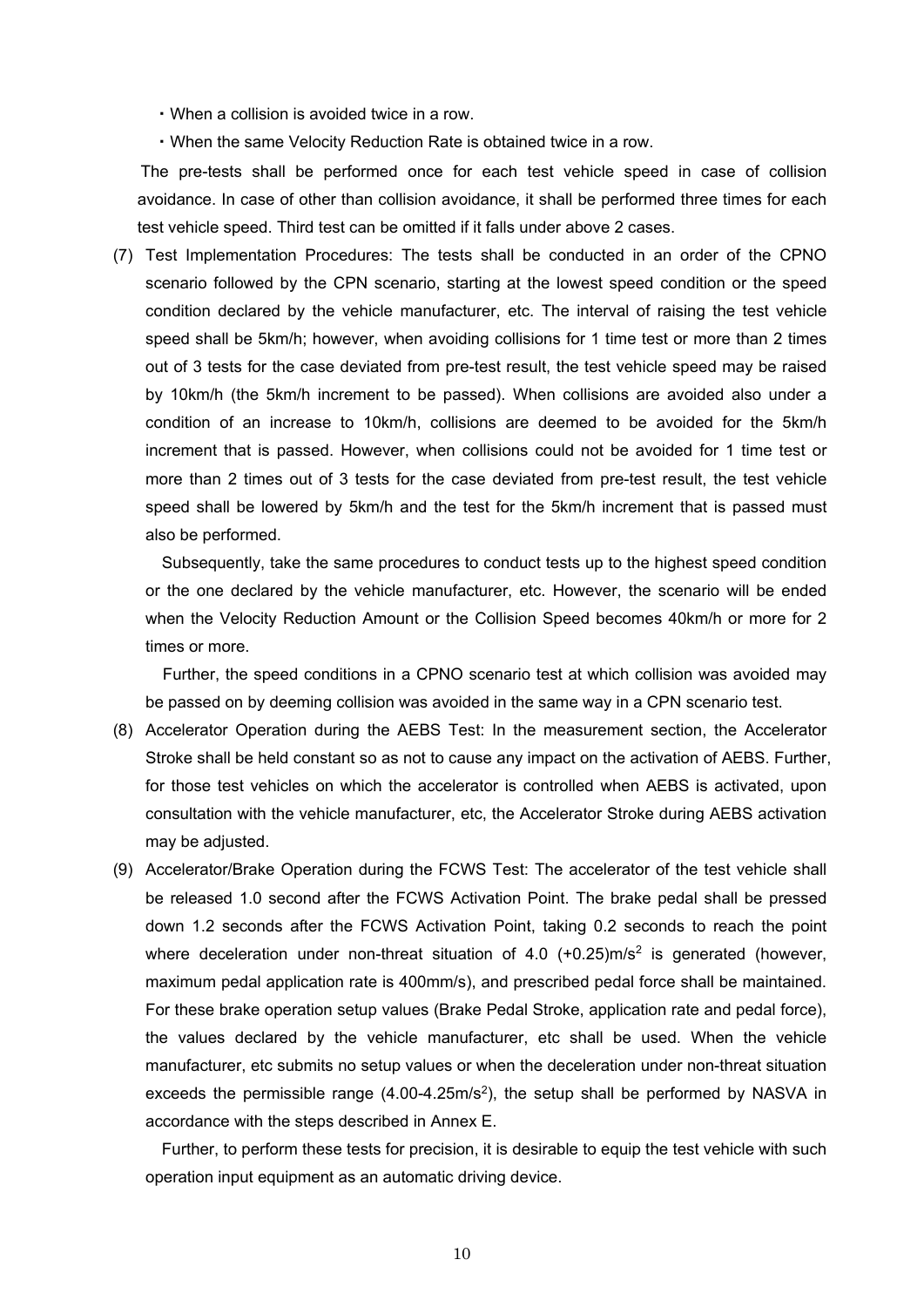(10) When it is obvious that the same results as the AEBS Test will be obtained in a FCWS Test, regardless of with or without the FCWS function, the results of the AEBS test may be taken as those of such test. Likewise, when TTC from the FCWS Activation Point in an AEBS Test is 1.2 sec. or less, the results of the AEBS Test shall be those of such test.

## 6.2 Partial Evaluation Test

- (1) Test scenario: Upon completion of the Standard Evaluation Test, for the AEBS Test and the FCWS Test, the Partial Evaluation Tests shall be implemented in accordance with the following setup conditions. Further, for the test of (iii), the initial Lateral Position of the Test Target in Diagram 4 (a) shall be changed to 6.0m and the Acceleration Section to 1.5m.
	- (i) CPN scenario: Set Collision Point 25%, Test Target speed 5km/h, Adult dummy
	- (ii) CPN scenario: Set Collision Point 75%, Test Target speed 5km/h, Adult dummy
	- (iii) CPN scenario: Set Collision Point 50%, Test Target speed 8km/h, Adult dummy
	- (iv) CPN scenario: Set Collision Point 50%, Test Target speed 5km/h, Child dummy
	- (v) CPNO scenario: Set Collision Point 50%, Test Target speed 5km/h, Child dummy
- (2) Test Vehicle Speed: Based on the result of the Standard Evaluation Test, it shall be the Representative Speed (see definition in section 3. (26)) of the applicable test.
- (3) Test Implementation Procedures: The tests shall be conducted in an order of (i) through (v). Further, when collision is avoided at the Representative Speed in a Standard Evaluation Test, for the Test (ii), it is deemed that collision is avoided in the same way. In addition to conducting testing in the order of (i) through (v), the Test (v) may be conducted immediately after the completion of the CPNO Standard Evaluation Test.
- (4) Other procedures: Provisions of sections 6.1 (3) through (6) and 6.1 (8) through (10) shall be applied mutatis mutandis.
- 6.3 Measurement Data and Recording
	- (1) Confirmation of Completion of Testing: For each test, confirm whether the test conditions meet the permissible range of Table 2.
	- (2) Collision Avoided or Not: For each test, confirm whether collisions were avoided, and record collisions or not in Attached Table 2. In case of collisions, record measurement data in the following pages.
	- (3) Initial Speed Difference: Read, in unit of 0.1km/h, the Vehicle Speed of the test vehicle at the AEBS Activation Point for the AEBS Test and at the FCWS Activation Point for the FCWS Test, and record the Initial Speed Difference.
	- (4) Velocity Reduction Amount: From the above Initial Speed Difference, deduct the collision speed read in unit of 0.1km/h and record the Velocity Reduction Amount obtained.
	- (5) Velocity Reduction Rate: Divide the Velocity Reduction Amount by the Initial Speed Difference, rounding off to two decimal places, and record the Velocity Reduction Rate obtained.
- 6.4 Recording Video Picture of Testing
	- (1) Image of inside vehicle: Pictures of the front of the test vehicle, near driver's seat and the FCWS activation status shall be recorded by video cameras installed in the test vehicle interior.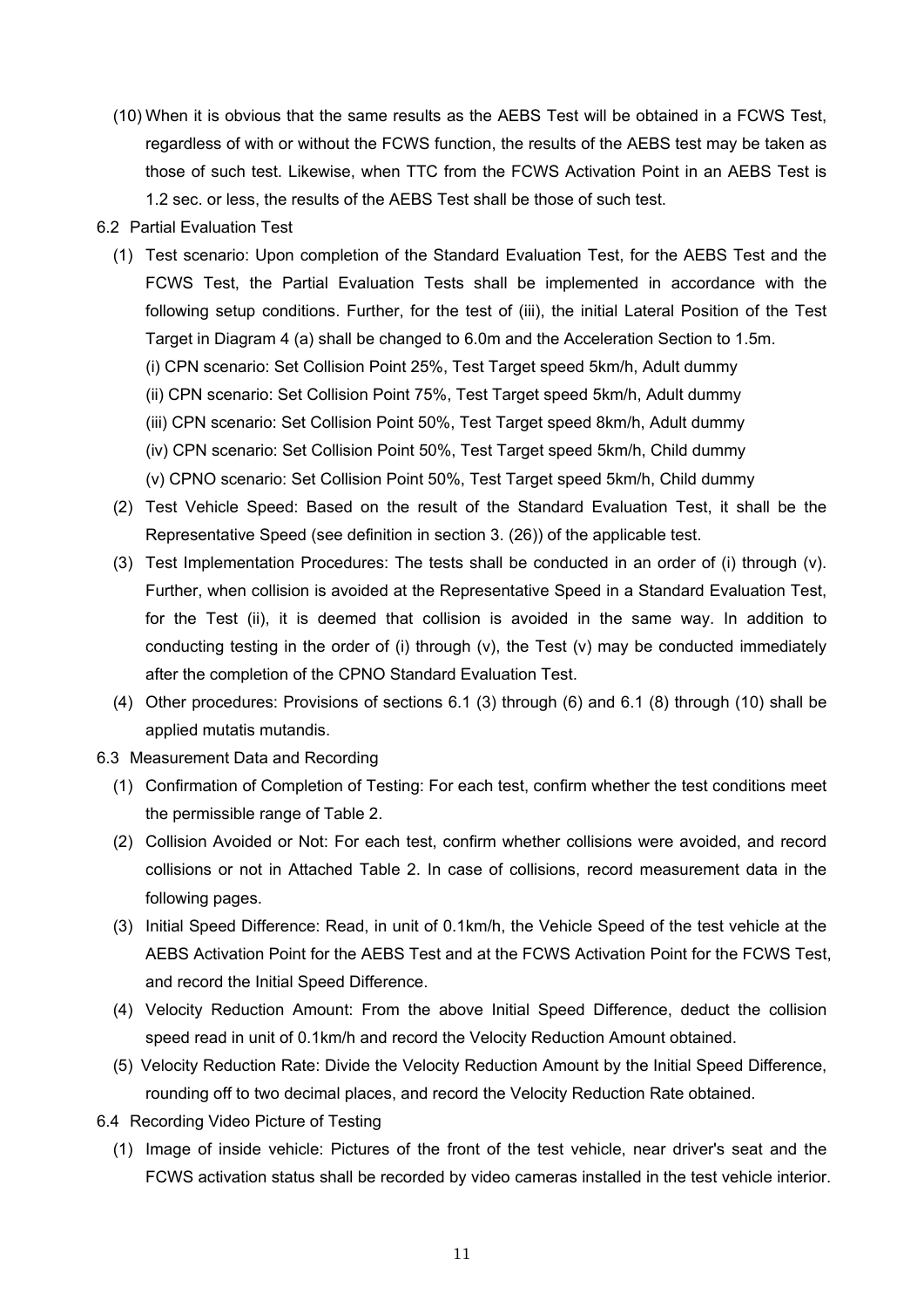(Shooting may be ended due to difficulties in taking pictures inside the vehicle for sunshine or the like upon consultation with the vehicle manufacturer, etc.)

- (2) Image of outside vehicle: Pictures of the test vehicle running status, the Test Target movement and the status of collision or avoidance shall be recorded by video cameras installed at the test track side and anterior.
- 7. Sorting Out of Test Results
- 7.1 Recording of Test Conditions

The test conditions, the test vehicle specification, the test date, the weather conditions during testing and the like shall be recorded in Attached Tables 2.

- 7.2 Test Result
	- (1) Velocity Reduction Rate: The Velocity Reduction Rate of each test shall be the median of 1 effective test result or 3 effective test results for the case deviated from pre-test. However, the Velocity Reduction Rate of the condition when collisions are avoided shall be 1.00.

 Further, when testing is ended after conducting 2 tests pursuant to the exceptional clauses of Items 6.1 (6) and (7), 6.1 (6) shall be the Velocity Reduction Rate obtained and 6.1 (7) shall be the lower value of the test results. For each test, enter the Test Vehicle Speed and the Velocity Reduction Rate in the Test Result columns of Attached Tables 2.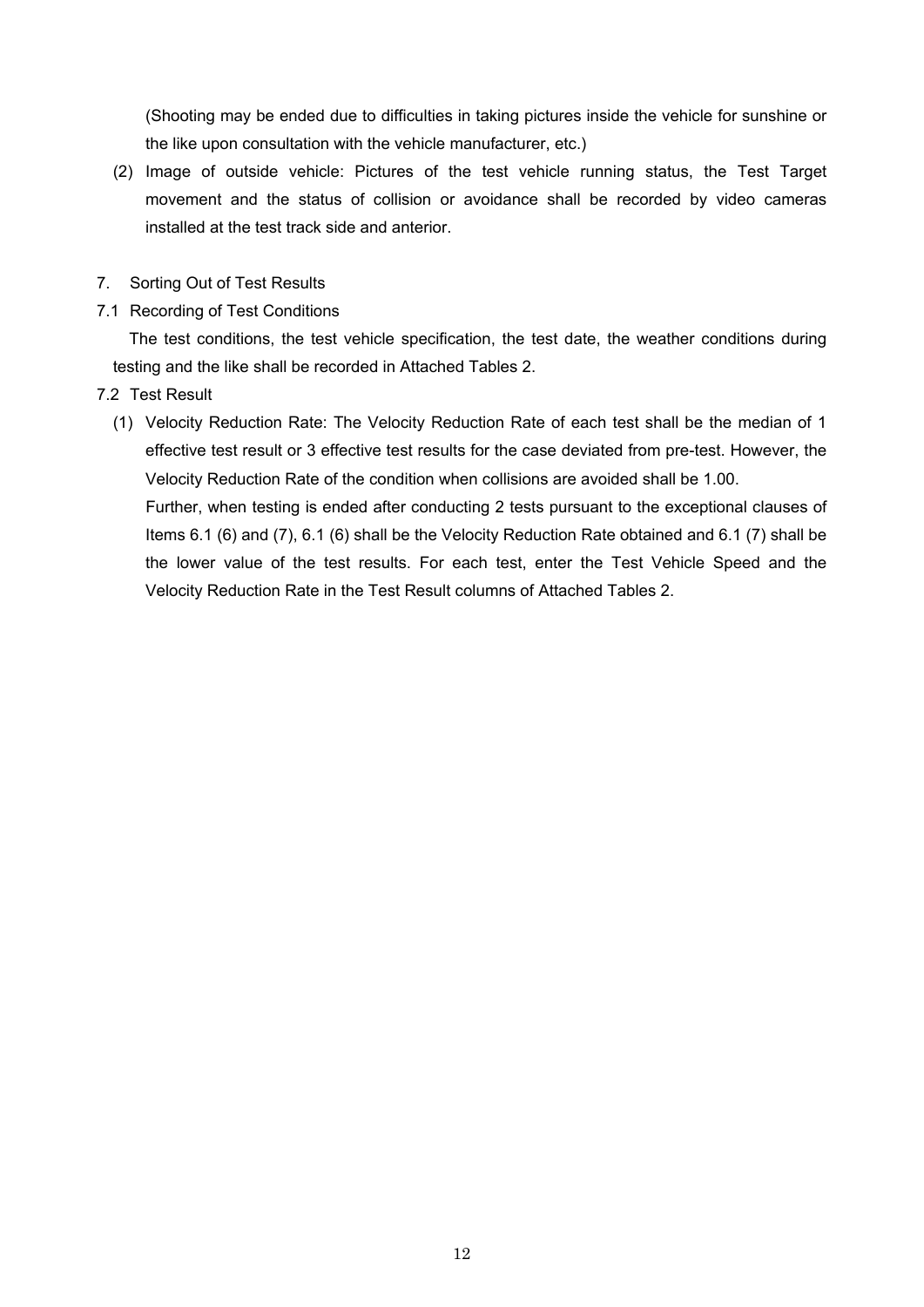Attached Table 1: Autonomous Emergency Brake System [for Pedestrian Daytime] Performance Test Conditions and Test Vehicle Specification

# **[To be filled in by the Vehicle Manufacturer, etc]**

- 1. Test Vehicle Specification
	- (1) Model/Type (Model Name):
	- (2) Sensor System:
	- (3) Installed Tire

|                    | Front | Rear |
|--------------------|-------|------|
| Size               |       |      |
| Brand/Type         |       |      |
| Air Pressure (kPa) |       |      |

- 2. Declarations, etc by Vehicle Manufacturer, etc
	- (1) AEBS Activation Lower Limit Speed (Test Start Vehicle Speed) CPN: km/h CPNO: km/h
	- (2) AEBS Activation Upper Limit Speed (Test End Vehicle Speed) CPN: km/h CPNO: km/h

(3) FCWS Function Available or Not: Available / Not Available

- (4) FCWS Activation Lower Limit Speed (Test Start Vehicle Speed) CPN: km/h CPNO: km/h
- (5) FCWS Activation Upper Limit Speed (Test End Vehicle Speed) CPN: km/h CPNO: km/h
- (6) FCWS Function Specification: Specification of audio and tactile/visual information, and document describing the section where such information is provided
- (7) FCWS Test Brake Operation Setup Values Brake Pedal Stroke: mm Application Rate: mm/s Pedal Force:
- N
- (8) Activation Start Timing Manual Setup: Yes ( ) / No
- (9) Limit on Sunlight Conditions (daytime test only): Yes / No (No need to consider shadow, back light, etc)
- (10) Limit on number of AEBS activations: Yes (up to times per run) / No
- (11) Approximate Bumper Line Setup Values [m]:

Vehicle overall width:

 $A = ($  ,  $)$ 

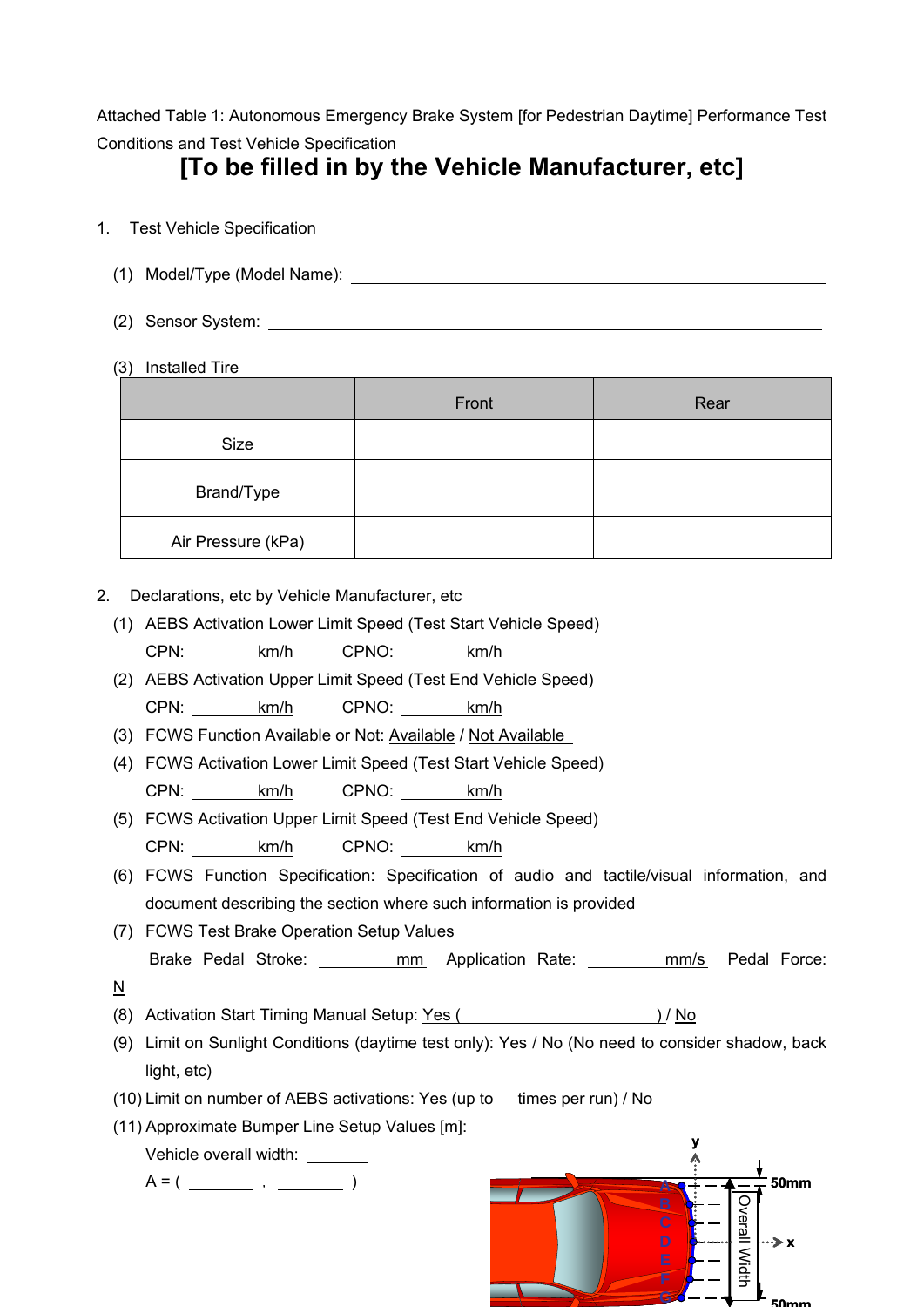

- (12) Protection System: Document describing how to deactivate the Passenger Protection System and the Pedestrian Protection System, or document describing brief overview of the modification for deactivation
- (13) Test results at the vehicle manufacturer, etc: The vehicle manufacturer or importer shall attach the test results at the vehicle manufacturer, etc in a form equivalent to the Attached Table 2 and Attached Table 3, as necessary.

(14) Notes

3. Functions, Cautions, etc of Systems to Support Users (HMI)

Documents shall be attached relating to the subjects and conditions of activation under the environment determined by the vehicle manufacturer, etc and the idea of functions of the system.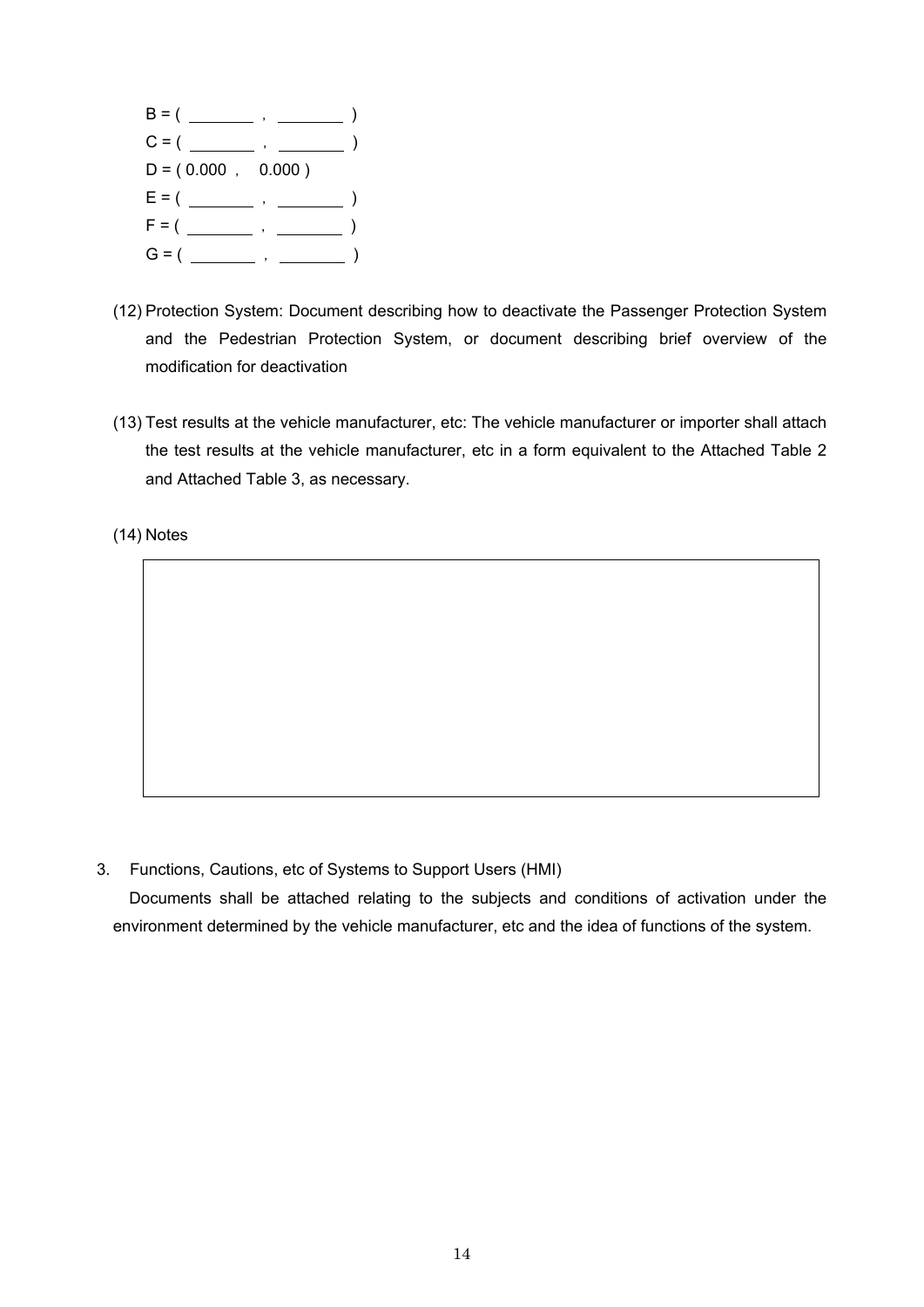Attached Table 2: Autonomous Emergency Brake System [for Pedestrian Daytime] Performance Test Result **(Daytime test)** 

# **[To be filled in by Testing Institute]**

| Test Date: Year               | Month | Day | Place: _____________                                                                                                 | Person in Charge: __ |
|-------------------------------|-------|-----|----------------------------------------------------------------------------------------------------------------------|----------------------|
| 1. Test Vehicle Specification |       |     |                                                                                                                      |                      |
|                               |       |     |                                                                                                                      |                      |
|                               |       |     |                                                                                                                      |                      |
| Sensor System:<br>(3)         |       |     | <u> 1989 - John Stein, markin sanadi a shekara ta 1989 - An tsara tsara tsara tsara tsara tsara tsara tsara tsar</u> |                      |

# (4) Installed Tire

|                    | Front | Rear |
|--------------------|-------|------|
| Size               |       |      |
| Brand/Type         |       |      |
| Air Pressure (kPa) |       |      |

# (5) Test Vehicle Load Distribution

|                                                          |                   | Left<br>Wheel | <b>Right</b><br>Wheel | Subtotal | <b>Grand Total</b> | Front-rear<br><b>Distribution</b> |
|----------------------------------------------------------|-------------------|---------------|-----------------------|----------|--------------------|-----------------------------------|
| <b>Load Distribution</b><br>at Vehicle<br>Delivery (daN) | <b>Front Axle</b> |               |                       |          |                    | $\%$                              |
|                                                          | Rear Axle         |               |                       |          |                    | $\%$                              |
| <b>Load Distribution</b><br>at Testing<br>(daN)          | <b>Front Axle</b> |               |                       |          |                    | $\%$                              |
|                                                          | Rear Axle         |               |                       |          |                    | $\%$                              |

(Note) Indicate as 1daN = 1kgf

# 2. Test Conditions Setup, etc

(1) AEBS Activation Lower Limit Speed (Test Start Vehicle Speed)

CPN: km/h CPNO: km/h

- (2) AEBS Activation Upper Limit Speed (Test End Vehicle Speed) CPN: km/h CPNO: km/h
- (3) FCWS Test Available or Not: Available / Not Available
- (4) FCWS Activation Lower Limit Speed (Test Start Vehicle Speed) CPN: km/h CPNO: km/h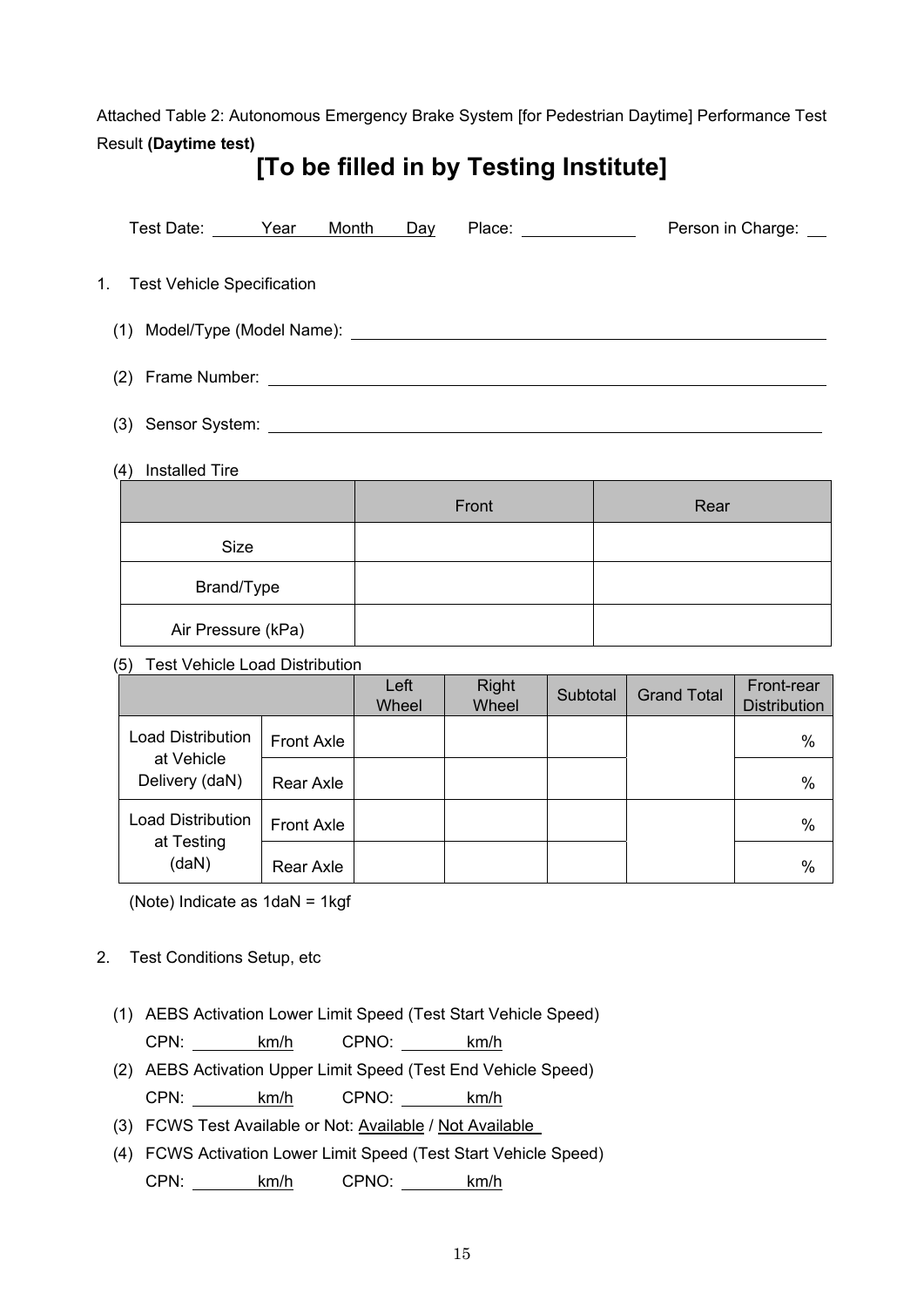|                          | (5) FCWS Activation Upper Limit Speed (Test End Vehicle Speed) |            |                                                                       |                                                                                            |
|--------------------------|----------------------------------------------------------------|------------|-----------------------------------------------------------------------|--------------------------------------------------------------------------------------------|
|                          | CPN: km/h                                                      | CPNO: km/h |                                                                       |                                                                                            |
|                          | (6) FCWS Test Brake Operation Setup Values                     |            |                                                                       |                                                                                            |
|                          |                                                                |            | Brake Pedal Stroke: ______ mm____ Application Rate: ________ mm/s     | Pedal Force:                                                                               |
| $\underline{\mathsf{N}}$ |                                                                |            |                                                                       |                                                                                            |
|                          | Test implemented or not: Yes / No                              |            |                                                                       |                                                                                            |
| (7)                      |                                                                |            | Activation Start Timing Manual Setup: Yes (                           | <u>) / No</u>                                                                              |
| (8)                      | Approximate Bumper Line Setup Values [m]:                      |            |                                                                       |                                                                                            |
|                          | Vehicle overall width: \[\]                                    |            |                                                                       |                                                                                            |
|                          |                                                                |            |                                                                       | <b>50mm</b>                                                                                |
|                          |                                                                |            |                                                                       | Overall Width                                                                              |
|                          |                                                                |            |                                                                       | D<br>⊶≽ x<br>E                                                                             |
|                          | $D = (0.000, 0.000)$                                           |            |                                                                       |                                                                                            |
|                          |                                                                |            |                                                                       | <b>50mm</b>                                                                                |
|                          |                                                                |            |                                                                       |                                                                                            |
|                          |                                                                |            |                                                                       |                                                                                            |
|                          | (9) Partial Evaluation Test Representative Speed:              |            |                                                                       |                                                                                            |
|                          | CPN: km/h CPNO: km/h                                           |            |                                                                       |                                                                                            |
|                          |                                                                |            |                                                                       |                                                                                            |
| 3.                       | <b>Environmental Condition</b>                                 |            |                                                                       |                                                                                            |
|                          | Day 1 Test Date: Vear Month Day                                |            | Place: ______                                                         | Person in Charge:                                                                          |
|                          |                                                                |            | Start Time: Weather: Temp.: Temp.: Netally Research Contains a Temp.: | Wind Speed:                                                                                |
|                          |                                                                |            | End Time: Weather: Temp.: Temp.:                                      | Wind Speed: _______                                                                        |
|                          | Remarks:                                                       |            |                                                                       |                                                                                            |
|                          |                                                                |            |                                                                       |                                                                                            |
|                          |                                                                |            |                                                                       |                                                                                            |
|                          |                                                                |            |                                                                       | Day 2 Test Date: <u>Year Month Day</u> Place: Person in Charge:                            |
|                          |                                                                |            |                                                                       | Start Time: _____________ Weather: ___________ Temp.: ____________  Wind Speed: _______    |
|                          |                                                                |            |                                                                       | End Time: _____________ Weather: _____________ Temp.: _______________ Wind Speed: ________ |
|                          |                                                                |            |                                                                       |                                                                                            |
|                          |                                                                |            |                                                                       |                                                                                            |
|                          |                                                                |            |                                                                       |                                                                                            |
|                          |                                                                |            |                                                                       | Day 3 Test Date: <u>Year Month Day</u> Place: Place: Person in Charge:                     |
|                          |                                                                |            |                                                                       | Start Time: _____________ Weather: ___________ Temp.: _____________ Wind Speed: _______    |
|                          |                                                                |            |                                                                       | End Time: _____________Weather: _____________Temp.: ______________Wind Speed: ________     |
|                          |                                                                |            |                                                                       |                                                                                            |
|                          |                                                                |            |                                                                       |                                                                                            |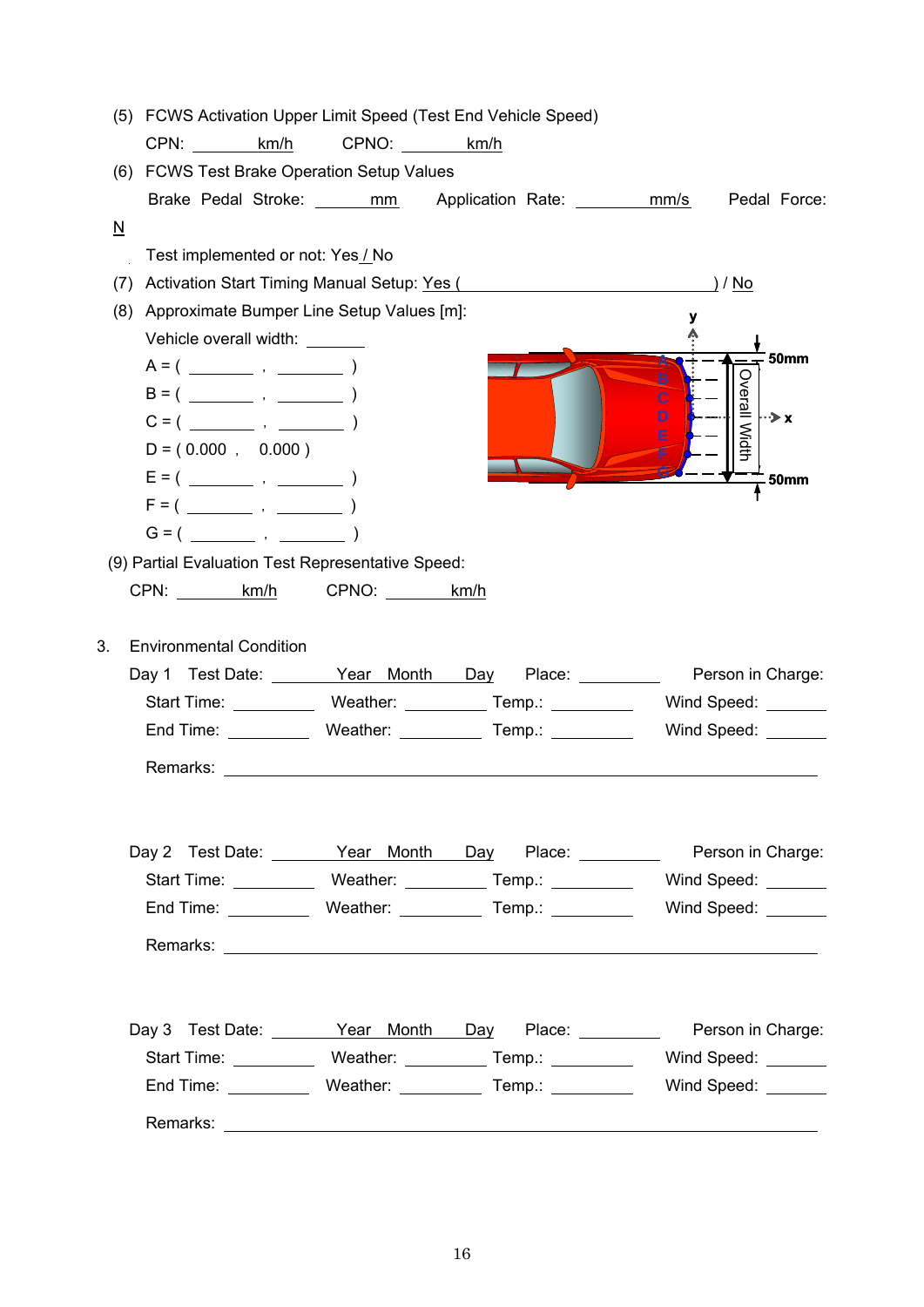# 4. Test Result

(1) Standard Evaluation Test: CPN Scenario AEBS Test

|                               |                           |                                  | (a)              | (b)                   | $(c)=(a)-(b)$                   | $(d)=(c)/(a)$                 |                                         |
|-------------------------------|---------------------------|----------------------------------|------------------|-----------------------|---------------------------------|-------------------------------|-----------------------------------------|
| Vehicle<br>Speed<br>Condition | Number of<br><b>Tests</b> | Avoided<br>or Not <sup>(*)</sup> | Initial<br>Speed | Speed at<br>Collision | Velocity<br>Reduction<br>Amount | Velocity<br>Reduction<br>Rate | Velocity<br>Reduction<br>Rate<br>Median |
|                               | 1st                       |                                  |                  |                       |                                 |                               |                                         |
| 10km                          | 2nd                       |                                  |                  |                       |                                 |                               |                                         |
|                               | 3rd                       |                                  |                  |                       |                                 |                               |                                         |
|                               | 1st                       |                                  |                  |                       |                                 |                               |                                         |
| 15km                          | 2nd                       |                                  |                  |                       |                                 |                               |                                         |
|                               | 3rd                       |                                  |                  |                       |                                 |                               |                                         |
|                               | 1st                       |                                  |                  |                       |                                 |                               |                                         |
| 20km                          | 2nd                       |                                  |                  |                       |                                 |                               |                                         |
|                               | 3rd                       |                                  |                  |                       |                                 |                               |                                         |
|                               | 1st                       |                                  |                  |                       |                                 |                               |                                         |
| 25km                          | 2nd                       |                                  |                  |                       |                                 |                               |                                         |
|                               | 3rd                       |                                  |                  |                       |                                 |                               |                                         |
|                               | 1st                       |                                  |                  |                       |                                 |                               |                                         |
| 30km                          | 2nd                       |                                  |                  |                       |                                 |                               |                                         |
|                               | 3rd                       |                                  |                  |                       |                                 |                               |                                         |
|                               | 1st                       |                                  |                  |                       |                                 |                               |                                         |
| 35km                          | 2nd                       |                                  |                  |                       |                                 |                               |                                         |
|                               | 3rd                       |                                  |                  |                       |                                 |                               |                                         |
|                               | 1st                       |                                  |                  |                       |                                 |                               |                                         |
| 40km                          | 2nd                       |                                  |                  |                       |                                 |                               |                                         |
|                               | 3rd                       |                                  |                  |                       |                                 |                               |                                         |
|                               | 1st                       |                                  |                  |                       |                                 |                               |                                         |
| 45km                          | 2nd                       |                                  |                  |                       |                                 |                               |                                         |
|                               | 3rd                       |                                  |                  |                       |                                 |                               |                                         |
|                               | 1st                       |                                  |                  |                       |                                 |                               |                                         |
| 50km                          | 2nd                       |                                  |                  |                       |                                 |                               |                                         |
|                               | 3rd                       |                                  |                  |                       |                                 |                               |                                         |

(\*)  $\circ$ : Collision avoided, P: Passed (deemed avoided),  $\triangle$ : Speed reduced, ×: No activation,  $-$ : Not implemented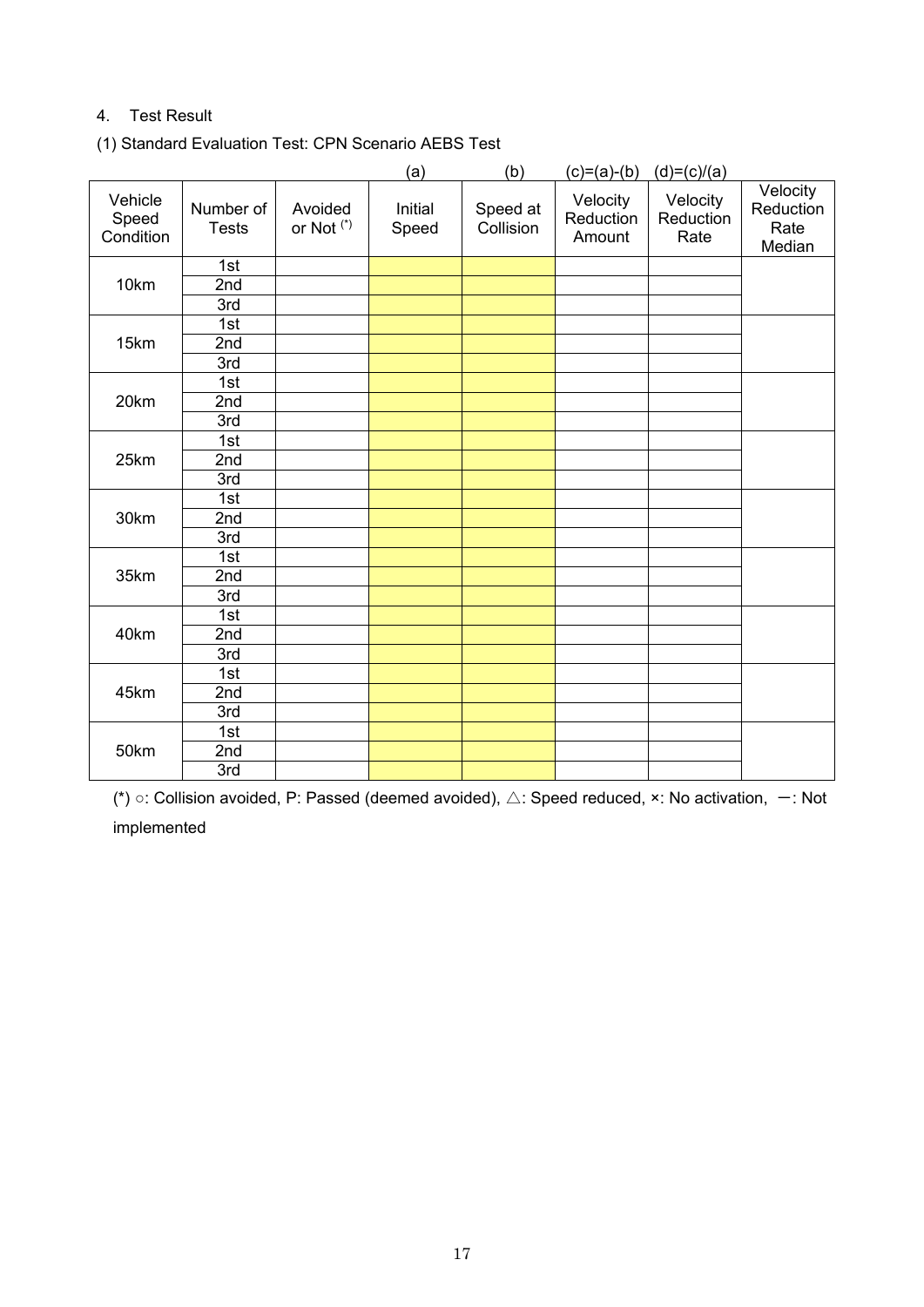|                               |                           |                                  | (a)              | (b)                   | $(c)=(a)-(b)$                   | $(d)=(c)/(a)$                 |                                         |
|-------------------------------|---------------------------|----------------------------------|------------------|-----------------------|---------------------------------|-------------------------------|-----------------------------------------|
| Vehicle<br>Speed<br>Condition | Number of<br><b>Tests</b> | Avoided<br>or Not <sup>(*)</sup> | Initial<br>Speed | Speed at<br>Collision | Velocity<br>Reduction<br>Amount | Velocity<br>Reduction<br>Rate | Velocity<br>Reduction<br>Rate<br>Median |
|                               | 1st                       |                                  |                  |                       |                                 |                               |                                         |
| 10km                          | 2nd                       |                                  |                  |                       |                                 |                               |                                         |
|                               | 3rd                       |                                  |                  |                       |                                 |                               |                                         |
|                               | 1st                       |                                  |                  |                       |                                 |                               |                                         |
| 15km                          | 2nd                       |                                  |                  |                       |                                 |                               |                                         |
|                               | 3rd                       |                                  |                  |                       |                                 |                               |                                         |
|                               | 1st                       |                                  |                  |                       |                                 |                               |                                         |
| 20km                          | 2nd                       |                                  |                  |                       |                                 |                               |                                         |
|                               | 3rd                       |                                  |                  |                       |                                 |                               |                                         |
|                               | 1st                       |                                  |                  |                       |                                 |                               |                                         |
| 25km                          | 2nd                       |                                  |                  |                       |                                 |                               |                                         |
|                               | 3rd                       |                                  |                  |                       |                                 |                               |                                         |
|                               | 1st                       |                                  |                  |                       |                                 |                               |                                         |
| 30km                          | 2nd                       |                                  |                  |                       |                                 |                               |                                         |
|                               | 3rd                       |                                  |                  |                       |                                 |                               |                                         |
|                               | 1st                       |                                  |                  |                       |                                 |                               |                                         |
| 35km                          | 2nd                       |                                  |                  |                       |                                 |                               |                                         |
|                               | 3rd                       |                                  |                  |                       |                                 |                               |                                         |
|                               | 1st                       |                                  |                  |                       |                                 |                               |                                         |
| 40km                          | 2nd                       |                                  |                  |                       |                                 |                               |                                         |
|                               | 3rd                       |                                  |                  |                       |                                 |                               |                                         |
|                               | 1st                       |                                  |                  |                       |                                 |                               |                                         |
| 45km                          | 2nd                       |                                  |                  |                       |                                 |                               |                                         |
|                               | 3rd                       |                                  |                  |                       |                                 |                               |                                         |
|                               | 1st                       |                                  |                  |                       |                                 |                               |                                         |
| 50km                          | 2nd                       |                                  |                  |                       |                                 |                               |                                         |
|                               | 3rd                       |                                  |                  |                       |                                 |                               |                                         |
|                               | 1st                       |                                  |                  |                       |                                 |                               |                                         |
| 55km                          | 2nd                       |                                  |                  |                       |                                 |                               |                                         |
|                               | 3rd                       |                                  |                  |                       |                                 |                               |                                         |
|                               | 1st                       |                                  |                  |                       |                                 |                               |                                         |
| 60km                          | 2nd                       |                                  |                  |                       |                                 |                               |                                         |
|                               | 3rd                       |                                  |                  |                       |                                 |                               |                                         |

# (2) Standard Evaluation Test: NPN Scenario FCWS Test

(\*)  $\circ$ : Collision avoided, P: Passed (deemed avoided),  $\triangle$ : Speed reduced,  $\times$ : No activation , -: Not implemented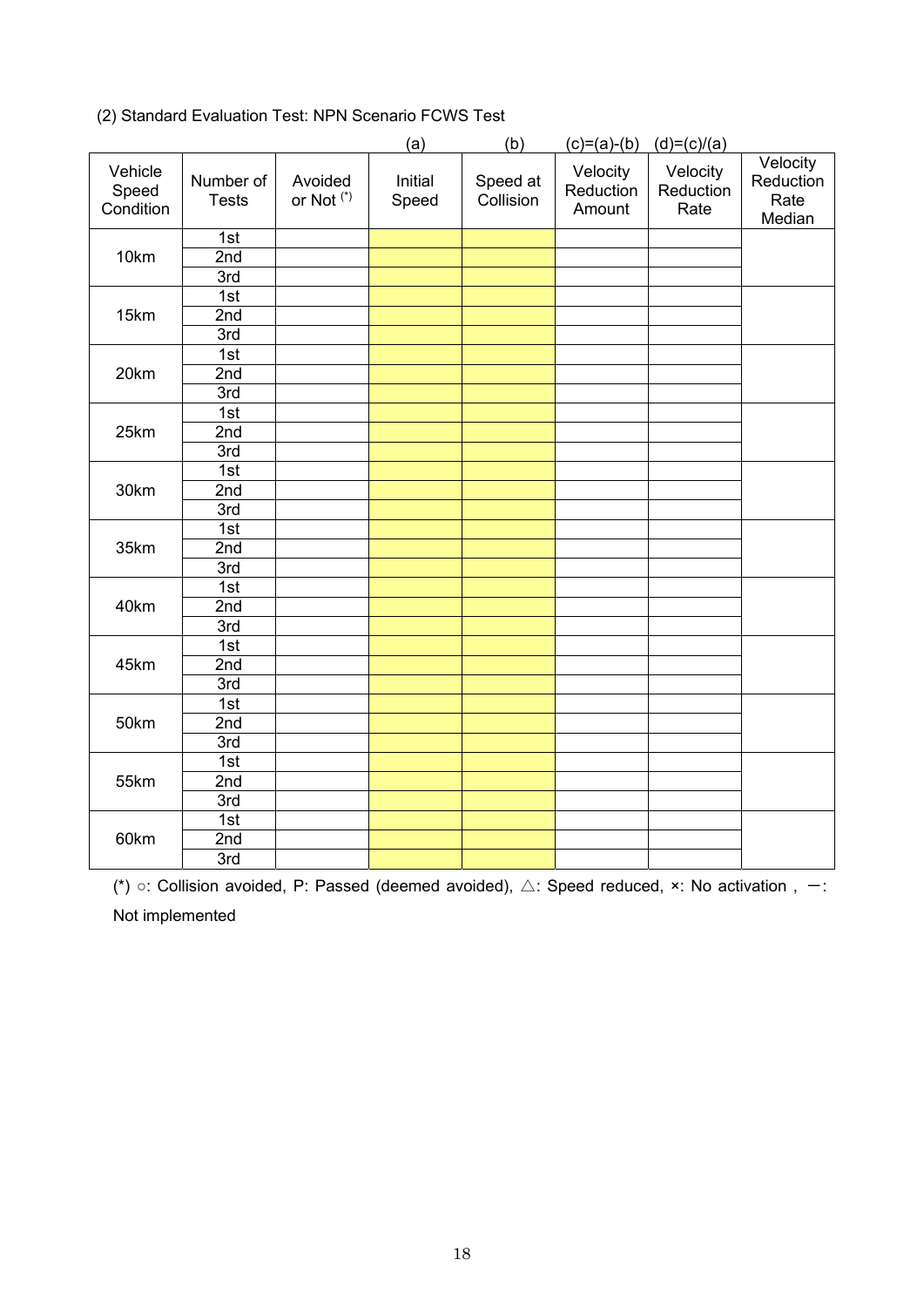(3) Standard Evaluation Test: CPNO Scenario AEBS Test

|                               |                           |                                  | (a)              | (b)                   | (c)=(a)-(b)                     | $(d)=(c)/(a)$                 |                                         |
|-------------------------------|---------------------------|----------------------------------|------------------|-----------------------|---------------------------------|-------------------------------|-----------------------------------------|
| Vehicle<br>Speed<br>Condition | Number of<br><b>Tests</b> | Avoided<br>or Not <sup>(*)</sup> | Initial<br>Speed | Speed at<br>Collision | Velocity<br>Reduction<br>Amount | Velocity<br>Reduction<br>Rate | Velocity<br>Reduction<br>Rate<br>Median |
|                               | 1st                       |                                  |                  |                       |                                 |                               |                                         |
| 25km                          | 2nd                       |                                  |                  |                       |                                 |                               |                                         |
|                               | 3rd                       |                                  |                  |                       |                                 |                               |                                         |
|                               | 1st                       |                                  |                  |                       |                                 |                               |                                         |
| 30km                          | 2nd                       |                                  |                  |                       |                                 |                               |                                         |
|                               | 3rd                       |                                  |                  |                       |                                 |                               |                                         |
|                               | 1st                       |                                  |                  |                       |                                 |                               |                                         |
| 35km                          | 2nd                       |                                  |                  |                       |                                 |                               |                                         |
|                               | 3rd                       |                                  |                  |                       |                                 |                               |                                         |
|                               | 1st                       |                                  |                  |                       |                                 |                               |                                         |
| 40km                          | 2nd                       |                                  |                  |                       |                                 |                               |                                         |
|                               | 3rd                       |                                  |                  |                       |                                 |                               |                                         |
|                               | 1st                       |                                  |                  |                       |                                 |                               |                                         |
| 45km                          | 2nd                       |                                  |                  |                       |                                 |                               |                                         |
|                               | 3rd                       |                                  |                  |                       |                                 |                               |                                         |

(\*)  $\circ$ : Collision avoided, P: Passed (deemed avoided),  $\triangle$ : Speed reduced, ×: No activation, -: Not implemented

(4) Standard Evaluation Test: CPNO Scenario FCWS Test

|                               |                           |                                  | (a)              | (b)                   | (c)=(a)-(b)                     | $(d)=(c)/(a)$                 |                                         |
|-------------------------------|---------------------------|----------------------------------|------------------|-----------------------|---------------------------------|-------------------------------|-----------------------------------------|
| Vehicle<br>Speed<br>Condition | Number of<br><b>Tests</b> | Avoided<br>or Not <sup>(*)</sup> | Initial<br>Speed | Speed at<br>Collision | Velocity<br>Reduction<br>Amount | Velocity<br>Reduction<br>Rate | Velocity<br>Reduction<br>Rate<br>Median |
|                               | 1st                       |                                  |                  |                       |                                 |                               |                                         |
| 25km                          | 2nd                       |                                  |                  |                       |                                 |                               |                                         |
|                               | 3rd                       |                                  |                  |                       |                                 |                               |                                         |
|                               | 1st                       |                                  |                  |                       |                                 |                               |                                         |
| 30km                          | 2nd                       |                                  |                  |                       |                                 |                               |                                         |
|                               | 3rd                       |                                  |                  |                       |                                 |                               |                                         |
|                               | 1st                       |                                  |                  |                       |                                 |                               |                                         |
| 35km                          | 2nd                       |                                  |                  |                       |                                 |                               |                                         |
|                               | 3rd                       |                                  |                  |                       |                                 |                               |                                         |
|                               | 1st                       |                                  |                  |                       |                                 |                               |                                         |
| 40km                          | 2nd                       |                                  |                  |                       |                                 |                               |                                         |
|                               | 3rd                       |                                  |                  |                       |                                 |                               |                                         |
|                               | 1st                       |                                  |                  |                       |                                 |                               |                                         |
| 45km                          | 2nd                       |                                  |                  |                       |                                 |                               |                                         |
|                               | 3rd                       |                                  |                  |                       |                                 |                               |                                         |

(\*)  $\circ$ : Collision avoided, P: Passed (deemed avoided),  $\triangle$ : Speed reduced, ×: No activation, -: Not implemented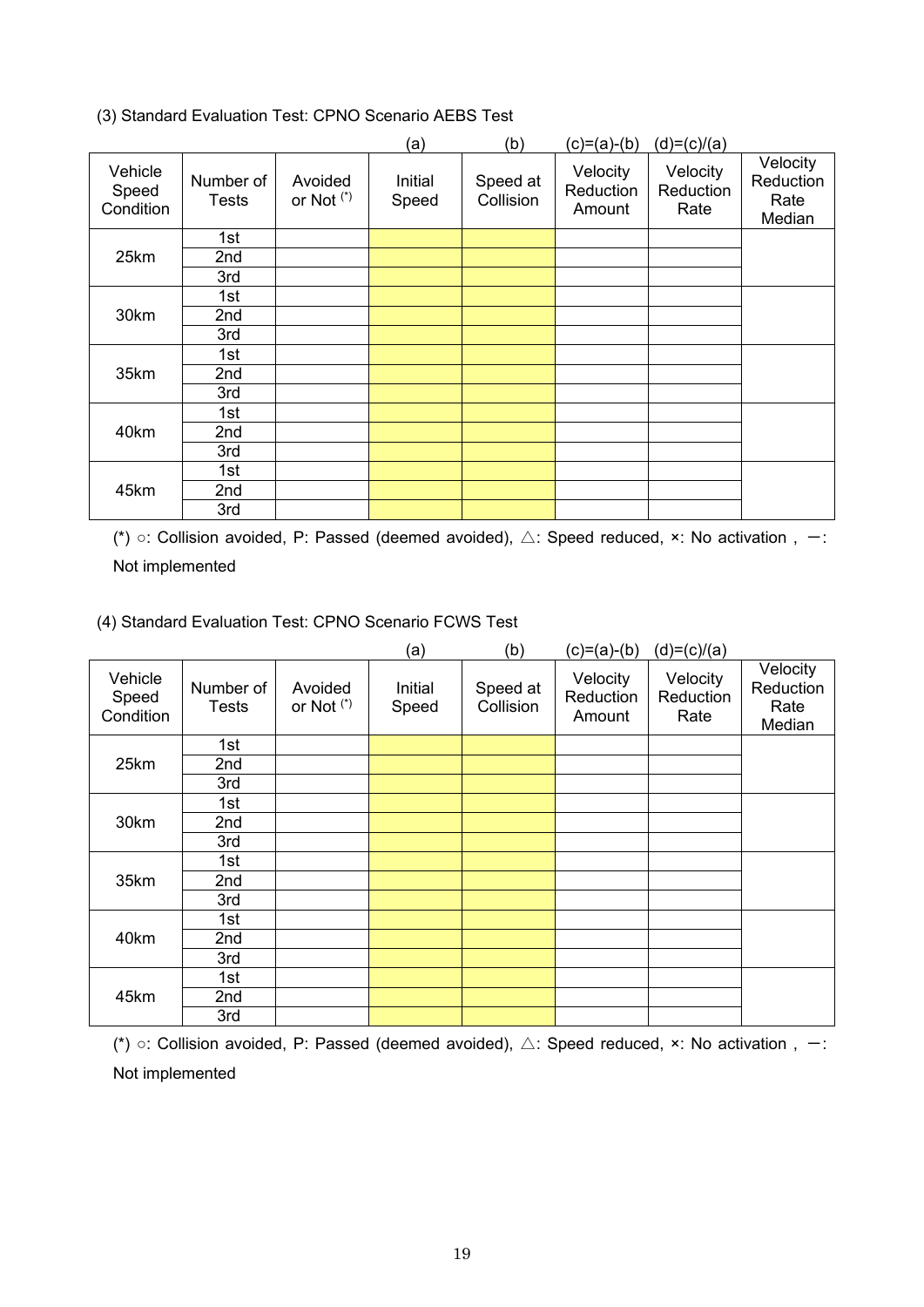(5) Partial Evaluation Test: CPN Scenario AEBS Test

| Wrap rate: 25%                |                    |                         | (a`              | (b)                   | (c)=(a)-(b)                     | $(d)=(c)/(a)$                 |                                         |
|-------------------------------|--------------------|-------------------------|------------------|-----------------------|---------------------------------|-------------------------------|-----------------------------------------|
| Vehicle<br>Speed<br>Condition | Number of<br>Tests | Avoided<br>or Not $(*)$ | Initial<br>Speed | Speed at<br>Collision | Velocity<br>Reduction<br>Amount | Velocity<br>Reduction<br>Rate | Velocity<br>Reduction<br>Rate<br>Median |
|                               | 1st                |                         |                  |                       |                                 |                               |                                         |
|                               | 2nd                |                         |                  |                       |                                 |                               |                                         |
|                               | 3rd                |                         |                  |                       |                                 |                               |                                         |

| Wrap rate: 75%                |                    |                         | (a)              | (b)                   | (c)=(a)-(b)                     | $(d)=(c)/(a)$                 |                                         |
|-------------------------------|--------------------|-------------------------|------------------|-----------------------|---------------------------------|-------------------------------|-----------------------------------------|
| Vehicle<br>Speed<br>Condition | Number of<br>Tests | Avoided<br>or Not $(*)$ | Initial<br>Speed | Speed at<br>Collision | Velocity<br>Reduction<br>Amount | Velocity<br>Reduction<br>Rate | Velocity<br>Reduction<br>Rate<br>Median |
|                               | 1st                |                         |                  |                       |                                 |                               |                                         |
|                               | 2nd                |                         |                  |                       |                                 |                               |                                         |
|                               | 3rd                |                         |                  |                       |                                 |                               |                                         |

| Pedestrian speed: 8km/h       |                    |                         | (a)              | (b)                   | $(c)=(a)-(b)$                   | $(d)=(c)/(a)$                 |                                         |
|-------------------------------|--------------------|-------------------------|------------------|-----------------------|---------------------------------|-------------------------------|-----------------------------------------|
| Vehicle<br>Speed<br>Condition | Number of<br>Tests | Avoided<br>or Not $(*)$ | Initial<br>Speed | Speed at<br>Collision | Velocity<br>Reduction<br>Amount | Velocity<br>Reduction<br>Rate | Velocity<br>Reduction<br>Rate<br>Median |
|                               | 1st                |                         |                  |                       |                                 |                               |                                         |
|                               | 2nd                |                         |                  |                       |                                 |                               |                                         |
|                               | 3rd                |                         |                  |                       |                                 |                               |                                         |

| Child dummy                   |                    |                         | (a)              | (b)                   | $(c)=(a)-(b)$                   | $(d)=(c)/(a)$                 |                                         |
|-------------------------------|--------------------|-------------------------|------------------|-----------------------|---------------------------------|-------------------------------|-----------------------------------------|
| Vehicle<br>Speed<br>Condition | Number of<br>Tests | Avoided<br>or Not $(*)$ | Initial<br>Speed | Speed at<br>Collision | Velocity<br>Reduction<br>Amount | Velocity<br>Reduction<br>Rate | Velocity<br>Reduction<br>Rate<br>Median |
|                               | 1st                |                         |                  |                       |                                 |                               |                                         |
|                               | 2nd                |                         |                  |                       |                                 |                               |                                         |
|                               | 3rd                |                         |                  |                       |                                 |                               |                                         |

(\*)  $\circ$ : Collision avoided, P: Passed (deemed avoided),  $\triangle$ : Speed reduced, ×: No activation, -: Not implemented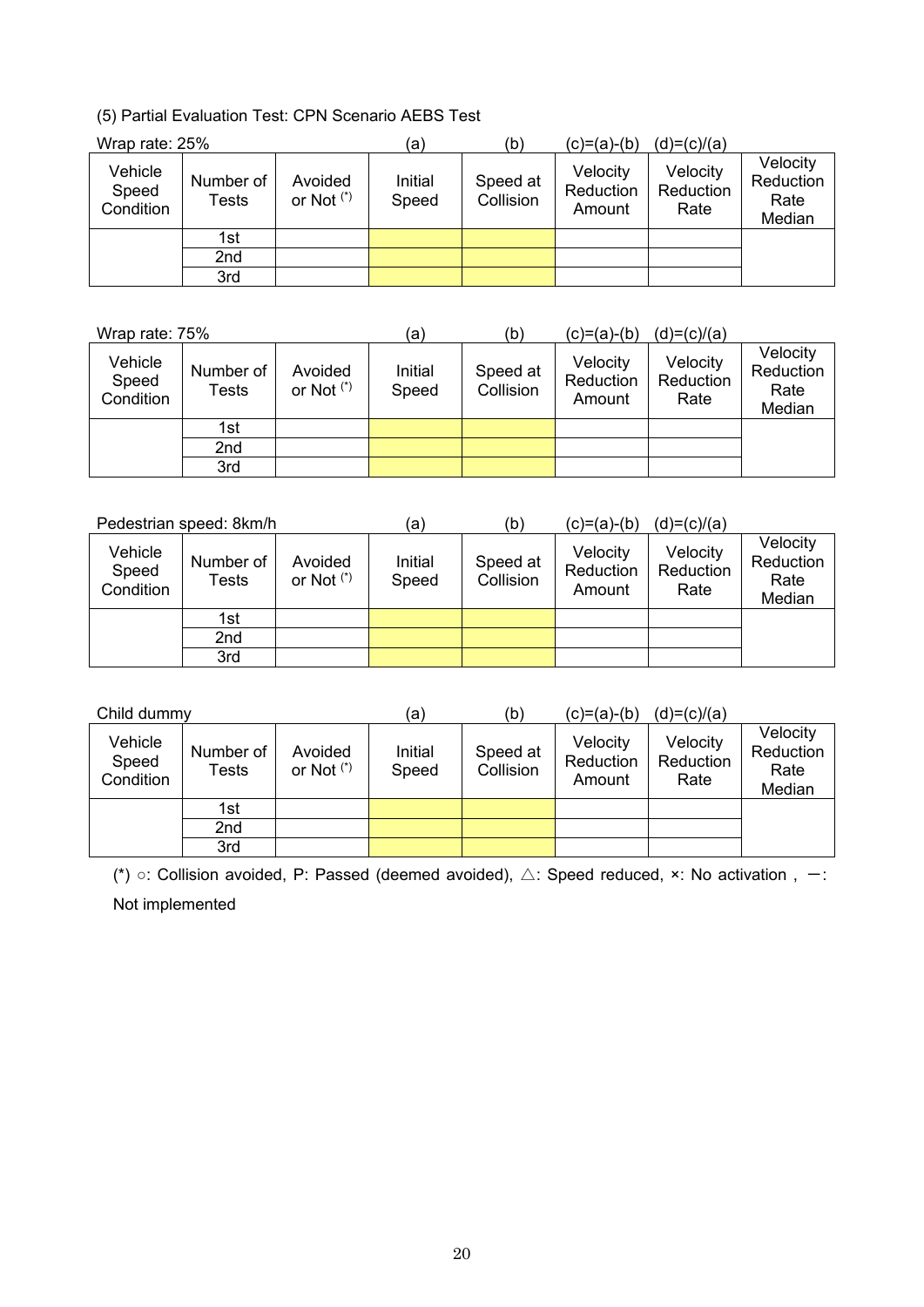(6) Partial Evaluation Test: CPN Scenario FCWS Test

| Wrap rate: 25%                |                    |                         | (a`              | (b)                   | (c)=(a)-(b)                     | $(d)=(c)/(a)$                 |                                         |
|-------------------------------|--------------------|-------------------------|------------------|-----------------------|---------------------------------|-------------------------------|-----------------------------------------|
| Vehicle<br>Speed<br>Condition | Number of<br>Tests | Avoided<br>or Not $(*)$ | Initial<br>Speed | Speed at<br>Collision | Velocity<br>Reduction<br>Amount | Velocity<br>Reduction<br>Rate | Velocity<br>Reduction<br>Rate<br>Median |
|                               | 1st                |                         |                  |                       |                                 |                               |                                         |
|                               | 2nd                |                         |                  |                       |                                 |                               |                                         |
|                               | 3rd                |                         |                  |                       |                                 |                               |                                         |

| Wrap rate: 75%                |                    |                         | (a)              | (b)                   | (c)=(a)-(b)                     | $(d)=(c)/(a)$                 |                                         |
|-------------------------------|--------------------|-------------------------|------------------|-----------------------|---------------------------------|-------------------------------|-----------------------------------------|
| Vehicle<br>Speed<br>Condition | Number of<br>Tests | Avoided<br>or Not $(*)$ | Initial<br>Speed | Speed at<br>Collision | Velocity<br>Reduction<br>Amount | Velocity<br>Reduction<br>Rate | Velocity<br>Reduction<br>Rate<br>Median |
|                               | 1st                |                         |                  |                       |                                 |                               |                                         |
|                               | 2nd                |                         |                  |                       |                                 |                               |                                         |
|                               | 3rd                |                         |                  |                       |                                 |                               |                                         |

| Pedestrian speed: 8km/h       |                    |                         | (a)              | (b)                   | (c)=(a)-(b)                     | $(d)=(c)/(a)$                 |                                         |
|-------------------------------|--------------------|-------------------------|------------------|-----------------------|---------------------------------|-------------------------------|-----------------------------------------|
| Vehicle<br>Speed<br>Condition | Number of<br>Tests | Avoided<br>or Not $(*)$ | Initial<br>Speed | Speed at<br>Collision | Velocity<br>Reduction<br>Amount | Velocity<br>Reduction<br>Rate | Velocity<br>Reduction<br>Rate<br>Median |
|                               | 1st                |                         |                  |                       |                                 |                               |                                         |
|                               | 2nd                |                         |                  |                       |                                 |                               |                                         |
|                               | 3rd                |                         |                  |                       |                                 |                               |                                         |

| Child dummy                   |                    |                         | (a)              | (b)                   | $(c)=(a)-(b)$                   | $(d)=(c)/(a)$                 |                                         |
|-------------------------------|--------------------|-------------------------|------------------|-----------------------|---------------------------------|-------------------------------|-----------------------------------------|
| Vehicle<br>Speed<br>Condition | Number of<br>Tests | Avoided<br>or Not $(*)$ | Initial<br>Speed | Speed at<br>Collision | Velocity<br>Reduction<br>Amount | Velocity<br>Reduction<br>Rate | Velocity<br>Reduction<br>Rate<br>Median |
|                               | 1st                |                         |                  |                       |                                 |                               |                                         |
|                               | 2nd                |                         |                  |                       |                                 |                               |                                         |
|                               | 3rd                |                         |                  |                       |                                 |                               |                                         |

(\*)  $\circ$ : Collision avoided, P: Passed (deemed avoided),  $\triangle$ : Speed reduced,  $\times$ : No activation,  $-$ : Not implemented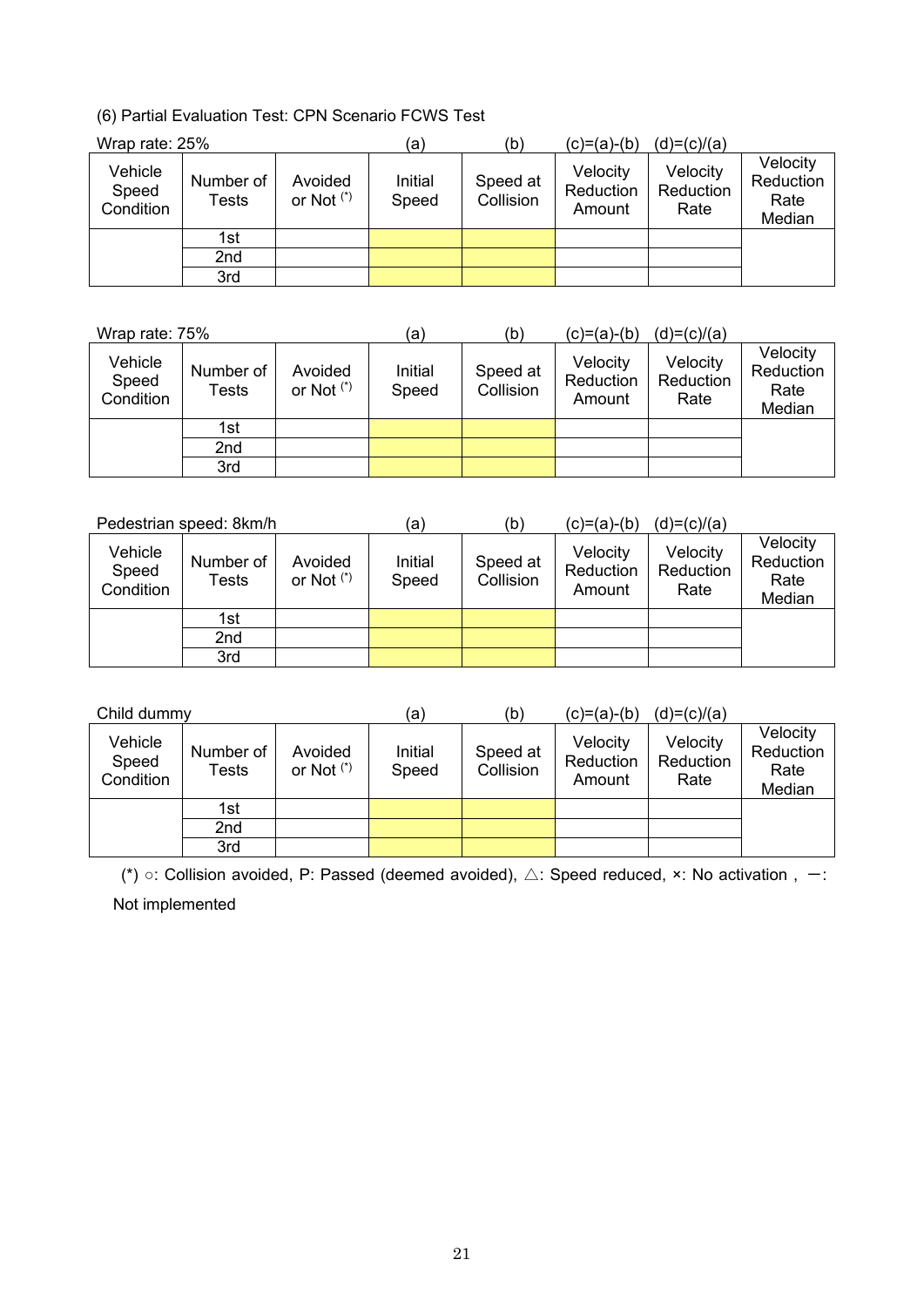# (7) Partial Evaluation Test: CPNO Scenario AEBS Test

| Child dummy                   |                    |                         | (a)              | (b)                   | (c)=(a)-(b)                     | $(d)=(c)/(a)$                 |                                         |
|-------------------------------|--------------------|-------------------------|------------------|-----------------------|---------------------------------|-------------------------------|-----------------------------------------|
| Vehicle<br>Speed<br>Condition | Number of<br>Tests | Avoided<br>or Not $(*)$ | Initial<br>Speed | Speed at<br>Collision | Velocity<br>Reduction<br>Amount | Velocity<br>Reduction<br>Rate | Velocity<br>Reduction<br>Rate<br>Median |
|                               | 1st                |                         |                  |                       |                                 |                               |                                         |
|                               | 2nd                |                         |                  |                       |                                 |                               |                                         |
|                               | 3rd                |                         |                  |                       |                                 |                               |                                         |

(\*)  $\circ$ : Collision avoided, P: Passed (deemed avoided),  $\triangle$ : Speed reduced, ×: No activation, -: Not implemented

(8) Partial Evaluation Test: CPNO Scenario FCWS Test

| Child dummy                   |                    |                         | (a)              | (b)                   | (c)=(a)-(b)                     | $(d)=(c)/(a)$                 |                                         |  |  |  |
|-------------------------------|--------------------|-------------------------|------------------|-----------------------|---------------------------------|-------------------------------|-----------------------------------------|--|--|--|
| Vehicle<br>Speed<br>Condition | Number of<br>Tests | Avoided<br>or Not $(*)$ | Initial<br>Speed | Speed at<br>Collision | Velocity<br>Reduction<br>Amount | Velocity<br>Reduction<br>Rate | Velocity<br>Reduction<br>Rate<br>Median |  |  |  |
|                               | 1st<br>2nd         |                         |                  |                       |                                 |                               |                                         |  |  |  |
|                               | 3rd                |                         |                  |                       |                                 |                               |                                         |  |  |  |

(\*)  $\circ$ : Collision avoided, P: Passed (deemed avoided),  $\triangle$ : Speed reduced, ×: No activation, -: Not implemented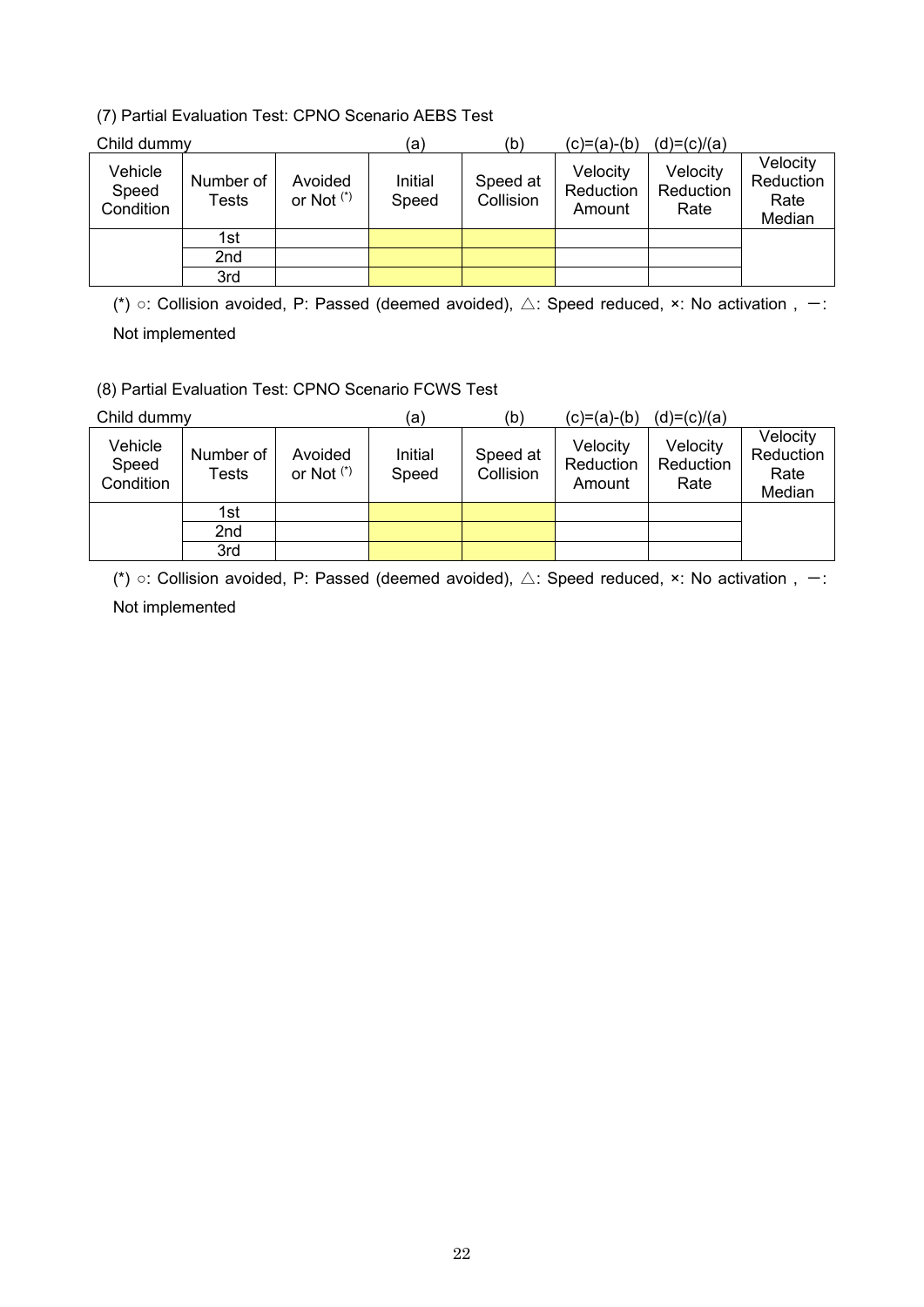Attached Table 3: Autonomous Emergency Brake System [for Pedestrian Daytime] Performance Test Result **(Pre-test)** 

# **[This form cannot be used if all the conditions of the test method are not satisfied, and cannot be submitted as a reference material]**

|     | Test Date: <u>Year Month</u><br>Place: ______________<br>Person in Charge: __<br>Day                                                                                                                                                 |                   |               |                       |          |                    |                                   |  |  |
|-----|--------------------------------------------------------------------------------------------------------------------------------------------------------------------------------------------------------------------------------------|-------------------|---------------|-----------------------|----------|--------------------|-----------------------------------|--|--|
| 1.  | <b>Test Vehicle Specification</b>                                                                                                                                                                                                    |                   |               |                       |          |                    |                                   |  |  |
| (1) |                                                                                                                                                                                                                                      |                   |               |                       |          |                    |                                   |  |  |
| (2) | Frame Number: <u>Andrea Barbara and Barbara and Barbara and Barbara and Barbara and Barbara and Barbara and Barbara and Barbara and Barbara and Barbara and Barbara and Barbara and Barbara and Barbara and Barbara and Barbara </u> |                   |               |                       |          |                    |                                   |  |  |
|     | (3)                                                                                                                                                                                                                                  |                   |               |                       |          |                    |                                   |  |  |
| (4) | <b>Installed Tire</b>                                                                                                                                                                                                                |                   |               |                       |          |                    |                                   |  |  |
|     |                                                                                                                                                                                                                                      |                   |               | Front                 |          | Rear               |                                   |  |  |
|     | Size                                                                                                                                                                                                                                 |                   |               |                       |          |                    |                                   |  |  |
|     | Brand/Type                                                                                                                                                                                                                           |                   |               |                       |          |                    |                                   |  |  |
|     | Air Pressure (kPa)                                                                                                                                                                                                                   |                   |               |                       |          |                    |                                   |  |  |
| (5) | <b>Test Vehicle Load Distribution</b>                                                                                                                                                                                                |                   |               |                       |          |                    |                                   |  |  |
|     |                                                                                                                                                                                                                                      |                   | Left<br>Wheel | <b>Right</b><br>Wheel | Subtotal | <b>Grand Total</b> | Front-rear<br><b>Distribution</b> |  |  |
|     | <b>Load Distribution</b><br>at Vehicle                                                                                                                                                                                               | <b>Front Axle</b> |               |                       |          |                    | $\frac{0}{0}$                     |  |  |
|     | Delivery (daN)                                                                                                                                                                                                                       | <b>Rear Axle</b>  |               |                       |          |                    | %                                 |  |  |

Front Axle **No. 1 (1994)** Special Axle in the Material Section 1 (1994) Material Material Material Material Material Material Material Material Material Material Material Material Material Material Material Material Materi

Rear Axle %

(Note) Indicate as 1daN = 1kgf

# 2. Test Conditions Setup, etc

Load Distribution at Testing (daN)

- (1) AEBS Activation Lower Limit Speed (Test Start Vehicle Speed) CPN: km/h CPNO: km/h
- (2) AEBS Activation Upper Limit Speed (Test End Vehicle Speed) CPN: km/h CPNO: km/h
- (3) FCWS Test Available or Not: Available / Not Available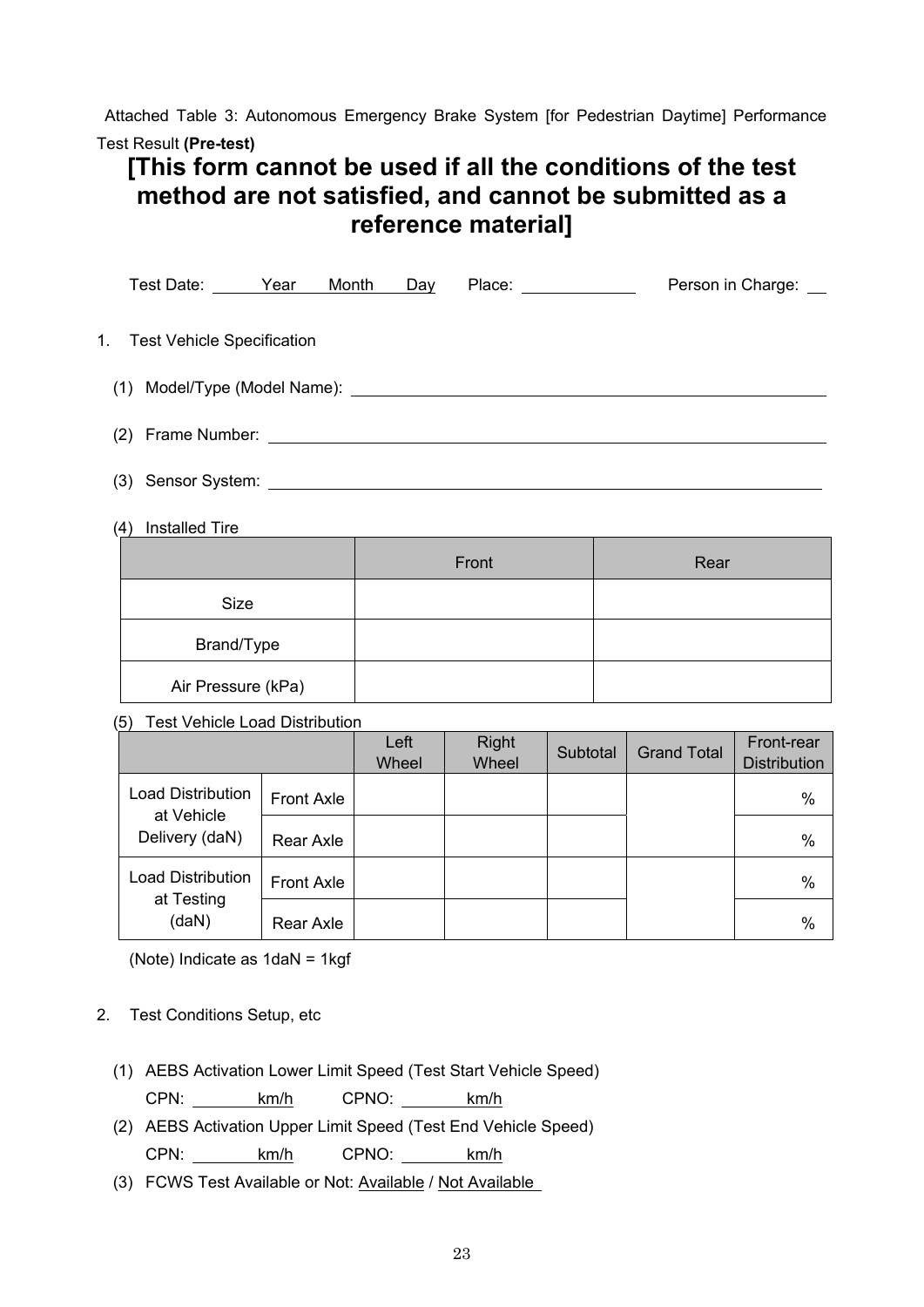| (4)                      | FCWS Activation Lower Limit Speed (Test Start Vehicle Speed)                                                   |            |                                                               |                                                                                            |
|--------------------------|----------------------------------------------------------------------------------------------------------------|------------|---------------------------------------------------------------|--------------------------------------------------------------------------------------------|
|                          | CPN: km/h                                                                                                      | CPNO: km/h |                                                               |                                                                                            |
| (5)                      | FCWS Activation Upper Limit Speed (Test End Vehicle Speed)                                                     |            |                                                               |                                                                                            |
|                          | CPN: km/h                                                                                                      | CPNO: km/h |                                                               |                                                                                            |
| (6)                      | <b>FCWS Test Brake Operation Setup Values</b>                                                                  |            |                                                               |                                                                                            |
|                          |                                                                                                                |            | Brake Pedal Stroke: ______ mm Application Rate: ________ mm/s | Pedal Force:                                                                               |
| $\underline{\mathsf{N}}$ |                                                                                                                |            |                                                               |                                                                                            |
|                          | Test implemented or not: Yes / No                                                                              |            |                                                               |                                                                                            |
| (7)                      | Activation Start Timing Manual Setup: Yes (All Activation Start Timing Manual Setup: Yes (All Activation 2011) |            |                                                               |                                                                                            |
| (8)                      | Accelerator / brake operation: Automated / by driver                                                           |            |                                                               |                                                                                            |
|                          |                                                                                                                |            |                                                               | [ When the driver performs accelerator / brake operation, submit a document that records   |
|                          | actual measurement values for each accelerator / brake operation in test method 4.3 (9).]                      |            |                                                               |                                                                                            |
| (9)                      | Approximate Bumper Line Setup Values [m]:                                                                      |            |                                                               |                                                                                            |
|                          | Vehicle overall width: ______                                                                                  |            |                                                               |                                                                                            |
|                          |                                                                                                                |            | в                                                             | <b>50mm</b>                                                                                |
|                          |                                                                                                                |            | $\overline{c}$                                                | Overall Width                                                                              |
|                          |                                                                                                                |            | D<br>E                                                        | $\rightarrow$ x                                                                            |
|                          | $D = (0.000, 0.000)$                                                                                           |            |                                                               |                                                                                            |
|                          |                                                                                                                |            |                                                               | <b>50mm</b>                                                                                |
|                          |                                                                                                                |            |                                                               |                                                                                            |
|                          |                                                                                                                |            |                                                               |                                                                                            |
|                          | (10) Partial Evaluation Test Representative Speed:                                                             |            |                                                               |                                                                                            |
|                          | CPN: km/h CPNO: km/h                                                                                           |            |                                                               |                                                                                            |
|                          |                                                                                                                |            |                                                               |                                                                                            |
| 3.                       | <b>Environmental Condition</b>                                                                                 |            |                                                               |                                                                                            |
|                          |                                                                                                                |            |                                                               | Day 1 Test Date: <u>Near Month Day</u> Place: Nerson in Charge:                            |
|                          |                                                                                                                |            |                                                               | Start Time: ______________ Weather: ___________ Temp.: ______________ Wind Speed: ________ |
|                          |                                                                                                                |            |                                                               | End Time: ____________ Weather: ____________ Temp.: _____________ Wind Speed: _______      |
|                          |                                                                                                                |            |                                                               |                                                                                            |
|                          |                                                                                                                |            |                                                               |                                                                                            |
|                          |                                                                                                                |            |                                                               | Day 2 Test Date: Year Month Day Place: Prerson in Charge:                                  |
|                          |                                                                                                                |            |                                                               | Start Time: ______________Weather: ___________Temp.: _______________Wind Speed: _______    |
|                          |                                                                                                                |            |                                                               | End Time: _____________ Weather: _____________ Temp.: _______________ Wind Speed: ________ |
|                          |                                                                                                                |            |                                                               |                                                                                            |
|                          |                                                                                                                |            |                                                               |                                                                                            |
|                          |                                                                                                                |            |                                                               | Day 3 Test Date: <u>Vear Month Day</u> Place: Nerson in Charge:                            |
|                          |                                                                                                                |            |                                                               | Start Time: _____________ Weather: ___________ Temp.: ______________ Wind Speed: _______   |
|                          |                                                                                                                |            |                                                               |                                                                                            |
|                          |                                                                                                                |            |                                                               |                                                                                            |
|                          |                                                                                                                |            |                                                               |                                                                                            |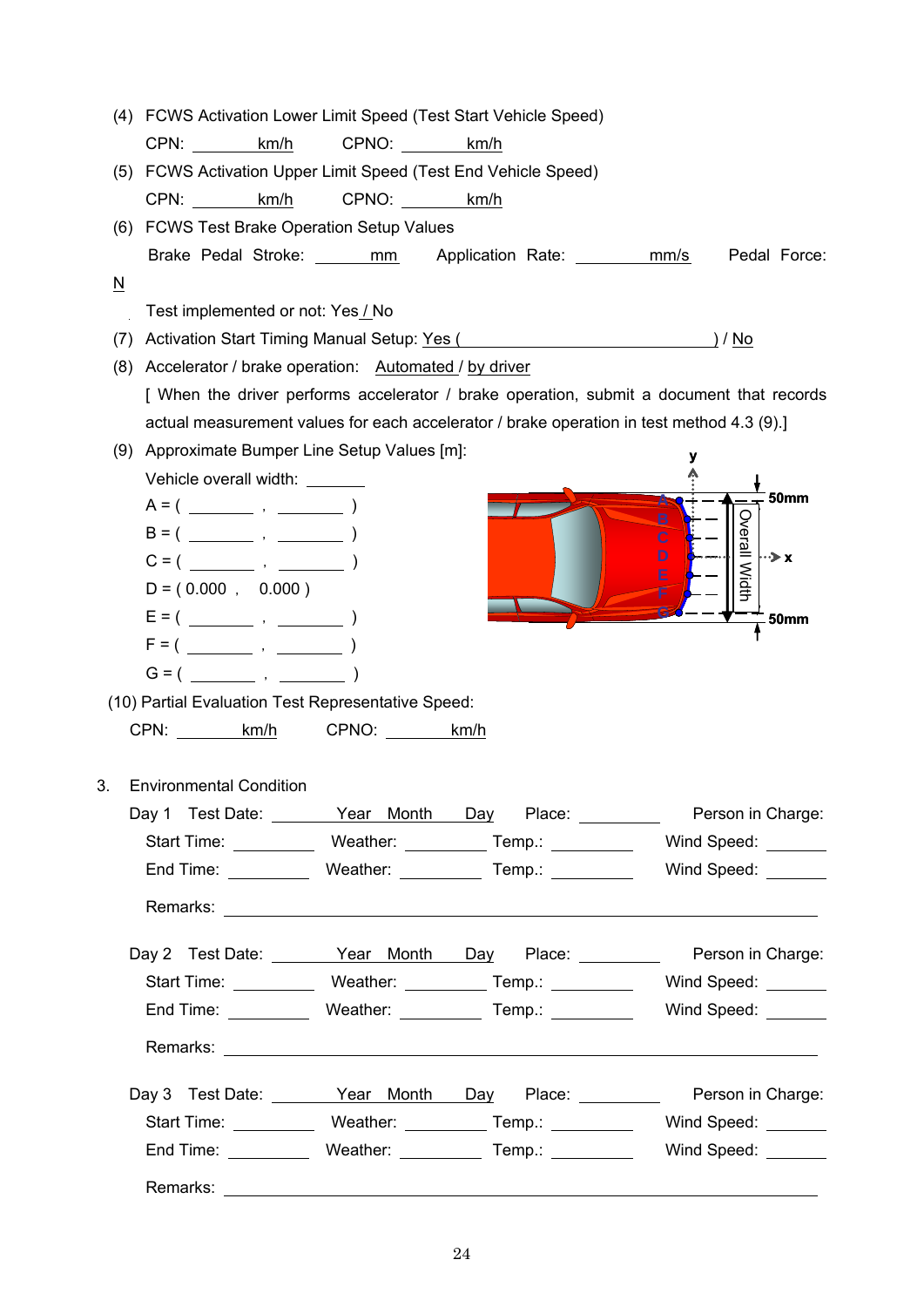# 4. Test Result

(1) Standard Evaluation Test: CPN Scenario AEBS Test

|                               |                           |                                  | (a)              | (b)                   | $(c)=(a)-(b)$                   | $(d)=(c)/(a)$                 |                                         |
|-------------------------------|---------------------------|----------------------------------|------------------|-----------------------|---------------------------------|-------------------------------|-----------------------------------------|
| Vehicle<br>Speed<br>Condition | Number of<br><b>Tests</b> | Avoided<br>or Not <sup>(*)</sup> | Initial<br>Speed | Speed at<br>Collision | Velocity<br>Reduction<br>Amount | Velocity<br>Reduction<br>Rate | Velocity<br>Reduction<br>Rate<br>Median |
|                               | 1st                       |                                  |                  |                       |                                 |                               |                                         |
| 10km                          | 2nd                       |                                  |                  |                       |                                 |                               |                                         |
|                               | 3rd                       |                                  |                  |                       |                                 |                               |                                         |
|                               | 1st                       |                                  |                  |                       |                                 |                               |                                         |
| 15km                          | 2nd                       |                                  |                  |                       |                                 |                               |                                         |
|                               | 3rd                       |                                  |                  |                       |                                 |                               |                                         |
|                               | 1st                       |                                  |                  |                       |                                 |                               |                                         |
| 20km                          | 2nd                       |                                  |                  |                       |                                 |                               |                                         |
|                               | 3rd                       |                                  |                  |                       |                                 |                               |                                         |
|                               | 1st                       |                                  |                  |                       |                                 |                               |                                         |
| 25km                          | 2nd                       |                                  |                  |                       |                                 |                               |                                         |
|                               | 3rd                       |                                  |                  |                       |                                 |                               |                                         |
|                               | 1st                       |                                  |                  |                       |                                 |                               |                                         |
| 30km                          | 2nd                       |                                  |                  |                       |                                 |                               |                                         |
|                               | 3rd                       |                                  |                  |                       |                                 |                               |                                         |
|                               | 1st                       |                                  |                  |                       |                                 |                               |                                         |
| 35km                          | 2nd                       |                                  |                  |                       |                                 |                               |                                         |
|                               | 3rd                       |                                  |                  |                       |                                 |                               |                                         |
|                               | 1st                       |                                  |                  |                       |                                 |                               |                                         |
| 40km                          | 2nd                       |                                  |                  |                       |                                 |                               |                                         |
|                               | 3rd                       |                                  |                  |                       |                                 |                               |                                         |
|                               | 1st                       |                                  |                  |                       |                                 |                               |                                         |
| 45km                          | 2nd                       |                                  |                  |                       |                                 |                               |                                         |
|                               | 3rd                       |                                  |                  |                       |                                 |                               |                                         |
|                               | 1st                       |                                  |                  |                       |                                 |                               |                                         |
| 50km                          | 2nd                       |                                  |                  |                       |                                 |                               |                                         |
|                               | 3rd                       |                                  |                  |                       |                                 |                               |                                         |

(\*) ○: Collision avoided, P: Passed (deemed avoided),  $\triangle$ : Speed reduced, ×: No activation,  $-$ : Not implemented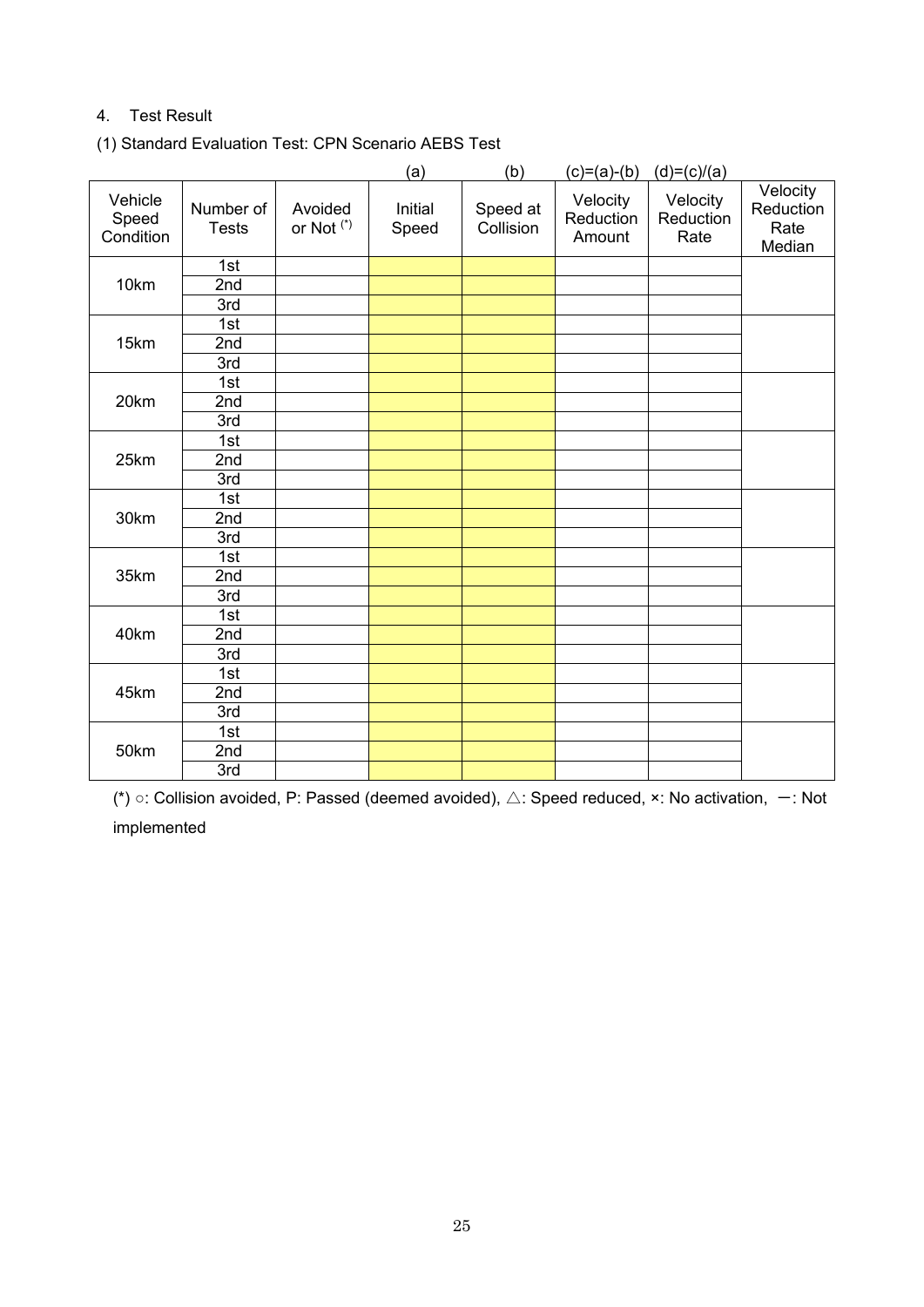|                               |                           |                                  | (a)              | (b)                   | $(c)=(a)-(b)$                   | $(d)=(c)/(a)$                 |                                         |
|-------------------------------|---------------------------|----------------------------------|------------------|-----------------------|---------------------------------|-------------------------------|-----------------------------------------|
| Vehicle<br>Speed<br>Condition | Number of<br><b>Tests</b> | Avoided<br>or Not <sup>(*)</sup> | Initial<br>Speed | Speed at<br>Collision | Velocity<br>Reduction<br>Amount | Velocity<br>Reduction<br>Rate | Velocity<br>Reduction<br>Rate<br>Median |
|                               | 1st                       |                                  |                  |                       |                                 |                               |                                         |
| 10km                          | 2nd                       |                                  |                  |                       |                                 |                               |                                         |
|                               | 3rd                       |                                  |                  |                       |                                 |                               |                                         |
|                               | 1st                       |                                  |                  |                       |                                 |                               |                                         |
| 15km                          | 2nd                       |                                  |                  |                       |                                 |                               |                                         |
|                               | 3rd                       |                                  |                  |                       |                                 |                               |                                         |
|                               | 1st                       |                                  |                  |                       |                                 |                               |                                         |
| 20km                          | 2nd                       |                                  |                  |                       |                                 |                               |                                         |
|                               | 3rd                       |                                  |                  |                       |                                 |                               |                                         |
|                               | 1st                       |                                  |                  |                       |                                 |                               |                                         |
| 25km                          | 2nd                       |                                  |                  |                       |                                 |                               |                                         |
|                               | 3rd                       |                                  |                  |                       |                                 |                               |                                         |
|                               | 1st                       |                                  |                  |                       |                                 |                               |                                         |
| 30km                          | 2nd                       |                                  |                  |                       |                                 |                               |                                         |
|                               | 3rd                       |                                  |                  |                       |                                 |                               |                                         |
|                               | 1st                       |                                  |                  |                       |                                 |                               |                                         |
| 35km                          | 2nd                       |                                  |                  |                       |                                 |                               |                                         |
|                               | 3rd                       |                                  |                  |                       |                                 |                               |                                         |
|                               | 1st                       |                                  |                  |                       |                                 |                               |                                         |
| 40km                          | $\overline{2nd}$          |                                  |                  |                       |                                 |                               |                                         |
|                               | 3rd                       |                                  |                  |                       |                                 |                               |                                         |
|                               | 1st                       |                                  |                  |                       |                                 |                               |                                         |
| 45km                          | 2nd                       |                                  |                  |                       |                                 |                               |                                         |
|                               | 3rd                       |                                  |                  |                       |                                 |                               |                                         |
|                               | 1st                       |                                  |                  |                       |                                 |                               |                                         |
| 50km                          | 2nd                       |                                  |                  |                       |                                 |                               |                                         |
|                               | 3rd                       |                                  |                  |                       |                                 |                               |                                         |
|                               | 1st                       |                                  |                  |                       |                                 |                               |                                         |
| 55km                          | 2nd                       |                                  |                  |                       |                                 |                               |                                         |
|                               | 3rd                       |                                  |                  |                       |                                 |                               |                                         |
|                               | 1st                       |                                  |                  |                       |                                 |                               |                                         |
| 60km                          | 2nd                       |                                  |                  |                       |                                 |                               |                                         |
|                               | 3rd                       |                                  |                  |                       |                                 |                               |                                         |

# (2) Standard Evaluation Test: NPN Scenario FCWS Test

(\*)  $\circ$ : Collision avoided, P: Passed (deemed avoided),  $\triangle$ : Speed reduced,  $\times$ : No activation , -: Not implemented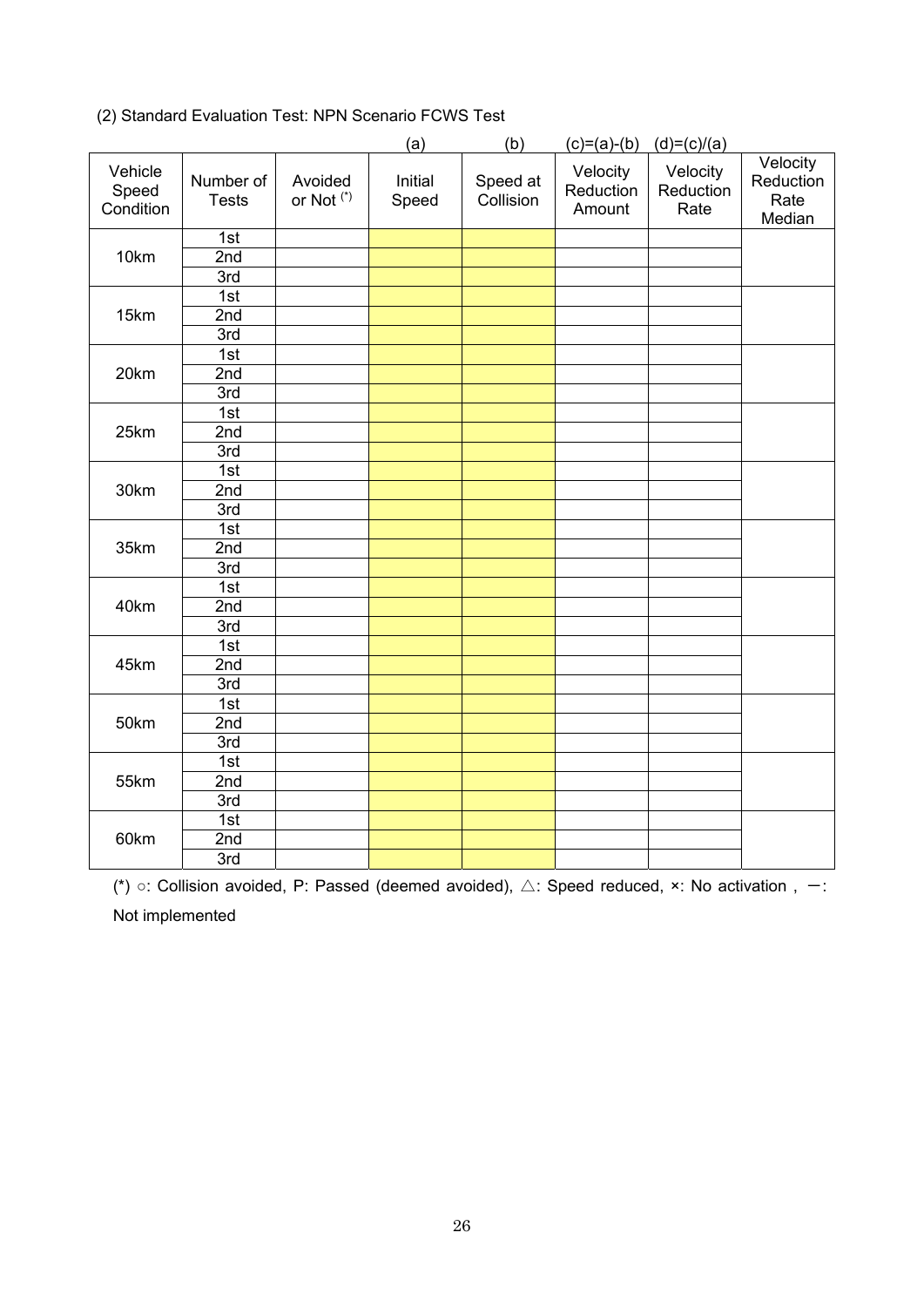(3) Standard Evaluation Test: CPNO Scenario AEBS Test

|                               |                           |                                  | (a)              | (b)                   | $(c)=(a)-(b)$                   | $(d)=(c)/(a)$                 |                                         |
|-------------------------------|---------------------------|----------------------------------|------------------|-----------------------|---------------------------------|-------------------------------|-----------------------------------------|
| Vehicle<br>Speed<br>Condition | Number of<br><b>Tests</b> | Avoided<br>or Not <sup>(*)</sup> | Initial<br>Speed | Speed at<br>Collision | Velocity<br>Reduction<br>Amount | Velocity<br>Reduction<br>Rate | Velocity<br>Reduction<br>Rate<br>Median |
|                               | 1st                       |                                  |                  |                       |                                 |                               |                                         |
| 25km                          | 2nd                       |                                  |                  |                       |                                 |                               |                                         |
|                               | 3rd                       |                                  |                  |                       |                                 |                               |                                         |
|                               | 1st                       |                                  |                  |                       |                                 |                               |                                         |
| 30km                          | 2nd                       |                                  |                  |                       |                                 |                               |                                         |
|                               | 3rd                       |                                  |                  |                       |                                 |                               |                                         |
|                               | 1st                       |                                  |                  |                       |                                 |                               |                                         |
| 35km                          | 2nd                       |                                  |                  |                       |                                 |                               |                                         |
|                               | 3rd                       |                                  |                  |                       |                                 |                               |                                         |
|                               | 1st                       |                                  |                  |                       |                                 |                               |                                         |
| 40km                          | 2nd                       |                                  |                  |                       |                                 |                               |                                         |
|                               | 3rd                       |                                  |                  |                       |                                 |                               |                                         |
|                               | 1st                       |                                  |                  |                       |                                 |                               |                                         |
| 45km                          | 2nd                       |                                  |                  |                       |                                 |                               |                                         |
|                               | 3rd                       |                                  |                  |                       |                                 |                               |                                         |

(\*)  $\circ$ : Collision avoided, P: Passed (deemed avoided),  $\triangle$ : Speed reduced, ×: No activation, -: Not implemented

(4) Standard Evaluation Test: CPNO Scenario FCWS Test

|                               |                           |                                  | (a)              | (b)                   | $(c)=(a)-(b)$                   | $(d)=(c)/(a)$                 |                                         |
|-------------------------------|---------------------------|----------------------------------|------------------|-----------------------|---------------------------------|-------------------------------|-----------------------------------------|
| Vehicle<br>Speed<br>Condition | Number of<br><b>Tests</b> | Avoided<br>or Not <sup>(*)</sup> | Initial<br>Speed | Speed at<br>Collision | Velocity<br>Reduction<br>Amount | Velocity<br>Reduction<br>Rate | Velocity<br>Reduction<br>Rate<br>Median |
|                               | 1st                       |                                  |                  |                       |                                 |                               |                                         |
| 25km                          | 2nd                       |                                  |                  |                       |                                 |                               |                                         |
|                               | 3rd                       |                                  |                  |                       |                                 |                               |                                         |
|                               | 1st                       |                                  |                  |                       |                                 |                               |                                         |
| 30km                          | 2nd                       |                                  |                  |                       |                                 |                               |                                         |
|                               | 3rd                       |                                  |                  |                       |                                 |                               |                                         |
|                               | 1st                       |                                  |                  |                       |                                 |                               |                                         |
| 35km                          | 2nd                       |                                  |                  |                       |                                 |                               |                                         |
|                               | 3rd                       |                                  |                  |                       |                                 |                               |                                         |
|                               | 1st                       |                                  |                  |                       |                                 |                               |                                         |
| 40km                          | 2nd                       |                                  |                  |                       |                                 |                               |                                         |
|                               | 3rd                       |                                  |                  |                       |                                 |                               |                                         |
|                               | 1st                       |                                  |                  |                       |                                 |                               |                                         |
| 45km                          | 2nd                       |                                  |                  |                       |                                 |                               |                                         |
|                               | 3rd                       |                                  |                  |                       |                                 |                               |                                         |

(\*)  $\circ$ : Collision avoided, P: Passed (deemed avoided),  $\triangle$ : Speed reduced, ×: No activation, -: Not implemented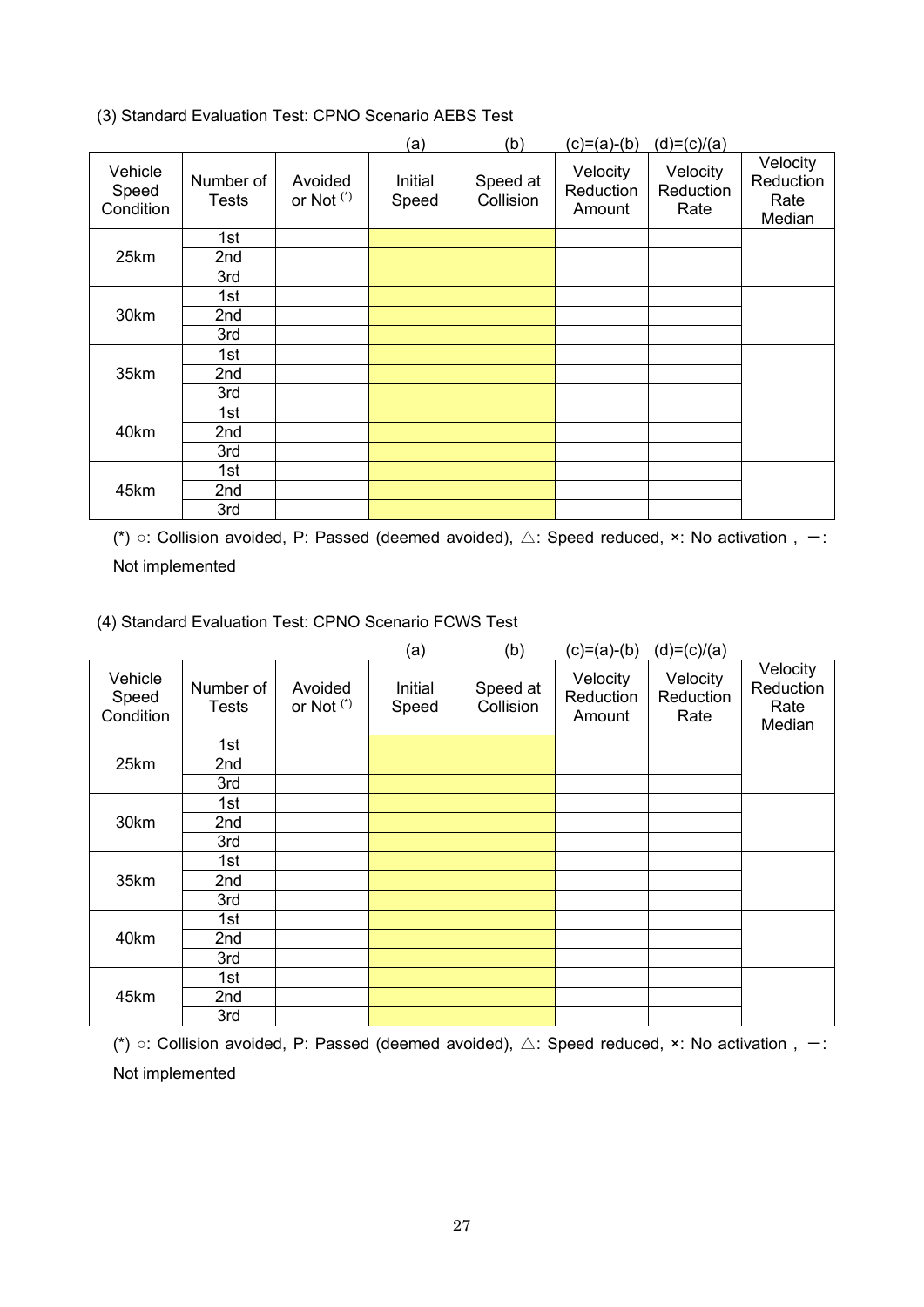(5) Partial Evaluation Test: CPN Scenario AEBS Test

| Wrap rate: 25%                |                    |                         | (a)              | (b)                   | (c)=(a)-(b)                     | $(d)=(c)/(a)$                 |                                         |
|-------------------------------|--------------------|-------------------------|------------------|-----------------------|---------------------------------|-------------------------------|-----------------------------------------|
| Vehicle<br>Speed<br>Condition | Number of<br>Tests | Avoided<br>or Not $(*)$ | Initial<br>Speed | Speed at<br>Collision | Velocity<br>Reduction<br>Amount | Velocity<br>Reduction<br>Rate | Velocity<br>Reduction<br>Rate<br>Median |
|                               | 1st                |                         |                  |                       |                                 |                               |                                         |
|                               | 2nd                |                         |                  |                       |                                 |                               |                                         |
|                               | 3rd                |                         |                  |                       |                                 |                               |                                         |

| Wrap rate: 75%                |                    |                         | (a)              | (b)                   | (c)=(a)-(b)                     | $(d)=(c)/(a)$                 |                                         |
|-------------------------------|--------------------|-------------------------|------------------|-----------------------|---------------------------------|-------------------------------|-----------------------------------------|
| Vehicle<br>Speed<br>Condition | Number of<br>Tests | Avoided<br>or Not $(*)$ | Initial<br>Speed | Speed at<br>Collision | Velocity<br>Reduction<br>Amount | Velocity<br>Reduction<br>Rate | Velocity<br>Reduction<br>Rate<br>Median |
|                               | 1st                |                         |                  |                       |                                 |                               |                                         |
|                               | 2nd                |                         |                  |                       |                                 |                               |                                         |
|                               | 3rd                |                         |                  |                       |                                 |                               |                                         |

| Pedestrian speed: 8km/h       |                    |                         | (a)              | (b)                   | $(c)=(a)-(b)$                   | $(d)=(c)/(a)$                 |                                         |
|-------------------------------|--------------------|-------------------------|------------------|-----------------------|---------------------------------|-------------------------------|-----------------------------------------|
| Vehicle<br>Speed<br>Condition | Number of<br>Tests | Avoided<br>or Not $(*)$ | Initial<br>Speed | Speed at<br>Collision | Velocity<br>Reduction<br>Amount | Velocity<br>Reduction<br>Rate | Velocity<br>Reduction<br>Rate<br>Median |
|                               | 1st                |                         |                  |                       |                                 |                               |                                         |
|                               | 2nd                |                         |                  |                       |                                 |                               |                                         |
|                               | 3rd                |                         |                  |                       |                                 |                               |                                         |

| Child dummy                   |                    |                         | (a)              | (b)                   | $(c)=(a)-(b)$                   | $(d)=(c)/(a)$                 |                                         |
|-------------------------------|--------------------|-------------------------|------------------|-----------------------|---------------------------------|-------------------------------|-----------------------------------------|
| Vehicle<br>Speed<br>Condition | Number of<br>Tests | Avoided<br>or Not $(*)$ | Initial<br>Speed | Speed at<br>Collision | Velocity<br>Reduction<br>Amount | Velocity<br>Reduction<br>Rate | Velocity<br>Reduction<br>Rate<br>Median |
|                               | 1st                |                         |                  |                       |                                 |                               |                                         |
|                               | 2nd                |                         |                  |                       |                                 |                               |                                         |
|                               | 3rd                |                         |                  |                       |                                 |                               |                                         |

(\*)  $\circ$ : Collision avoided, P: Passed (deemed avoided),  $\triangle$ : Speed reduced, ×: No activation, -: Not implemented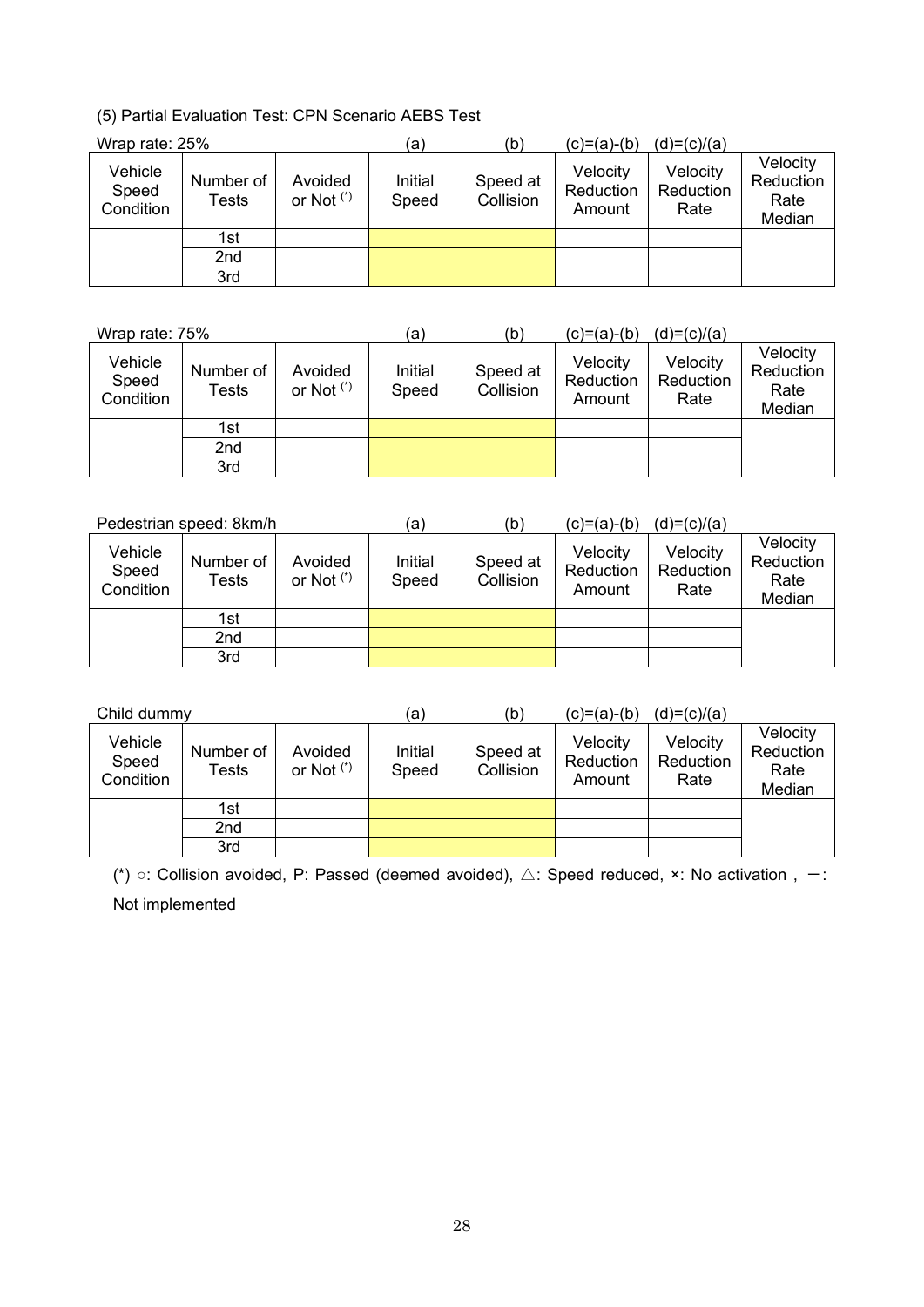(6) Partial Evaluation Test: CPN Scenario FCWS Test

| Wrap rate: 25%                |                    |                         | (a)              | (b)                   | (c)=(a)-(b)                     | $(d)=(c)/(a)$                 |                                         |
|-------------------------------|--------------------|-------------------------|------------------|-----------------------|---------------------------------|-------------------------------|-----------------------------------------|
| Vehicle<br>Speed<br>Condition | Number of<br>Tests | Avoided<br>or Not $(*)$ | Initial<br>Speed | Speed at<br>Collision | Velocity<br>Reduction<br>Amount | Velocity<br>Reduction<br>Rate | Velocity<br>Reduction<br>Rate<br>Median |
|                               | 1st                |                         |                  |                       |                                 |                               |                                         |
|                               | 2nd                |                         |                  |                       |                                 |                               |                                         |
|                               | 3rd                |                         |                  |                       |                                 |                               |                                         |

| Wrap rate: 75%                |                    |                         | (a)              | (b)                   | (c)=(a)-(b)                     | $(d)=(c)/(a)$                 |                                         |
|-------------------------------|--------------------|-------------------------|------------------|-----------------------|---------------------------------|-------------------------------|-----------------------------------------|
| Vehicle<br>Speed<br>Condition | Number of<br>Tests | Avoided<br>or Not $(*)$ | Initial<br>Speed | Speed at<br>Collision | Velocity<br>Reduction<br>Amount | Velocity<br>Reduction<br>Rate | Velocity<br>Reduction<br>Rate<br>Median |
|                               | 1st                |                         |                  |                       |                                 |                               |                                         |
|                               | 2nd                |                         |                  |                       |                                 |                               |                                         |
|                               | 3rd                |                         |                  |                       |                                 |                               |                                         |

| Pedestrian speed: 8km/h       |                    |                         | (a)              | (b)                   | (c)=(a)-(b)                     | $(d)=(c)/(a)$                 |                                         |
|-------------------------------|--------------------|-------------------------|------------------|-----------------------|---------------------------------|-------------------------------|-----------------------------------------|
| Vehicle<br>Speed<br>Condition | Number of<br>Tests | Avoided<br>or Not $(*)$ | Initial<br>Speed | Speed at<br>Collision | Velocity<br>Reduction<br>Amount | Velocity<br>Reduction<br>Rate | Velocity<br>Reduction<br>Rate<br>Median |
|                               | 1st                |                         |                  |                       |                                 |                               |                                         |
|                               | 2nd                |                         |                  |                       |                                 |                               |                                         |
|                               | 3rd                |                         |                  |                       |                                 |                               |                                         |

| Child dummy                   |                    |                         | (a)              | (b)                   | $(c)=(a)-(b)$                   | $(d)=(c)/(a)$                 |                                         |
|-------------------------------|--------------------|-------------------------|------------------|-----------------------|---------------------------------|-------------------------------|-----------------------------------------|
| Vehicle<br>Speed<br>Condition | Number of<br>Tests | Avoided<br>or Not $(*)$ | Initial<br>Speed | Speed at<br>Collision | Velocity<br>Reduction<br>Amount | Velocity<br>Reduction<br>Rate | Velocity<br>Reduction<br>Rate<br>Median |
|                               | 1st                |                         |                  |                       |                                 |                               |                                         |
|                               | 2nd                |                         |                  |                       |                                 |                               |                                         |
|                               | 3rd                |                         |                  |                       |                                 |                               |                                         |

(\*)  $\circ$ : Collision avoided, P: Passed (deemed avoided),  $\triangle$ : Speed reduced,  $\times$ : No activation,  $-$ : Not implemented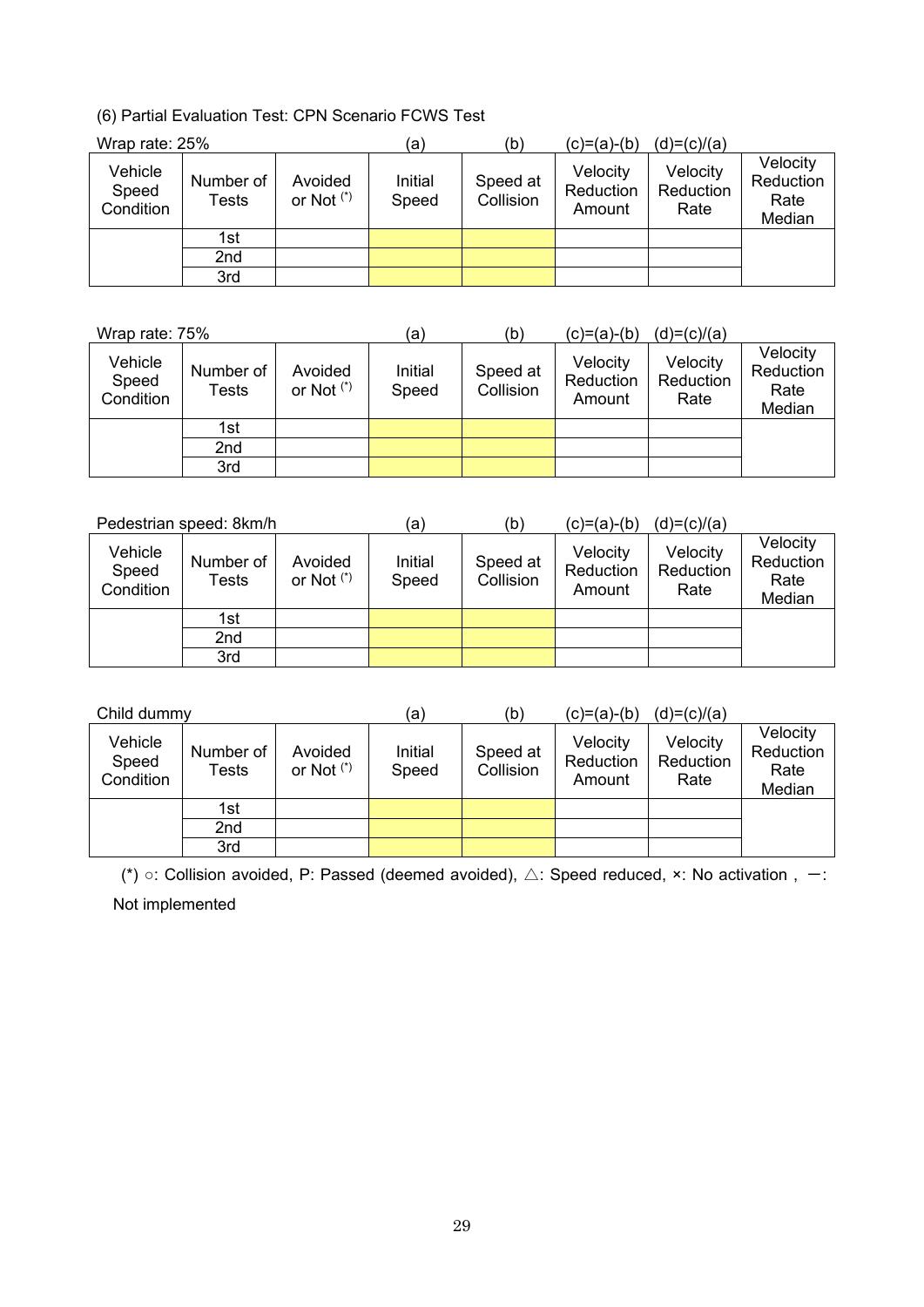# (7) Partial Evaluation Test: CPNO Scenario AEBS Test

| Child dummy                   |                    |                         | (a)              | (b)                   | (c)=(a)-(b)                     | $(d)=(c)/(a)$                 |                                         |
|-------------------------------|--------------------|-------------------------|------------------|-----------------------|---------------------------------|-------------------------------|-----------------------------------------|
| Vehicle<br>Speed<br>Condition | Number of<br>Tests | Avoided<br>or Not $(*)$ | Initial<br>Speed | Speed at<br>Collision | Velocity<br>Reduction<br>Amount | Velocity<br>Reduction<br>Rate | Velocity<br>Reduction<br>Rate<br>Median |
|                               | 1st                |                         |                  |                       |                                 |                               |                                         |
|                               | 2nd                |                         |                  |                       |                                 |                               |                                         |
|                               | 3rd                |                         |                  |                       |                                 |                               |                                         |

(\*)  $\circ$ : Collision avoided, P: Passed (deemed avoided),  $\triangle$ : Speed reduced, x: No activation, -: Not implemented

(8) Partial Evaluation Test: CPNO Scenario FCWS Test

| Child dummy                   |                    |                         | (a,              | (b)                   | $(c)=(a)-(b)$                   | $(d)=(c)/(a)$                 |                                         |
|-------------------------------|--------------------|-------------------------|------------------|-----------------------|---------------------------------|-------------------------------|-----------------------------------------|
| Vehicle<br>Speed<br>Condition | Number of<br>Tests | Avoided<br>or Not $(*)$ | Initial<br>Speed | Speed at<br>Collision | Velocity<br>Reduction<br>Amount | Velocity<br>Reduction<br>Rate | Velocity<br>Reduction<br>Rate<br>Median |
|                               | 1st                |                         |                  |                       |                                 |                               |                                         |
|                               | 2nd                |                         |                  |                       |                                 |                               |                                         |
|                               | 3rd                |                         |                  |                       |                                 |                               |                                         |

(\*)  $\circ$ : Collision avoided, P: Passed (deemed avoided),  $\triangle$ : Speed reduced, ×: No activation, -: Not implemented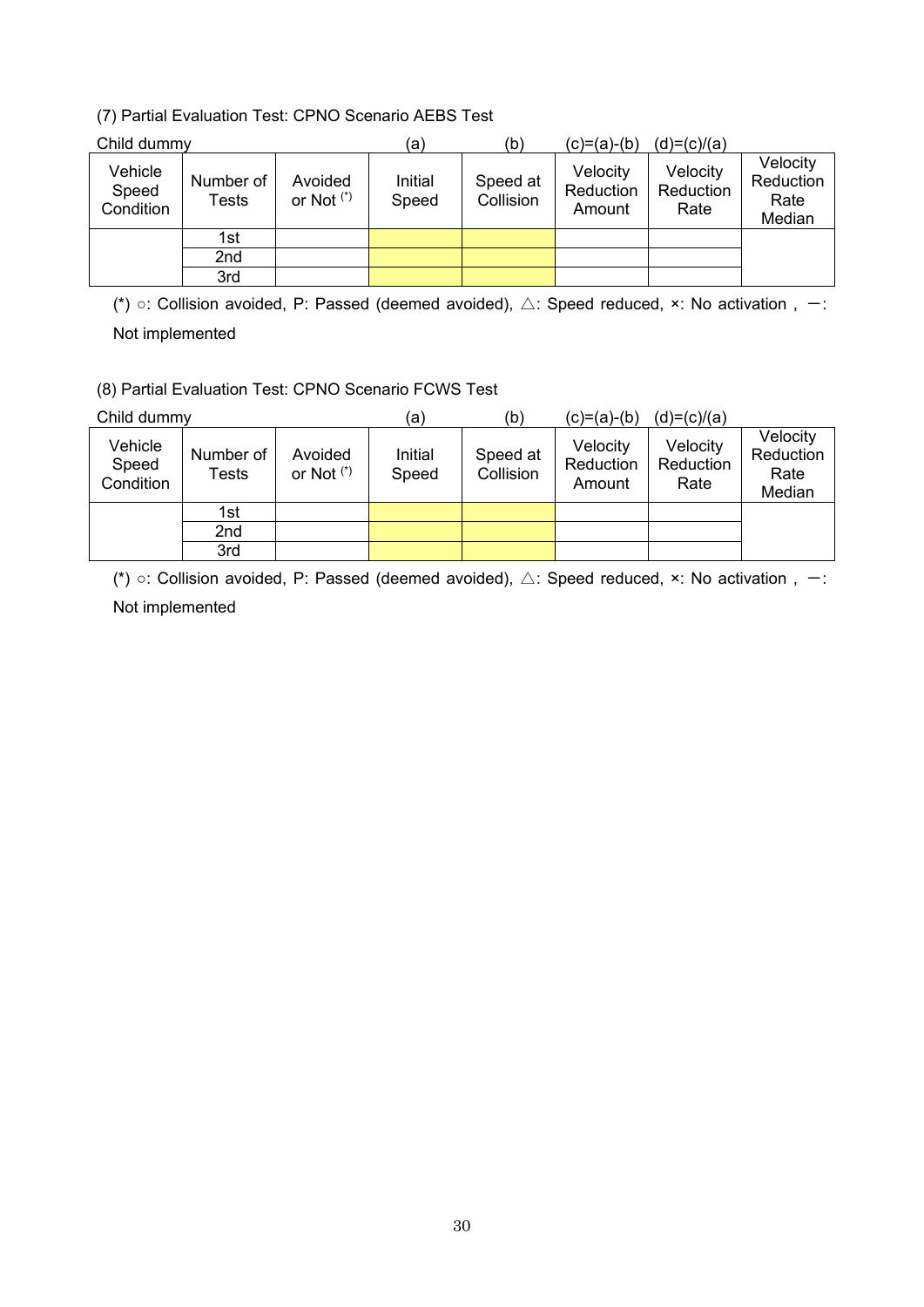Annex A: Test Target Specification

For the Test Target, those having specifications equivalent to those of the Euro-NCAP (Test Protocol - AEB VRU systems Version1.0.1 July 2015 ANNEX A EPT SPECIFICATIONS) shall be used. (Currently, only "4activeSB" manufactured by 4active Systems meets such specification; [http://www.4activesystems.at/en/products/test-equipment/4activesb.html])

Attached Diagram A shows external appearance of the Test Targets (adult/child), and the drive unit and the platform to move the Test Target. In addition, measurement specifications of the adult and child dummies are shown in Attached Diagram A.

The Test Target shall be designed to have characteristics that are similar to those of human pedestrians in terms of being detected by such sensors as laser radars, millimeter-wave radars and cameras. Also, the platform shall be designed to be very thin at 2.5cm so as not to cause any impact on pedestrian detection by various sensors.

Attached Diagram A: External Appearance of Test Target



(a) Adult Movable Dummy (b) Child Movable Dummy





(c) Test Target Drive Unit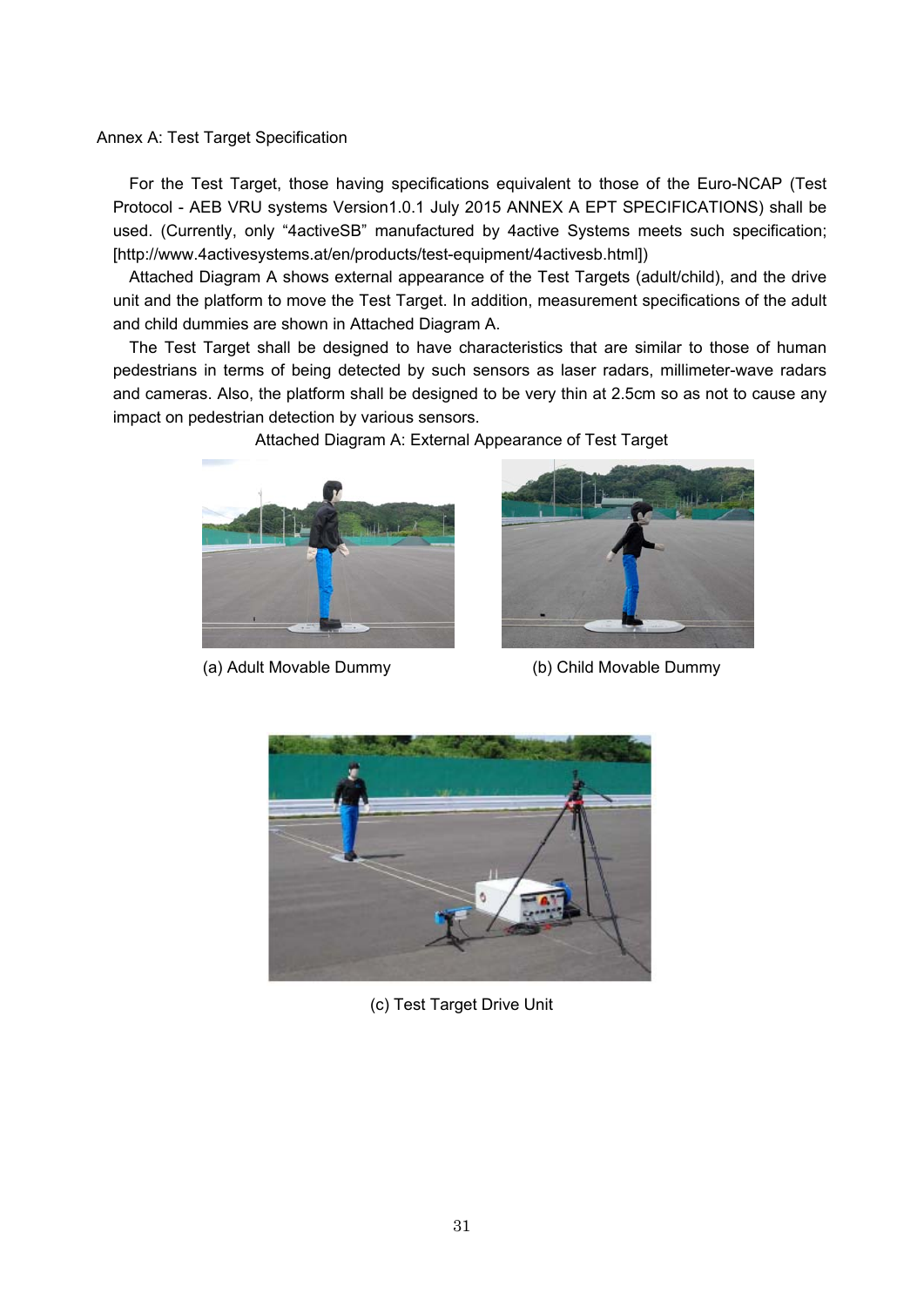#### Item **Dimension 500 mm** Walking posture height | 1,800±20 [mm] Shoulder center (diagram ○) 1430 [mm] height Horizontal distance between -40 [mm] shoulder center and platform center (diagram  $\triangle$ ) Distance between right heel 550±50 [mm] 1800 mm and left toe (max value during walking) 1430 mm Distance between elbows | 500±20 [mm] Torso thickness and a 235±20 [mm] Forward tilt angle **1998** and tilt angle **1997** and tilt Strut angle (toward vehicle 5±2 [deg] traveling direction) Upper arm angles  $\begin{array}{|l|l|}\n\hline\n\text{Right} & 60 \pm 2 & \text{[deg]}\n\hline\n\text{Left} & 110 \pm 2 & \text{[deg]}\n\hline\n\end{array}$ 110 $±2$  [deg] **40 mm** Weight **MAX 4** [kg]

# Attached Table A: Test Target Specifications

(a) Adult Movable Dummy Specifications

# (b) Child Movable Dummy Specifications

| Item                                                                                         |       | <b>Dimension</b> |              |    |          |                      |               |
|----------------------------------------------------------------------------------------------|-------|------------------|--------------|----|----------|----------------------|---------------|
| Walking posture height                                                                       |       | 1,205±20 [mm]    |              | ನಿ | E<br>950 | $\mathbf{O}^{\circ}$ | <b>298 mm</b> |
| Shoulder center (diagram $\circ$ )<br>height                                                 |       |                  | 950 [mm]     |    |          |                      |               |
| Horizontal distance between<br>shoulder center and platform<br>center (diagram $\triangle$ ) |       |                  | $-20$ [mm]   |    |          |                      |               |
| Distance between right heel<br>and left toe (max value during<br>walking)                    |       | 400±50 [mm]      |              |    |          |                      |               |
| Distance between elbows                                                                      |       | 298±20 [mm]      |              |    |          |                      |               |
| <b>Torso thickness</b>                                                                       |       |                  | 139±20 [mm]  |    |          |                      |               |
| Forward tilt angle                                                                           |       |                  | 78±2 [deg]   |    |          |                      |               |
| Strut angle (toward vehicle<br>traveling direction)                                          |       |                  | $5±2$ [deg]  |    |          |                      |               |
| Upper arm angles                                                                             | Right |                  | $50±2$ [deg] |    |          | 20 mm                |               |
|                                                                                              | Left  | 112±2 [deg]      |              |    |          |                      |               |
| Weight                                                                                       |       | MAX4             | [kg]         |    |          |                      |               |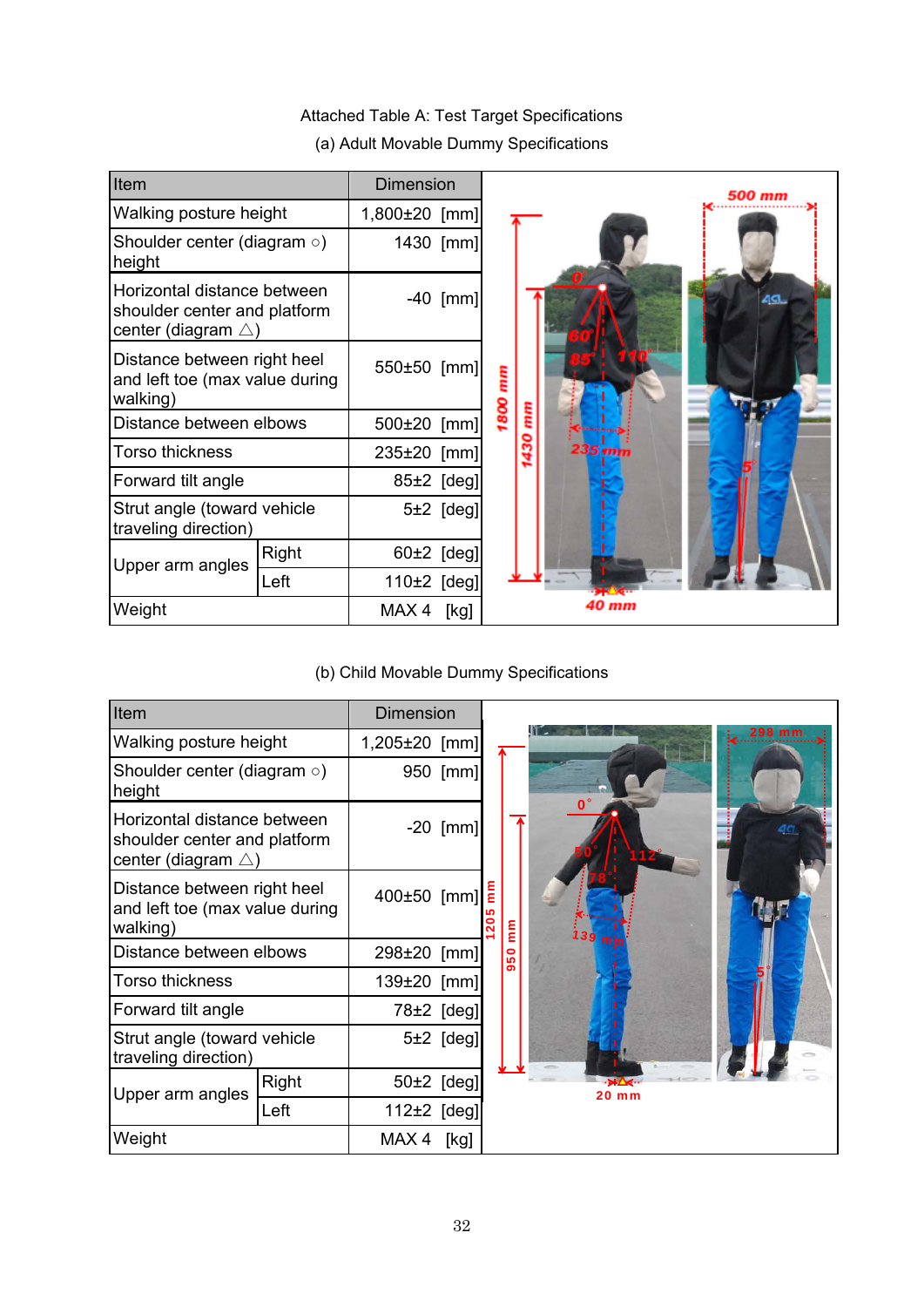## B. 1 CPNO Scenario

For the two screening vehicles used for the CPNO scenario, commercially available vehicles meeting the specifications of Attached Table B-1 shall be used. As to the vehicle shapes, the screening vehicle A (front) shall be a minivan type of a kei vehicle and the screening vehicle B (back) a minivan type of a small-sized or standard-sized vehicle.

| (a) Screening Vehicle A (Front) |                   |  |  |  |  |
|---------------------------------|-------------------|--|--|--|--|
| Length                          | 3,375±25 [mm]     |  |  |  |  |
| Width                           | $1,475\pm25$ [mm] |  |  |  |  |
| Height                          | 1,800±200 [mm]    |  |  |  |  |
| <b>Body</b><br>color            | White             |  |  |  |  |

|  | Attached Table B-1: Specifications of Screening Vehicles for CPNO Scenario |  |  |
|--|----------------------------------------------------------------------------|--|--|

| (b) Screening Venicle B (Back) |                |  |  |  |
|--------------------------------|----------------|--|--|--|
| Length                         | 4,800±200 [mm] |  |  |  |
| Width                          | 1,780±100 [mm] |  |  |  |
| Height                         | 2,100±200 [mm] |  |  |  |
| <b>Body</b><br>color           | <b>Black</b>   |  |  |  |

# (b) Screening Vehicle B (Back)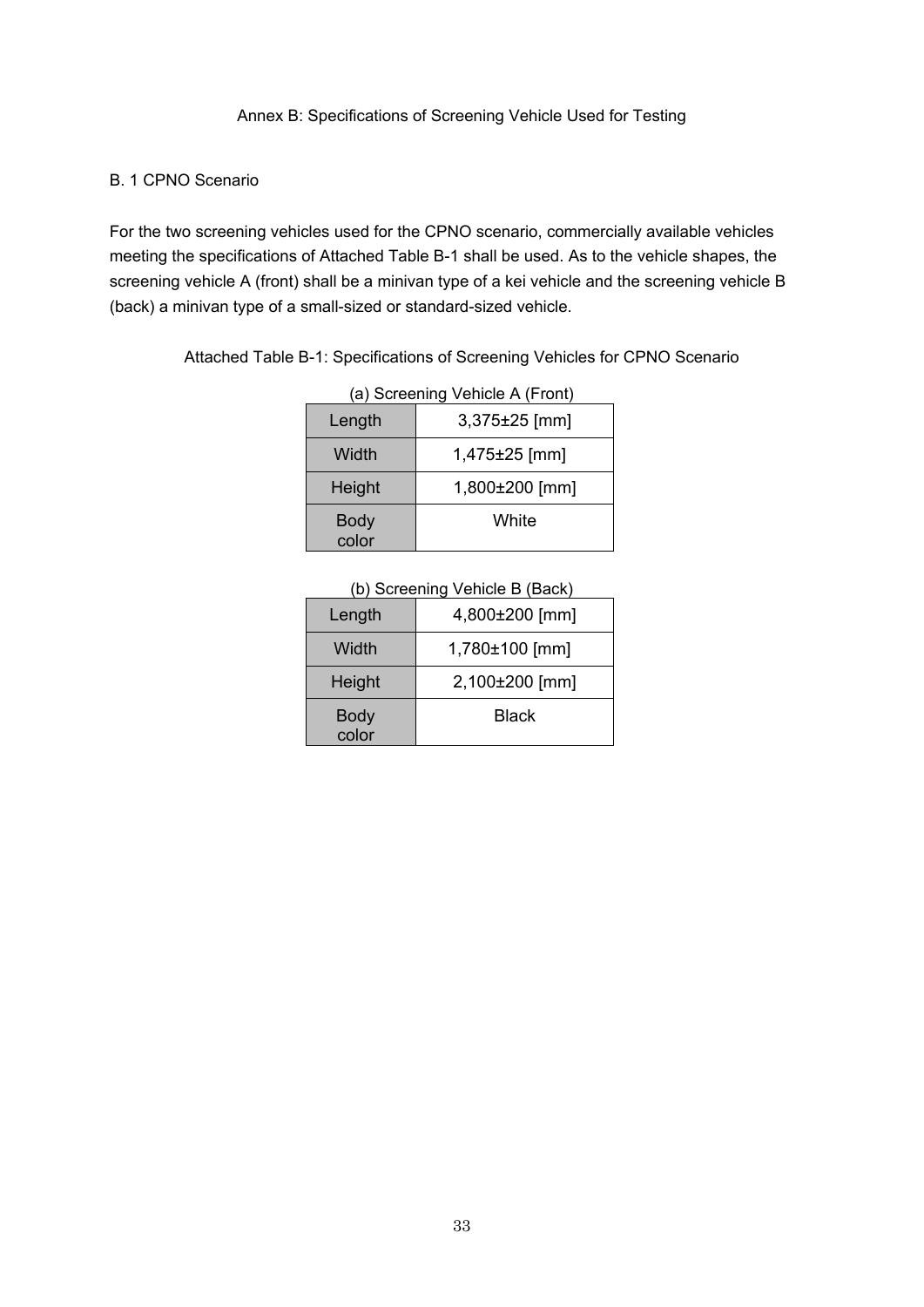Annex C: Amount of Social Damage Used for Selection of Representative Vehicle Speed

## C.1: Case of Daytime Test

For the selection of the representative vehicle speed for the Partial Evaluation Test, statistics data on accidents, based on which the social damage amounts by hazard recognition speed in Attached Diagram C-1 were calculated, shall be used. When the representative vehicle speed candidates are listed in the order of larger social damage, it shall be 40km/h, 35km/h, 45km/h, 30km/h, 50km/h, 25km/h, 55km/h, 20km/h, 15km/h, 10km/h and 60km/h, from which the representative vehicle speed shall be set pursuant to the definition of the main text.

Attached Diagram C-1: Social Damage Amount of Accidents by Hazard Recognition Speed (Daytime)

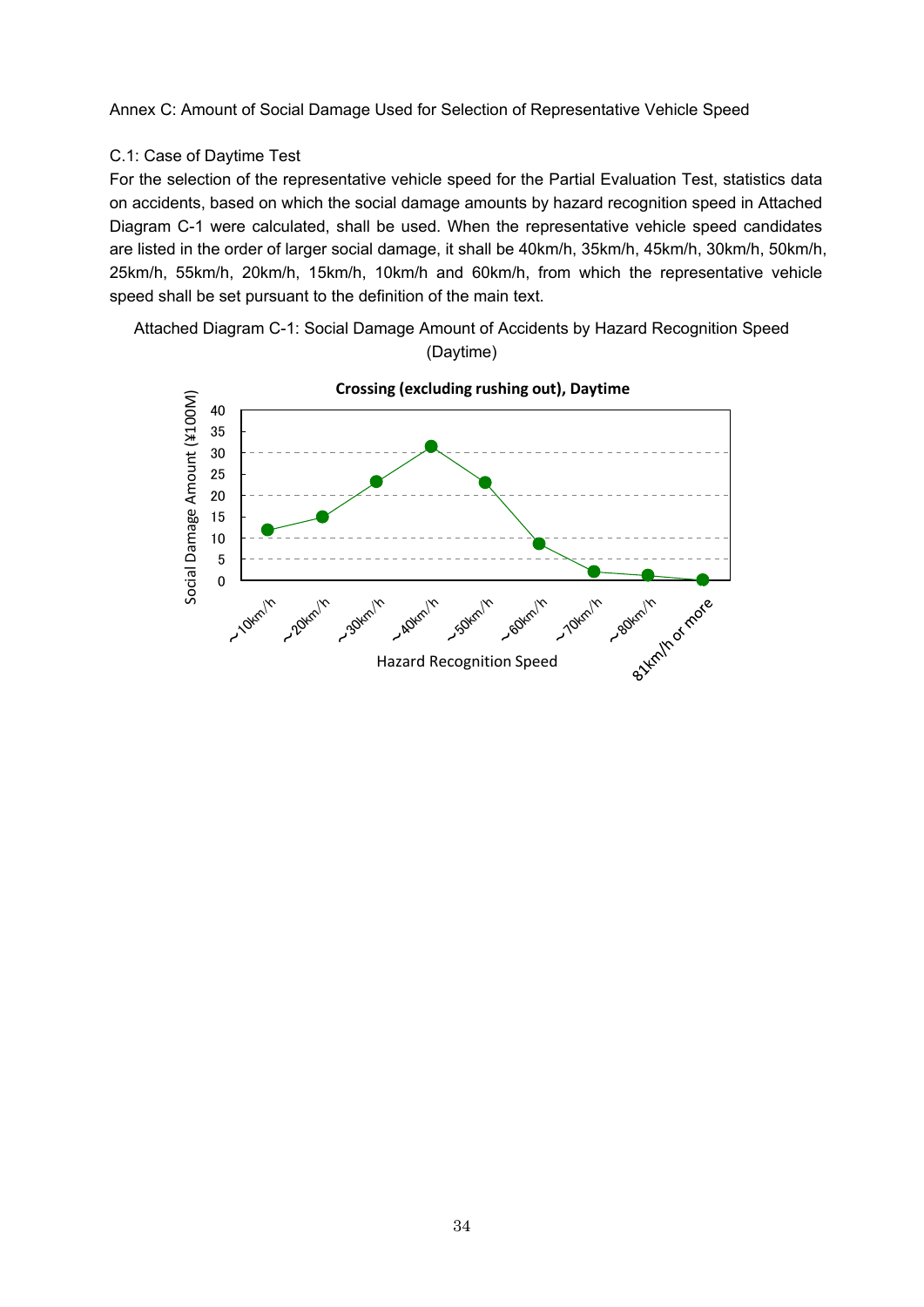## Annex D: Criteria for Judging Movement Status of Test Target

## D.1 Judgment by Behavior of Target Head and Leg

D.1.1 Measurement Item

On the Standard Crossing Line, measure the "speed of the Target head" between a point 3m short of the Standard Track to reaching the original point (intersection with the Standard Track), and the "right leg position" and the "left leg position" at four points that result from trisecting the section. The image of the measurement shall be recorded at a sampling rate of 60FPS and have a resolution of 200 pixel/m. Further, when the Test Target did not (did) reach the original point under the condition of preset collision point 25%, judgment of leg positions at the original points shall be excluded and the head speed shall be measured until immediately before the collision.

## D.1.2 Judgment criteria for validating the test

Measurement items for D.1.1 shall be within the permissible range described in the Attachment D1 (in case of CPN and CPNO scenarios)

# Attached Table D-1: Permissible Error for Target Head and Leg Behavior (CPN and CPNO Scenarios)

| Measurement Point                              | 2m short        |
|------------------------------------------------|-----------------|
| Head Speed [km/h]                              | $5.0 \pm 1.0$   |
| <b>Right Leg Position</b><br>$\lceil m \rceil$ | $2.38 \pm 0.10$ |
| Left Leg Position [m]                          | $1.80 \pm 0.10$ |

(a) Adult dummy; Walking speed:5km/h

| (b) Child dummy; Walking speed: 5km/h       |                 |  |  |  |  |
|---------------------------------------------|-----------------|--|--|--|--|
| Measurement Point                           | 2m short        |  |  |  |  |
| Head Speed [km/h]                           | $5.0 \pm 1.0$   |  |  |  |  |
| <b>Right Leg Position</b><br>$\mathsf{[m]}$ | $1.86 \pm 0.10$ |  |  |  |  |
| Left Leg Position [m]                       | $2.28 \pm 0.10$ |  |  |  |  |

(c) Adult dummy; Walking speed:8km/h

| Measurement Point                              | 2m short        |
|------------------------------------------------|-----------------|
| Head Speed [km/h]                              | $8.0 \pm 1.0$   |
| <b>Right Leg Position</b><br>$\lceil m \rceil$ | $1.74 \pm 0.10$ |
| Left Leg Position [m]                          | $2.36 \pm 0.10$ |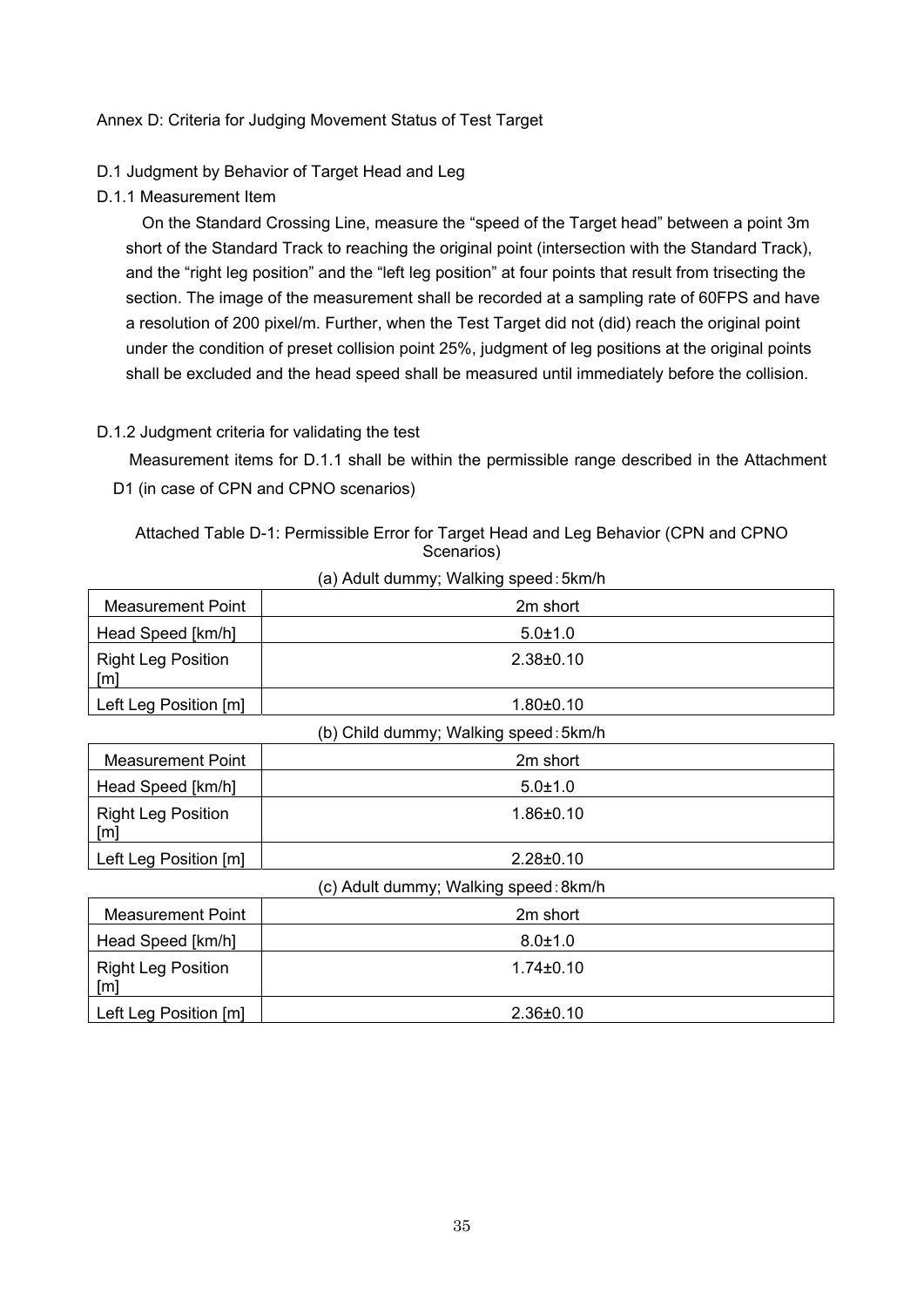### D.2 Judgment by Target Moving Path

In the same measurement section as D.1.1, the "target side slip amount (distance from the Standard Crossing Line)" shown in Attached Diagram D shall be within a scope of ±0.1m. However, when it is difficult to directly measure such index, it may be estimated using the distance between two points at which relative positional relationship is equivalent.



Attached Diagram D: Definition Target Side Slip Amount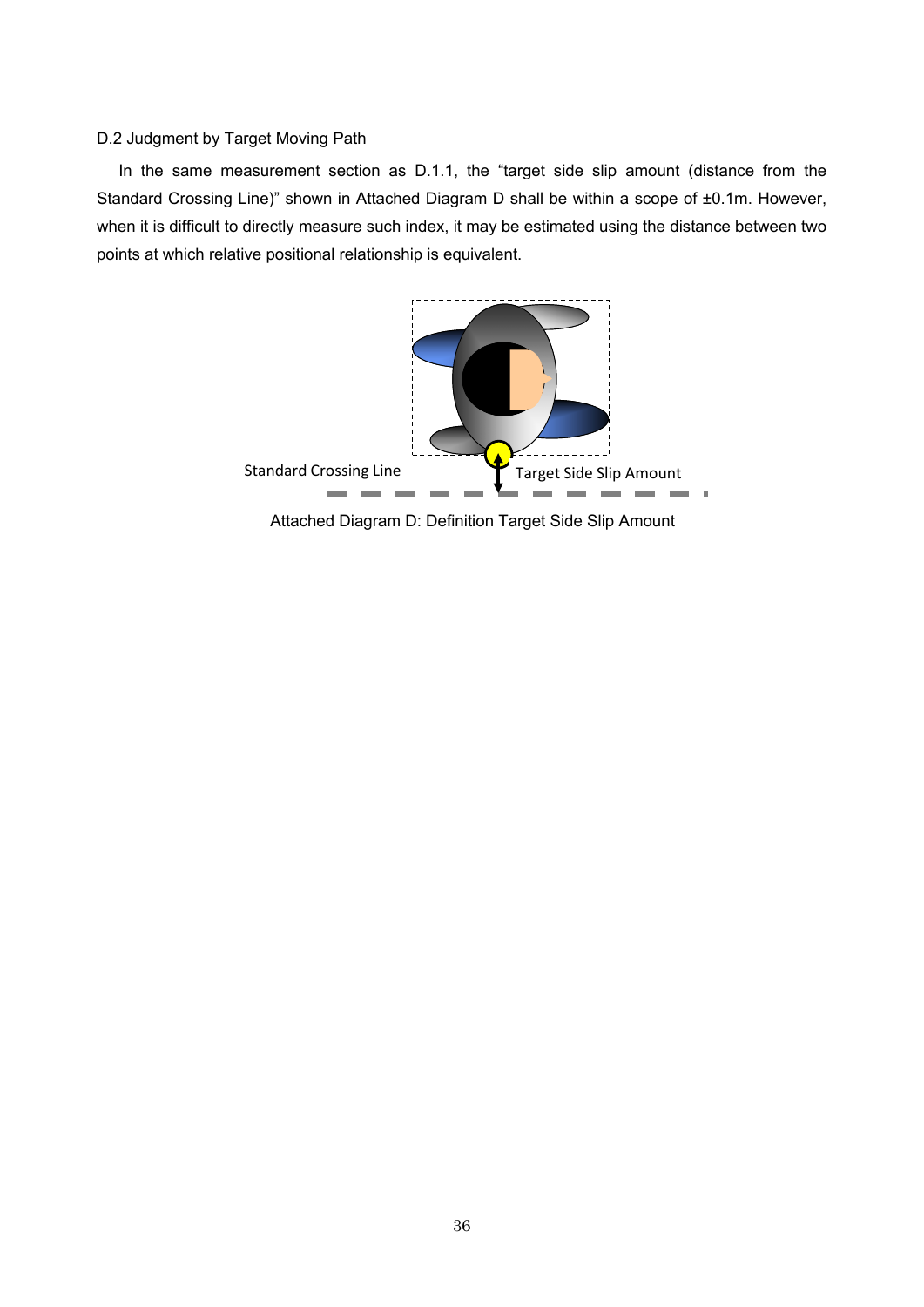### Annex E: Brake Operation Setup Procedure for FCWS Test

## E.1 Definition

- (1)  $T_{\text{BRAKE}}$ : When the brake pedal stroke exceeded 5mm
- (2)  $T_{2\text{m/s}}^2$ : When the filtered deceleration data exceeded  $2\text{m/s}^2$  for the first time
- (3)  $T_{6m/s}^2$ : When the filtered deceleration data exceeded 6m/s<sup>2</sup> for the first time

#### E.2 Measurement Procedure

Apply the measurement procedure and filtering described in Chapter 3.

### E.3 Test Procedure for Brake Input Characteristics

E.3.1 Test Preparation

Perform the warm-up operation of brakes and tires described in 4.2 first before conducting the FCWS Test. The brake input characteristics shall be set immediately before the above.

### E.3.2 Brake Input Characteristics Setup:

- (1) Accelerate the test vehicle to be 85km/h or more. For the test vehicles with automatic transmission, select D. For the vehicles with manual transmission, select the highest gear where the RPM will be at least 1500 at the test speed.
- (2) Release the accelerator and when the speed becomes slower than 80  $(\pm 1)$  km/h, start applying brakes at the pedal application rate 20 ( $\pm$ 5) mm/s until deceleration becomes 7m/s<sup>2</sup>. For manual transmission, throw out a clutch at the earliest timing possible before RPM will be 1500rpm or less. When the deceleration becomes  $7m/s<sup>2</sup>$ , end the run and measure the Brake Pedal Stroke and pedal force in operation.
- (3) Perform the above run 3 times in a row. The interval between tests shall be 90 seconds or more but 10 minutes or less, and when 10 minutes is passed, perform the warm-up operation again before resuming the run.
- (4) Based on the deceleration data from the Brake Pedal Stroke between  $T_{2m/s}^2$  and  $T_{6m/s}^2$ , apply quadratic curve approximation using least square, and calculate the Brake Pedal Stroke corresponding to deceleration 4m/s<sup>2</sup> (which shall be "D4" in unit of m). For the pedal force as well, use the same method to obtain the pedal force value corresponding to deceleration 4m/s2 (which shall be "F4" in unit of N).

#### E.3.3 Brake Pedal Force Setup Procedure and Repeating Procedure

- (1) Run the test vehicle constantly at 80 (+1) km/h. The test vehicle gear position shall be the same as E.3.2.
- (2) By manual trigger, not in response to FCWS, apply brakes in accordance with the steps described in E.4. Based on the measured deceleration data, obtain average deceleration of the sections from  $T_{\text{BRAKE}}+1$  sec to  $T_{\text{BRAKE}}+3$  sec. If the average deceleration deviates from 4